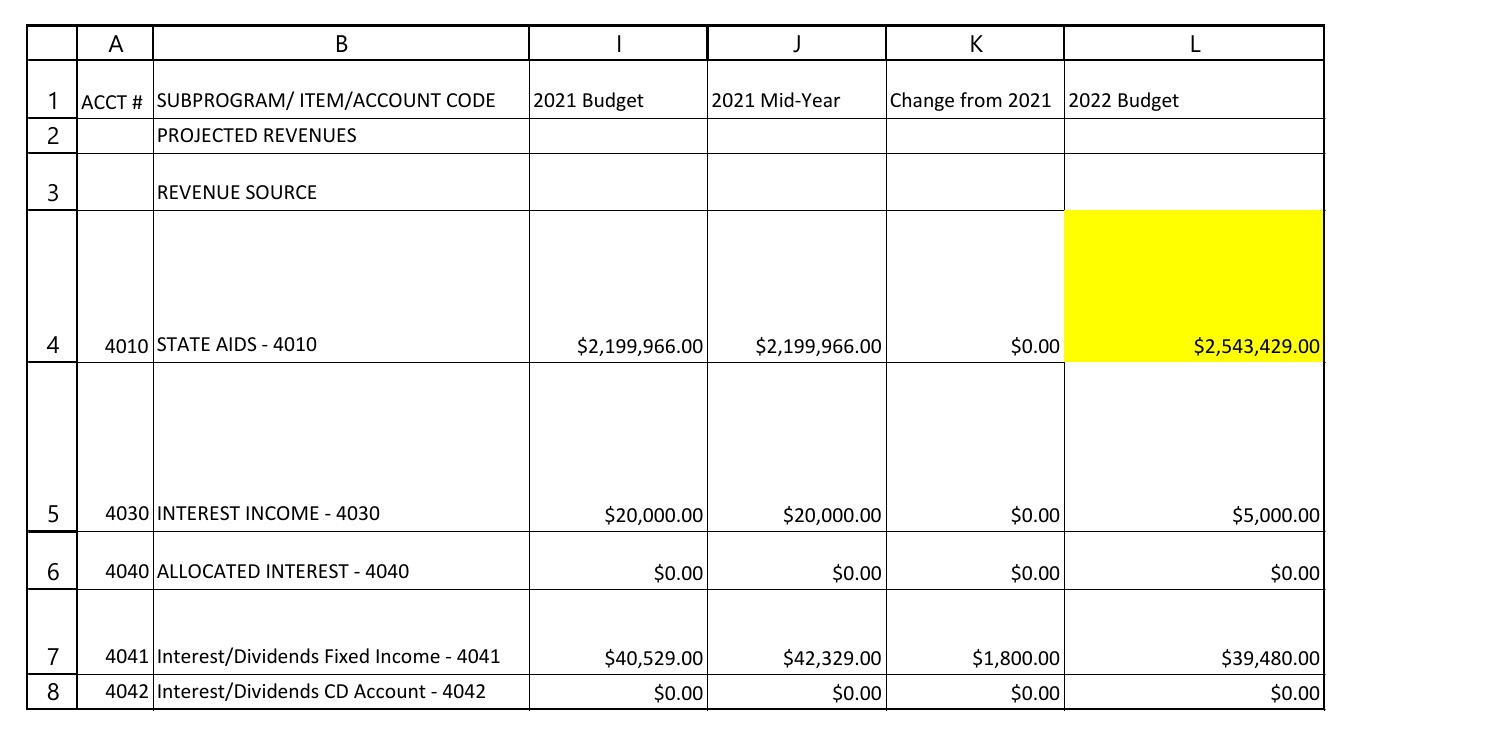|    | A     | B                                                |                |                | K                |                |
|----|-------|--------------------------------------------------|----------------|----------------|------------------|----------------|
|    | ACCT# | SUBPROGRAM/ ITEM/ACCOUNT CODE                    | 2021 Budget    | 2021 Mid-Year  | Change from 2021 | 2022 Budget    |
|    |       |                                                  |                |                |                  |                |
|    |       |                                                  |                |                |                  |                |
|    |       |                                                  |                |                |                  |                |
|    |       |                                                  |                |                |                  |                |
| 9  |       | 4050 GENERAL CARRYOVER - 4050                    | \$850,639.00   | \$889,596.29   | \$38,957.29      | \$797,916.29   |
| 10 |       | CHANGE IN MARKET APPREC FIXED INC -<br>4060 4060 |                |                |                  |                |
| 11 |       | 4120 MEMBER DELIVERY (BY COUNTY) - 4120          | \$393,290.00   | \$393,290.00   | \$0.00           | \$397,826.00   |
| 12 |       | 4130 OTHER DELIVERY (LINK EXPRESS) - 4130        | \$11,000.00    | \$11,000.00    | \$0.00           | \$10,000.00    |
|    |       | PROCEEDS FROM SALE OF A VEHICLE -                |                |                |                  |                |
| 13 |       | 4150 4150                                        | \$8,000.00     | \$8,000.00     | \$0.00           | \$10,500.00    |
|    |       | MULTI-TYPE AND INTERSYSTEM                       |                |                |                  |                |
| 14 |       | 4170 DELIVERY - 4170                             | \$1,227,635.00 | \$1,227,635.00 | \$0.00           | \$1,088,761.00 |
|    |       | SPECIAL REQUEST DELIVERY SERVICE -               |                |                |                  |                |
| 15 |       | 4180 4180                                        | \$12,000.00    | \$12,000.00    | \$0.00           | \$10,000.00    |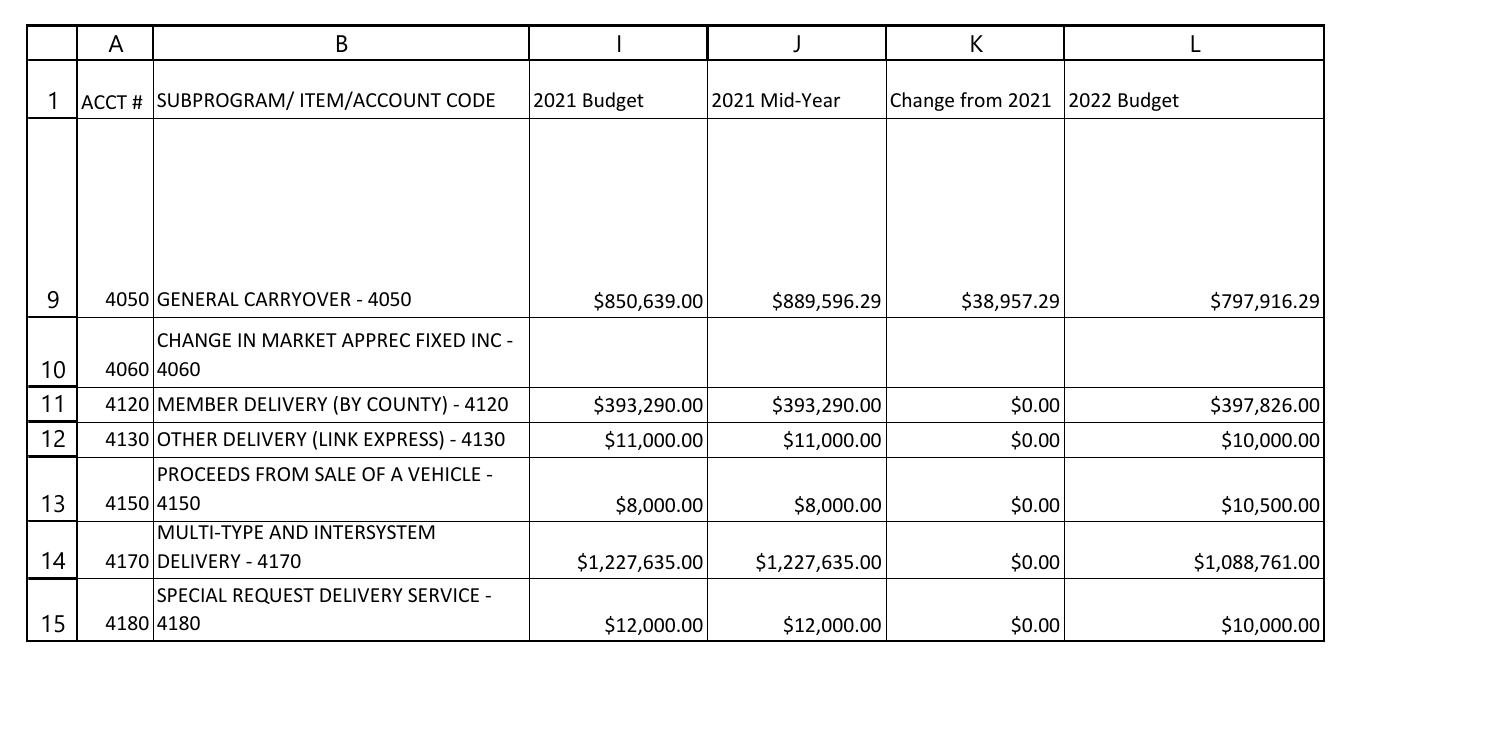|    | A     | В                             |             |               | К                |             |
|----|-------|-------------------------------|-------------|---------------|------------------|-------------|
|    | ACCT# | SUBPROGRAM/ ITEM/ACCOUNT CODE | 2021 Budget | 2021 Mid-Year | Change from 2021 | 2022 Budget |
|    |       |                               |             |               |                  |             |
|    |       |                               |             |               |                  |             |
| 16 |       | 4220 WLA RENT - 4220          | \$22,997.75 | \$22,997.75   | \$0.00           | \$23,607.65 |
|    |       |                               |             |               |                  |             |
|    |       |                               |             |               |                  |             |
|    |       |                               |             |               |                  |             |
|    |       |                               |             |               |                  |             |
|    |       |                               |             |               |                  |             |
|    |       |                               |             |               |                  |             |
|    |       |                               |             |               |                  |             |
|    |       | 3RD PARTY ANNUAL SUPPORT AND  |             |               |                  |             |
| 17 |       | 4241 MAINTENANCE FEES - 4241  | \$28,325.00 | \$28,325.00   | \$0.00           | \$28,370.00 |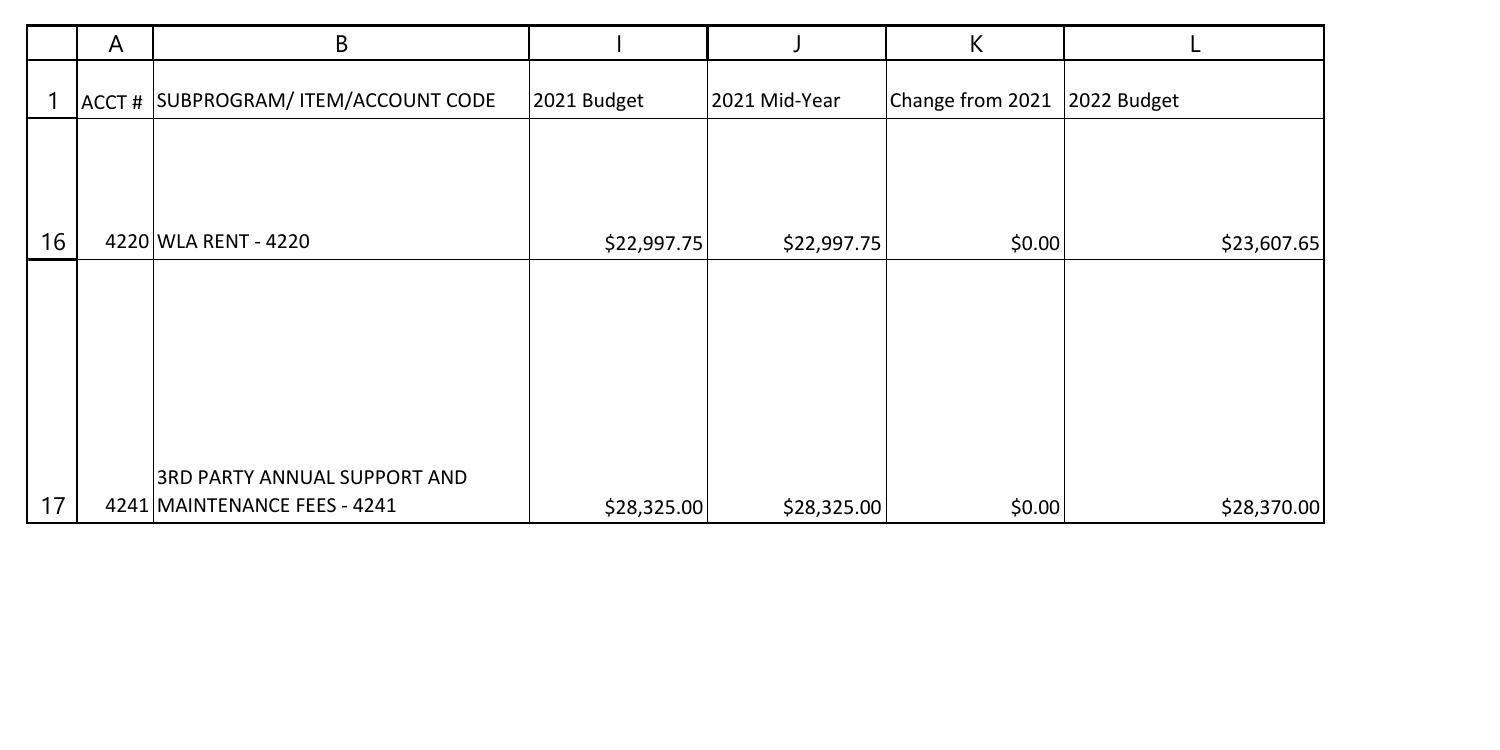|    | A         | B                                                                    |                |                | К                |                |
|----|-----------|----------------------------------------------------------------------|----------------|----------------|------------------|----------------|
|    |           | ACCT # SUBPROGRAM/ ITEM/ACCOUNT CODE                                 | 2021 Budget    | 2021 Mid-Year  | Change from 2021 | 2022 Budget    |
|    |           |                                                                      |                |                |                  |                |
|    |           |                                                                      |                |                |                  |                |
|    |           |                                                                      |                |                |                  |                |
|    |           |                                                                      |                |                |                  |                |
|    |           |                                                                      |                |                |                  |                |
|    |           | ILS/TECHNOLOGY MEMBER PAYMENTS -                                     |                |                |                  |                |
| 18 | 4242 4242 |                                                                      | \$2,203,936.00 | \$2,203,936.00 | \$0.00           | \$2,292,717.00 |
|    |           | <b>Back Up Collaboration System</b>                                  |                |                |                  |                |
| 19 |           | 4243 Contribution Income - 4243                                      |                |                | \$0.00           | \$0.00         |
|    |           |                                                                      |                |                |                  |                |
|    |           |                                                                      |                |                |                  |                |
| 20 |           | <b>TECHNOLOGY CARRYOVER FOR</b><br>4245 EQUIPMENT REPLACEMENT - 4245 | \$590,467.03   | \$694,349.61   | \$103,882.58     | \$707,109.61   |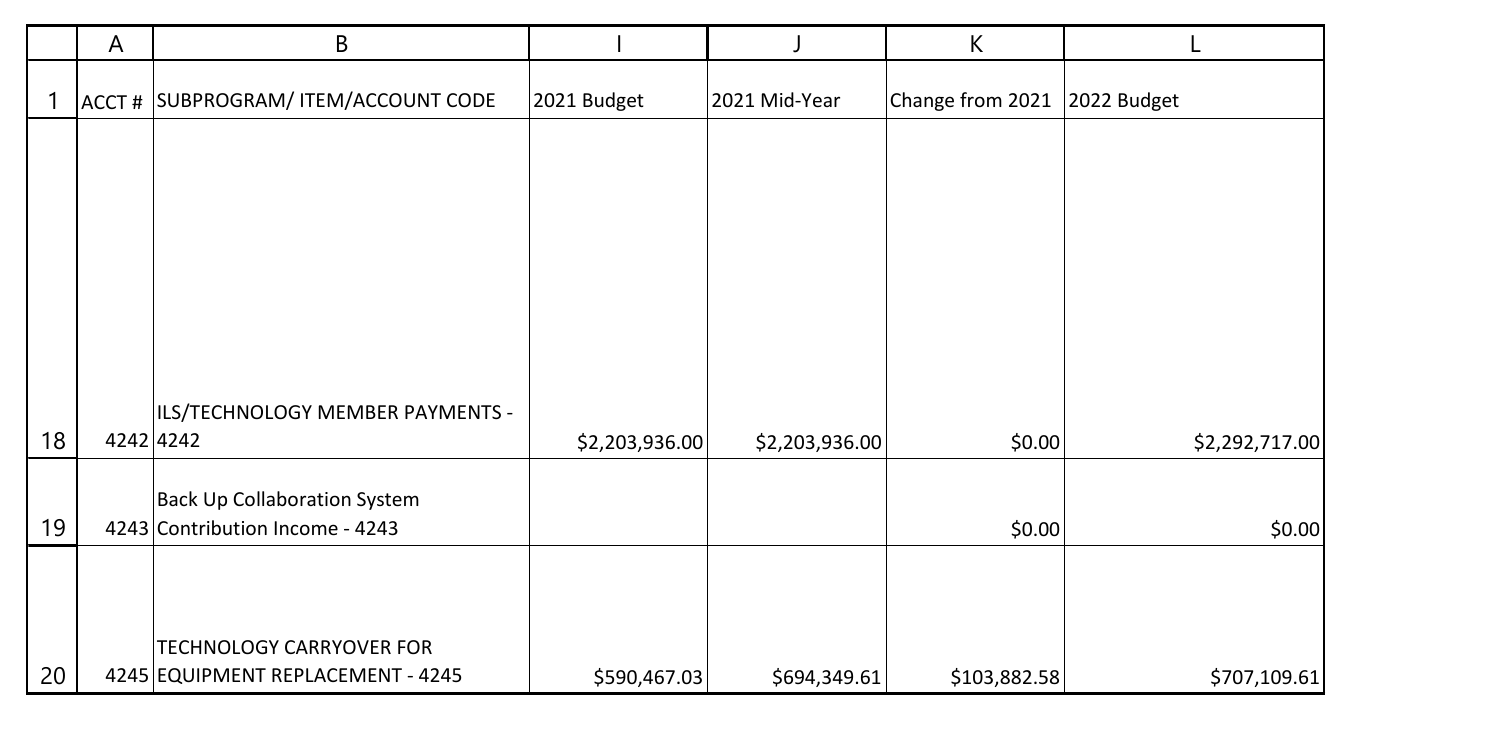|    | Α | В                                                          |              |               | К                |              |
|----|---|------------------------------------------------------------|--------------|---------------|------------------|--------------|
|    |   | ACCT # SUBPROGRAM/ ITEM/ACCOUNT CODE                       | 2021 Budget  | 2021 Mid-Year | Change from 2021 | 2022 Budget  |
| 21 |   | <b>ILS CARRYOVER FOR FUTURE</b><br>4270 DEVELOPMENT - 4270 | \$431,974.02 | \$383,824.08  | $-$48,149.94$    | \$383,824.08 |
| 22 |   | 4280 Consulting Services Fees - 4280                       | \$0.00       |               | \$0.00           | \$0.00       |
| 23 |   | Marketing/PR/Advocacy Services                             |              |               | \$0.00           |              |
| 24 |   | <b>Web Services</b>                                        |              |               | \$0.00           |              |
|    |   | <b>Public Library Administration</b>                       |              |               |                  |              |
| 25 |   | <b>Services</b>                                            |              |               | \$0.00           |              |
| 26 |   | <b>CE Services</b>                                         |              |               | \$0.00           |              |
| 27 |   | <b>Youth Services</b>                                      |              |               | \$0.00           |              |
| 28 |   | <b>Building Design Services</b>                            |              |               | \$0.00           |              |
|    |   |                                                            |              |               |                  |              |
| 29 |   | 4290 Foundation Admin Fees - 4290                          | \$20,000.00  | \$30,000.00   | \$10,000.00      | \$30,000.00  |
| 30 |   | 4405   Miscellaneous Admin Income - 4405                   | \$0.00       |               | \$0.00           | \$0.00       |
| 31 |   | 9102 LSTA - TECHNOLOGY (11-142) - 9102                     |              |               | \$0.00           |              |
| 32 |   | 9113 LSTA - DELIVERY (11-116) - 9113                       | \$75,000.00  | \$75,000.00   | \$0.00           | \$75,000.00  |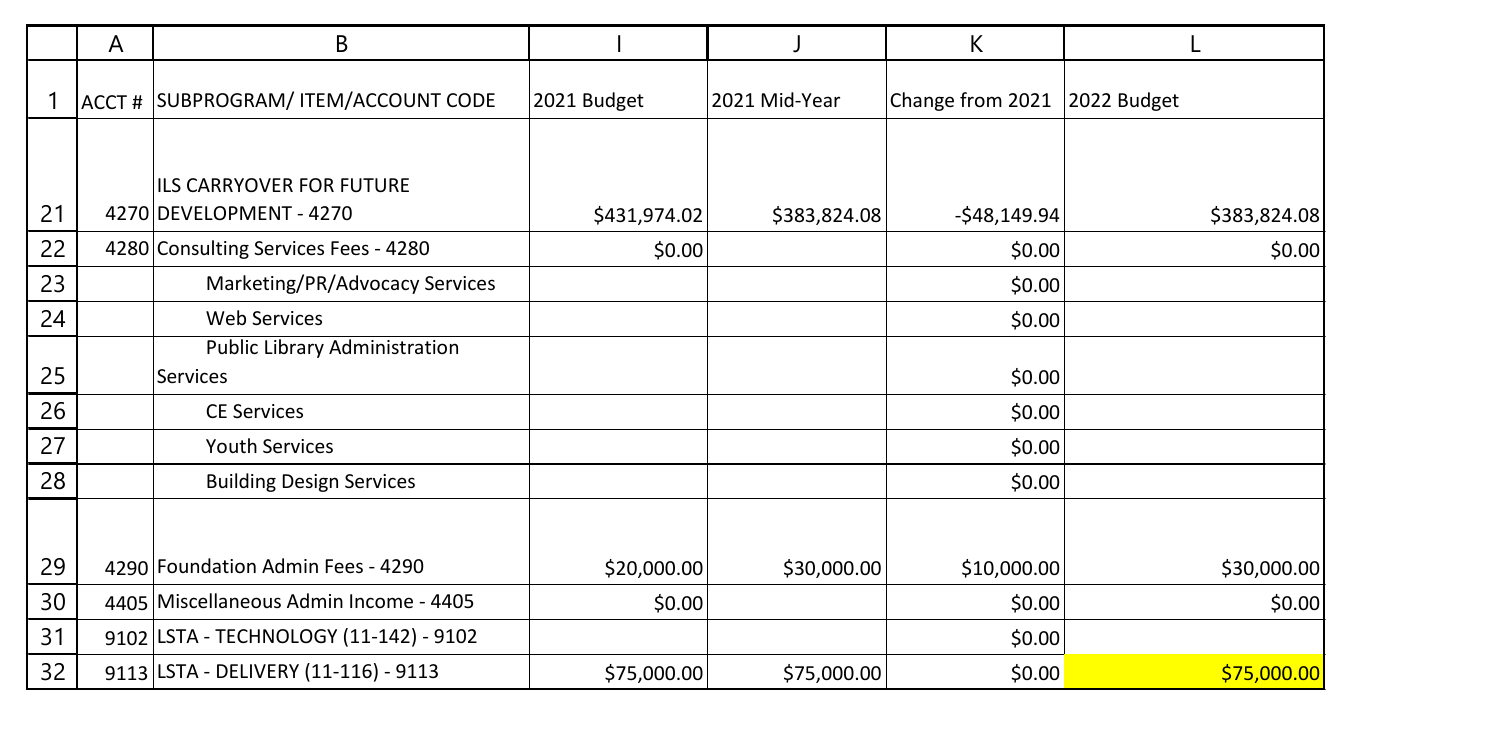|    | A | В                                             |             |               | К                |              |
|----|---|-----------------------------------------------|-------------|---------------|------------------|--------------|
|    |   | ACCT # SUBPROGRAM/ ITEM/ACCOUNT CODE          | 2021 Budget | 2021 Mid-Year | Change from 2021 | 2022 Budget  |
| 33 |   | LSTA - Delivery PLSR Implementation           |             |               |                  | \$100,000.00 |
| 34 |   | 9120 LSTA-Serving the Homeless - 9120         |             |               | \$0.00           |              |
| 35 |   | 9125 LSTA-Serving Job Seekers (16-121) - 9125 |             |               | \$0.00           |              |
| 36 |   | LSTA-Adverse Childhood Exp (16-211)           |             |               | \$0.00           |              |
|    |   | <b>LSTA-DIGITAL CONTENT BUYING POOL -</b>     |             |               |                  |              |
| 37 |   | 9140 9140                                     |             |               | \$0.00           |              |
| 38 |   | 9145 LSTA-SERVING OLDER ADULTS                |             |               | \$0.00           |              |
| 39 |   | 9152 CARES Grant                              |             | \$5,356.09    | \$5,356.09       |              |
| 40 |   | 9156 TEACH Training Grant                     |             |               | \$0.00           |              |
| 41 |   | 9158 WISElearn Grant                          |             |               | \$0.00           |              |
| 42 |   | 9160 Enterprise Wireless Income-9160          |             |               | \$0.00           |              |
| 43 |   | 9165 Back Up Collaboration LSTA               |             |               | \$0.00           |              |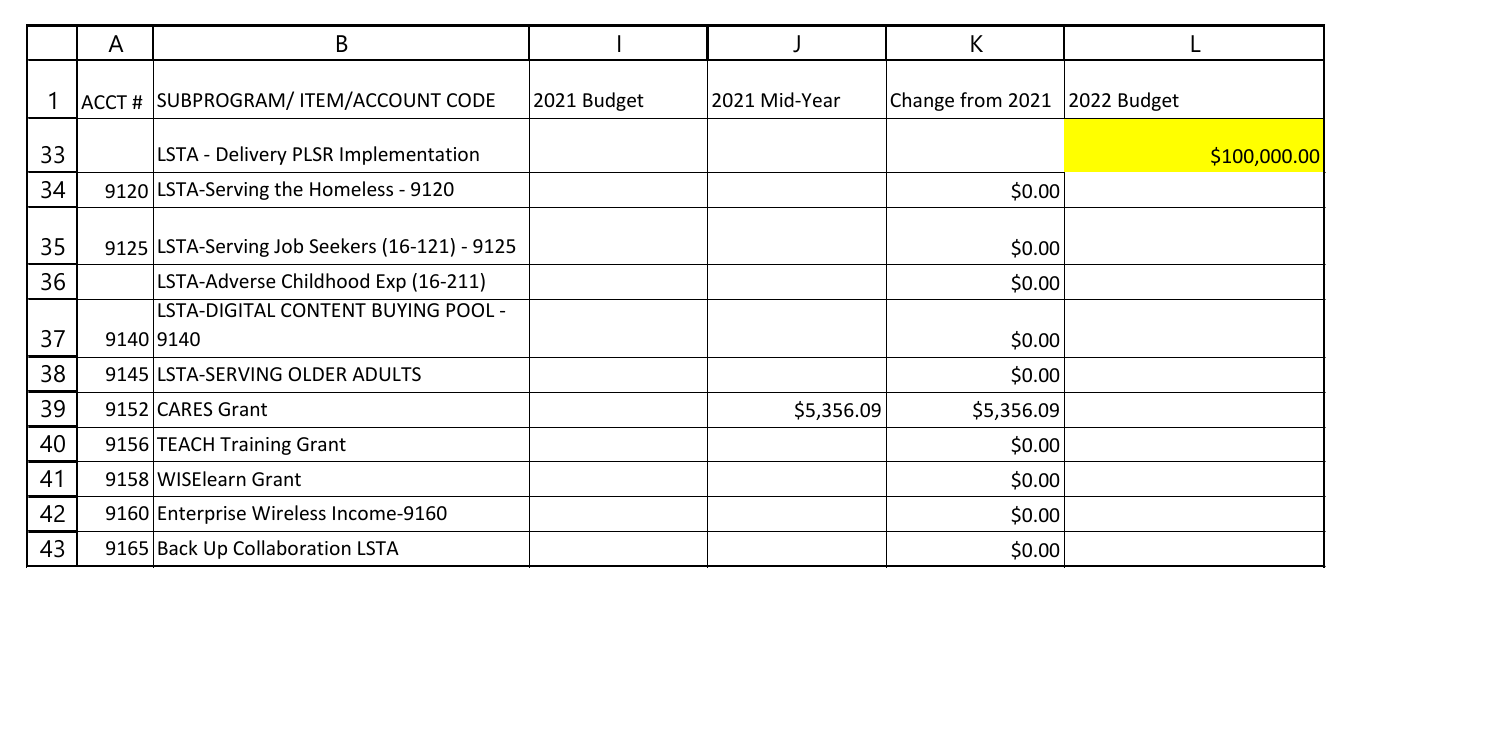|    | A         | В                                          |                |                | К                |                |
|----|-----------|--------------------------------------------|----------------|----------------|------------------|----------------|
|    |           | ACCT # SUBPROGRAM/ ITEM/ACCOUNT CODE       | 2021 Budget    | 2021 Mid-Year  | Change from 2021 | 2022 Budget    |
|    |           |                                            |                |                |                  |                |
|    |           |                                            |                |                |                  |                |
|    |           |                                            |                |                |                  |                |
|    |           |                                            |                |                |                  |                |
|    |           | MEMBERS DIGITAL CONTENT BUYING             |                |                |                  |                |
| 44 |           | 9170 POOL - 9170                           | \$299,563.00   | \$309,873.97   | \$10,310.97      | \$334,831.02   |
| 45 |           | 9175 Digitization Collaboration LSTA       |                |                | \$0.00           |                |
| 46 |           | 9195 Sparcity (Increased Capacity) LSTA    |                | \$3,758.00     | \$3,758.00       |                |
| 47 |           | 9205 Leadership Capacity Streamline LSTA   |                | \$13,175.00    | \$13,175.00      |                |
|    |           | Inclusive Services - Compassion Resilience |                |                |                  |                |
| 48 | 9210 LSTA |                                            |                | \$2,000.00     | \$2,000.00       |                |
| 49 |           | 9215 ILS Migration LSTA                    |                | \$101,227.00   | \$101,227.00     |                |
| 50 |           |                                            |                |                |                  |                |
|    |           | TOTAL REVENUE (without carry over          |                |                |                  |                |
| 51 |           | funds)                                     | \$6,562,241.75 | \$6,709,868.81 | \$147,627.06     | \$6,989,521.67 |
| 52 |           | TOTAL CARRY OVER FUNDS                     | \$1,873,080.05 | \$1,967,769.98 | \$94,689.93      | \$1,888,849.98 |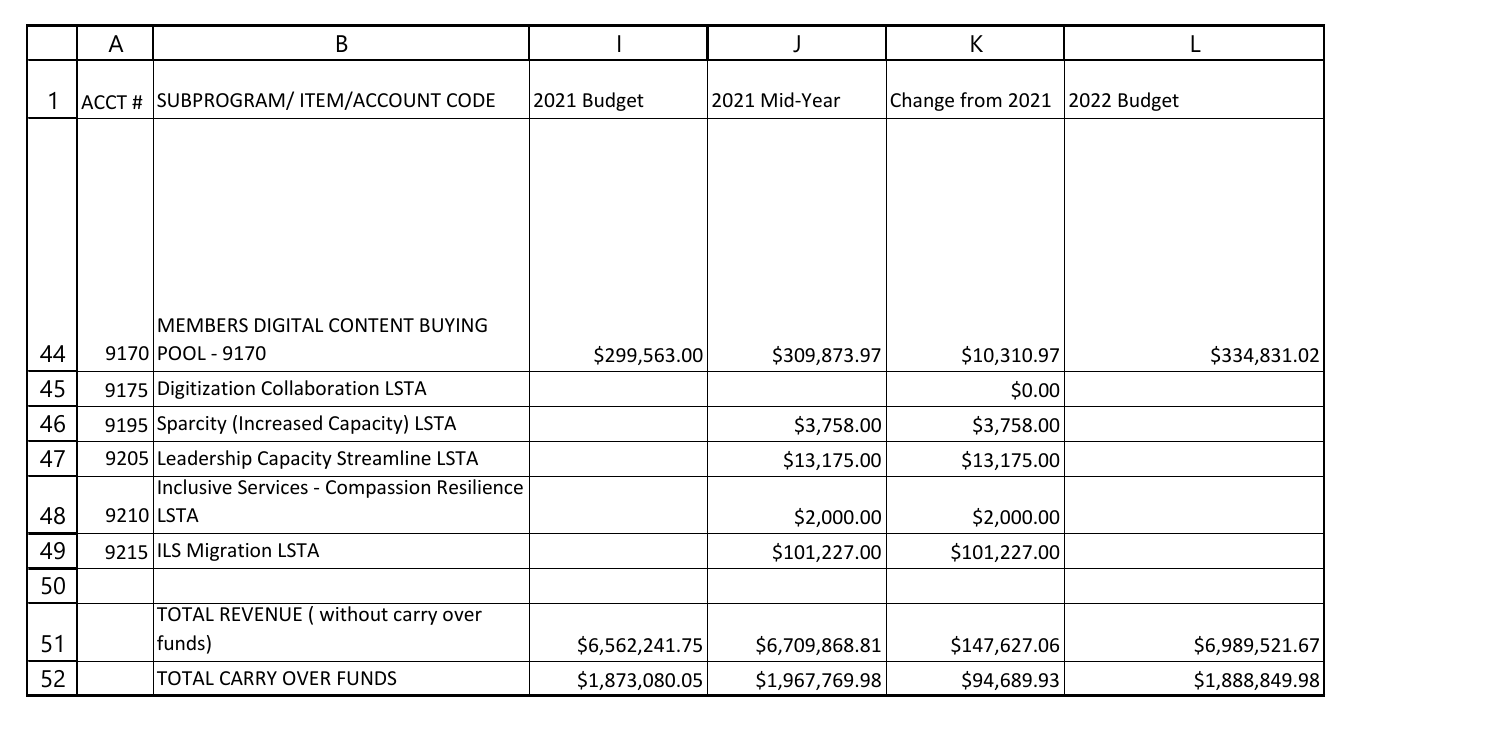|    | A | B                                      |                    |                    | К                |                |
|----|---|----------------------------------------|--------------------|--------------------|------------------|----------------|
|    |   | ACCT # SUBPROGRAM/ ITEM/ACCOUNT CODE   | 2021 Budget        | 2021 Mid-Year      | Change from 2021 | 2022 Budget    |
| 53 |   | <b>GRAND TOTAL ALL REVENUE SOURCES</b> | \$<br>8,435,321.80 | \$<br>8,677,638.79 | \$242,316.99     | \$8,878,371.65 |
| 54 |   |                                        |                    |                    |                  |                |
| 55 |   | PROJECTED EXPENDITURES                 |                    |                    |                  |                |
| 56 |   |                                        |                    |                    |                  |                |
| 57 |   |                                        |                    |                    |                  |                |
| 58 |   | INTERLOAN AND RESOURCE SERVICES        |                    |                    |                  |                |
| 59 |   |                                        |                    |                    |                  |                |
| 60 |   | 5130 MADISON PUBLIC LIBRARY - 5130     | \$266,184.00       | \$266,184.00       | \$0.00           | \$266,184.00   |
| 61 |   | 5230 DAMAGED MATERIALS - 5230          | \$200.00           | \$200.00           | \$0.00           | \$200.00]      |
| 62 |   | 5310 OUT-OF-SYSTEM INTERLOAN - 5310    | \$28,490.15        | \$28,490.15        | \$0.00           | \$29,038.96    |
|    |   |                                        |                    |                    |                  |                |
| 63 |   | WorldShare ILL:                        | \$26,242.44        | \$26,242.44        | \$0.00           | \$26,767.29    |
| 64 |   | ILL/IFM for STP                        | \$1,197.71         | \$1,197.71         | \$0.00           | \$1,221.67     |
| 65 |   | 1/4 of OCLC Access Fee:                |                    |                    | \$0.00           | \$0.00         |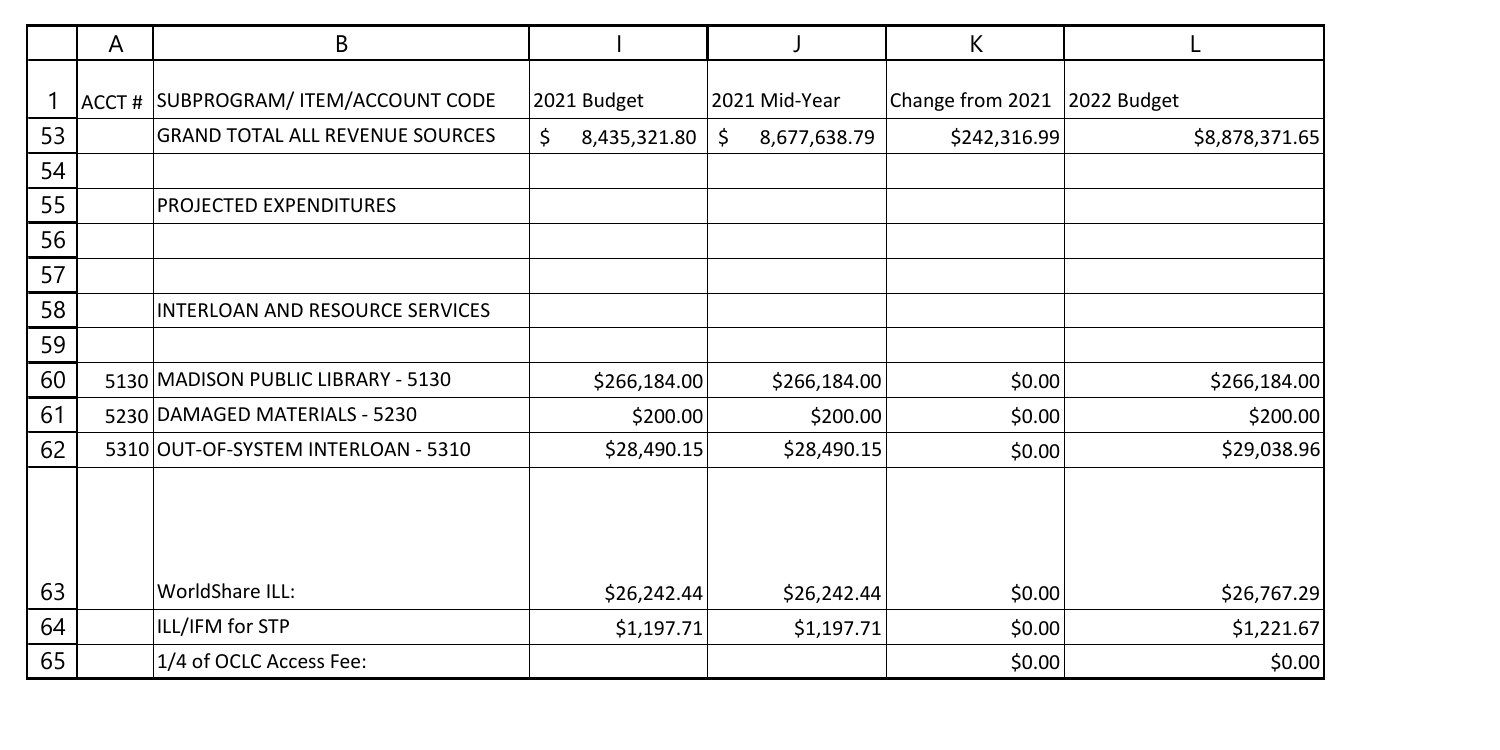|    | A | В                                                                         |              |               | К                |              |
|----|---|---------------------------------------------------------------------------|--------------|---------------|------------------|--------------|
|    |   | ACCT # SUBPROGRAM/ ITEM/ACCOUNT CODE                                      | 2021 Budget  | 2021 Mid-Year | Change from 2021 | 2022 Budget  |
| 66 |   | IFM Fees:                                                                 | \$250.00     | \$250.00      | \$0.00           | \$250.00     |
| 67 |   | WISCAT fees/RLL: pd to DPI                                                | \$800.00     | \$800.00      | \$0.00           | \$800.00     |
| 68 |   | <b>ONLINE CONTENT AND MEMBERSHIPS -</b><br>5320 5320                      | \$45,058.00  | \$45,058.00   | \$0.00           | \$46,234.14  |
| 69 |   | WorldCat Discovery Subscription (First<br>Search)for members and patrons: | \$27,257.00  | \$27,257.00   | \$0.00           | \$27,802.14  |
| 70 |   | <b>WPLC Membership:</b>                                                   | \$5,855.00   | \$5,855.00    | \$0.00           | \$6,586.00   |
| 71 |   | <b>WPLC Purchasing Pool for e-Content:</b>                                |              |               | \$0.00           | \$0.00       |
| 72 |   | WiLS membership:                                                          | \$10,746.00  | \$10,746.00   | \$0.00           | \$10,746.00  |
| 73 |   | SRLAAW:                                                                   | \$1,200.00   | \$1,200.00    | \$0.00           | \$1,100.00   |
| 74 |   | <b>Recollection WI:</b>                                                   | \$0.00       | \$0.00        | \$0.00           | \$0.00       |
| 75 |   |                                                                           |              |               | \$0.00           |              |
| 76 |   | <b>SUBPROGRAM I. TOTALS</b>                                               | \$339,932.15 | \$339,932.15  | \$0.00           | \$341,657.10 |
| 77 |   |                                                                           |              |               |                  |              |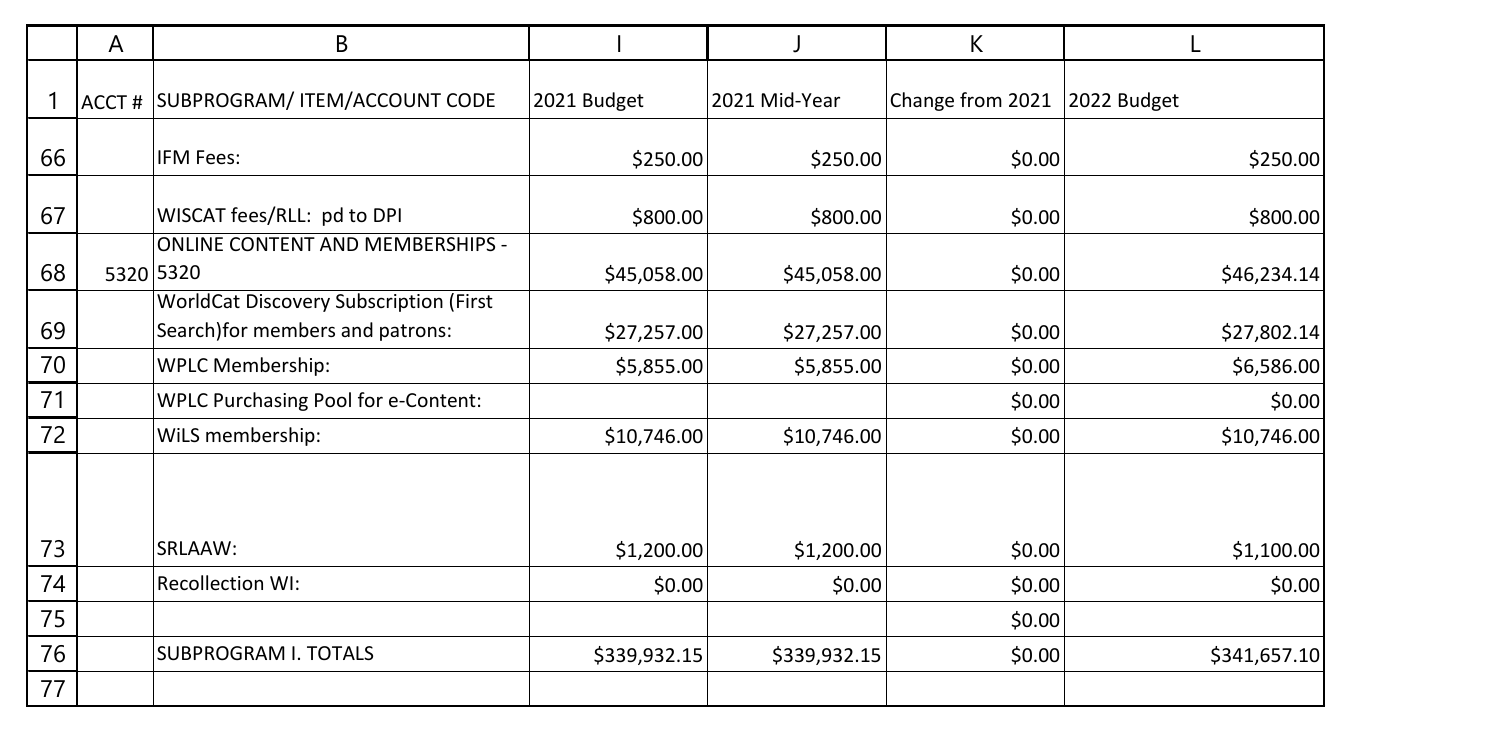|    | Α | В                                         |              |               | К                |              |
|----|---|-------------------------------------------|--------------|---------------|------------------|--------------|
|    |   | ACCT # SUBPROGRAM/ ITEM/ACCOUNT CODE      | 2021 Budget  | 2021 Mid-Year | Change from 2021 | 2022 Budget  |
| 78 |   | MULTITYPE LIBRARY COOPERATION             |              |               |                  |              |
| 79 |   |                                           |              |               |                  |              |
| 80 |   | 5510 STAFF SALARIES AND WAGES - 5510      | \$18,181.36  | \$18,181.36   | \$0.00           | \$18,544.98  |
| 81 |   |                                           |              |               |                  |              |
| 82 |   | SUBPROGRAM III. TOTALS                    | \$18,181.36  | \$18,181.36   | \$0.00           | \$18,544.98  |
| 83 |   |                                           |              |               |                  |              |
| 84 |   | ILS/TECHNOLOGY SERVICES                   |              |               |                  |              |
| 85 |   |                                           |              |               |                  |              |
| 86 |   | 5530 ILS CONTRACTED SUPPORT - 5530        | \$108,110.00 | \$108,110.00  | \$0.00           | \$120,308.00 |
| 87 |   | 5535 ILS CONTRACTED DEVELOPMENT -- 5535   | \$20,000.00  | \$20,000.00   | \$0.00           | \$15,000.00  |
|    |   |                                           |              |               |                  |              |
|    |   | ILS THIRD PARTY MAINTENANCE &             |              |               |                  |              |
| 88 |   | 5540 STARTUP -- 5540                      | \$57,482.00  | \$57,482.00   | \$0.00           | \$74,606.00  |
| 89 |   | 5545 ILS TELENOTICE PHONE CHARGES -- 5545 | \$7,835.00   | \$7,835.00    | \$0.00           | \$7,835.00   |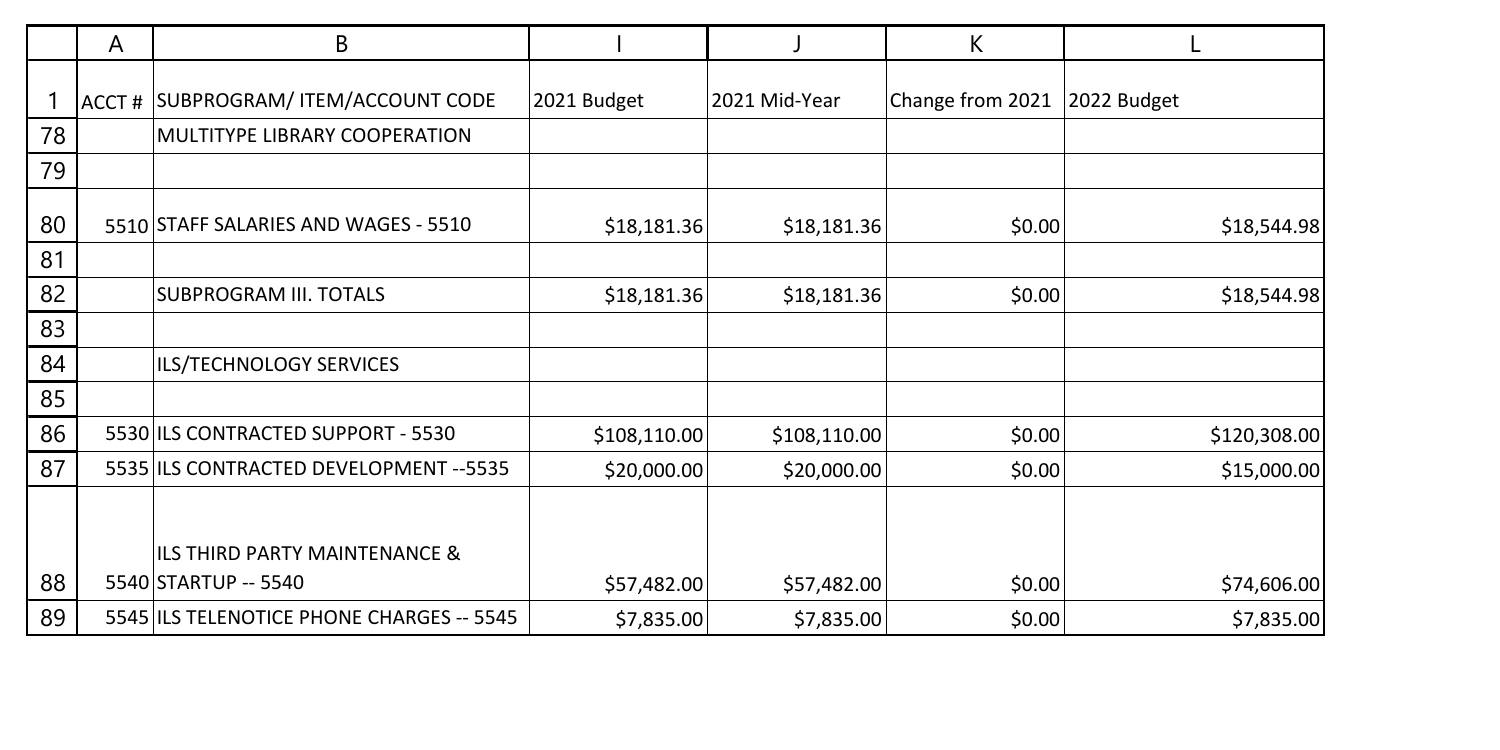|    | A     | В                                                                        |              |               | K                |              |
|----|-------|--------------------------------------------------------------------------|--------------|---------------|------------------|--------------|
|    | ACCT# | SUBPROGRAM/ ITEM/ACCOUNT CODE                                            | 2021 Budget  | 2021 Mid-Year | Change from 2021 | 2022 Budget  |
|    |       |                                                                          |              |               |                  |              |
| 90 |       | 5550 ILS STAFF SALARIES - 5550                                           | \$339,925.00 | \$339,925.00  | \$0.00           | \$358,372.23 |
| 91 |       | ILS CATALOGING SOFTWARE/CONTRACT -<br>5551 5551                          | \$495,375.68 | \$495,375.68  | \$0.00           | \$497,198.00 |
| 92 |       | <b>Madison Cataloging Contract:</b>                                      | \$404,255.00 | \$404,255.00  | \$0.00           | \$404,255.00 |
| 93 |       | <b>OCLC Cataloging and Metadata</b><br>Subscription                      | \$91,120.68  | \$91,120.68   | \$0.00           | \$92,943.00  |
| 94 |       | 5552 ILS AUTHORITY CONTROL - 5552                                        | \$12,208.00  | \$12,208.00   | \$0.00           | \$8,539.00   |
| 95 |       | <b>TECHNOLOGY: HARDWARE</b><br>5555 MAINTENANCE - 5555                   | \$18,206.00  | \$18,206.00   | \$0.00           | \$18,206.00  |
| 96 |       | 5557 LIBRARY OWNED EQUIPMENT                                             |              | \$63,916.00   |                  | \$65,201.00  |
| 97 |       | TECHNOLOGY:<br>TELECOMMUNICATIONS/CENTRAL<br>5560 SERVER HARDWARE - 5560 | \$127,885.00 | \$63,969.00   | $-$63,916.00$    | \$68,825.00  |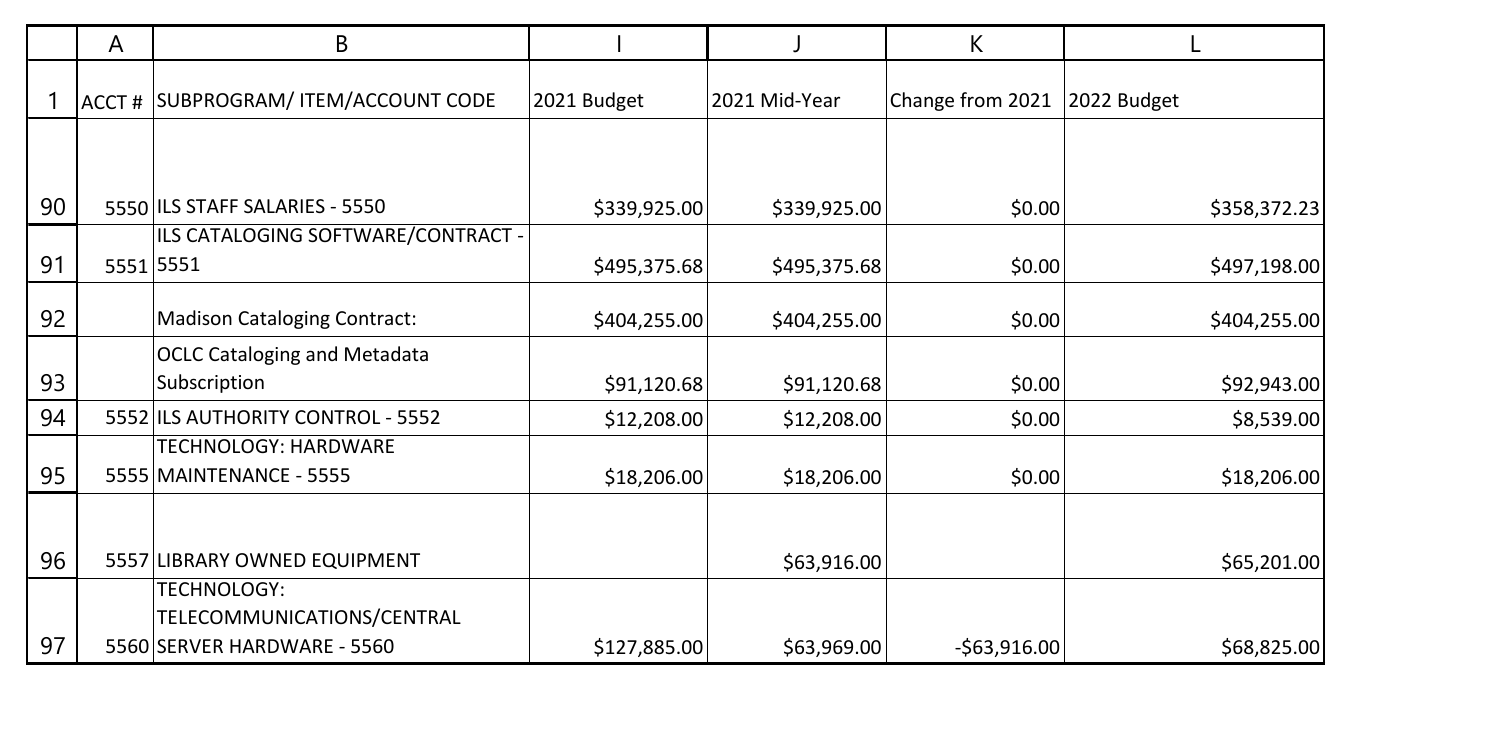|     | A | B                                                                |              |               | К                |              |
|-----|---|------------------------------------------------------------------|--------------|---------------|------------------|--------------|
|     |   | ACCT # SUBPROGRAM/ ITEM/ACCOUNT CODE                             | 2021 Budget  | 2021 Mid-Year | Change from 2021 | 2022 Budget  |
| 98  |   | TECHNOLOGY: SOFTWARE LICENSES -<br>5565 5565                     | \$63,501.00  | \$63,501.00   | \$0.00           | \$63,589.00  |
| 99  |   | TECHNOLOGY: SUPPORT EQUIP. &<br>5570 SERVICES - 5570             | \$8,500.00   | \$8,500.00    | \$0.00           | \$8,500.00   |
| 100 |   | <b>TECHNOLOGY: BROADBAND LINES &amp;</b><br>5575 SERVICES - 5575 | \$103,835.00 | \$103,835.00  | \$0.00           | \$103,835.00 |
|     |   |                                                                  |              |               |                  |              |
| 101 |   | 5580 TECHNOLOGY: STAFF SALARIES - 5580                           | \$694,290.00 | \$694,290.00  | \$0.00           | \$715,521.97 |
|     |   |                                                                  |              |               |                  |              |
|     |   |                                                                  |              |               |                  |              |
| 102 |   | 5585 TECHNOLOGY CONTINGENCY - 5585                               | \$603,227.03 | \$707,109.61  | \$103,882.58     | \$709,007.61 |
| 103 |   | <b>ENTERPRISE WIRELESS CONTINGENCY</b><br>5586 EXP - 5586        |              |               | \$0.00           | \$0.00       |
| 104 |   | LIBRARY ONLINE CONTINGENCY EXP -<br>5587 5587                    |              |               | \$0.00           | \$0.00       |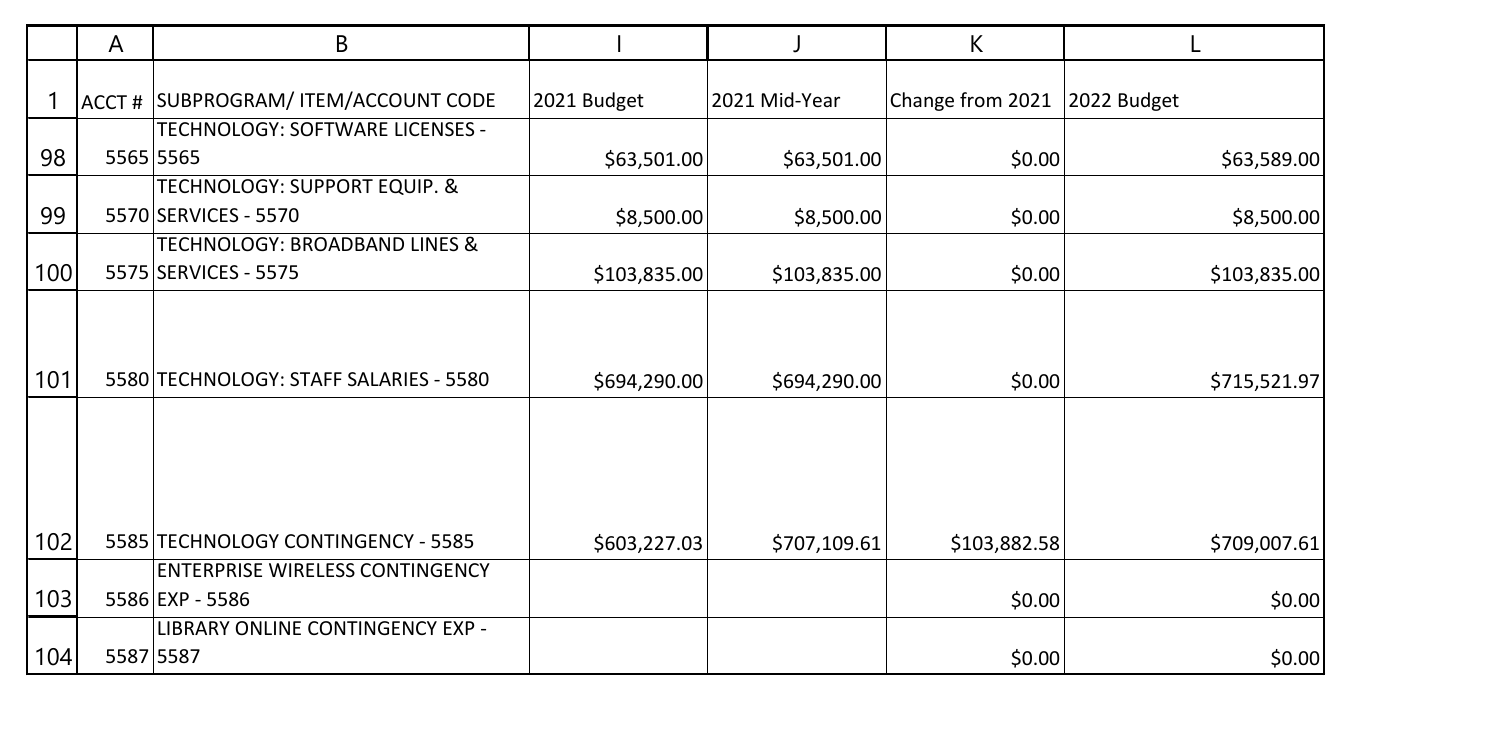|     | A     | B                                               |                |                | К                |                |
|-----|-------|-------------------------------------------------|----------------|----------------|------------------|----------------|
|     | ACCT# | SUBPROGRAM/ ITEM/ACCOUNT CODE                   | 2021 Budget    | 2021 Mid-Year  | Change from 2021 | 2022 Budget    |
|     |       |                                                 |                |                |                  |                |
|     |       | <b>ILS CARRYOVER FOR FUTURE</b>                 |                |                |                  |                |
| 105 |       | 5590 DEVELOPMENT - 5590                         | \$431,974.02   | \$383,824.08   | $-$48,149.94$    | \$383,824.08   |
|     |       |                                                 |                |                |                  |                |
|     |       |                                                 |                |                |                  |                |
|     |       | 3RD PARTY ANNUAL SUPPORT AND                    |                |                |                  |                |
| 106 |       | 5591 MAINTENANCE EXPENSES - 5591                | \$3,179.00     | \$3,179.00     | \$0.00           | \$3,179.00     |
|     |       |                                                 |                |                |                  |                |
| 107 |       | 5592 TECH CONTRACTED SERVICES - 5592            | \$19,200.00    | \$19,200.00    | \$0.00           | \$19,200.00    |
|     |       |                                                 |                |                |                  |                |
|     |       | <b>Back Up Collaboration Project Expenses -</b> |                |                |                  |                |
| 108 |       | 5595 5595                                       |                |                | \$0.00           | \$0.00         |
| 109 |       | 9161 ENTERPRISE WIRELESS EXPENSES-9161          |                |                | \$0.00           | \$0.00         |
| 110 |       |                                                 |                |                |                  |                |
| 111 |       | SUBPROGRAM II. TOTALS                           | \$3,114,732.73 | \$3,170,465.37 | \$55,732.64      | \$3,240,746.89 |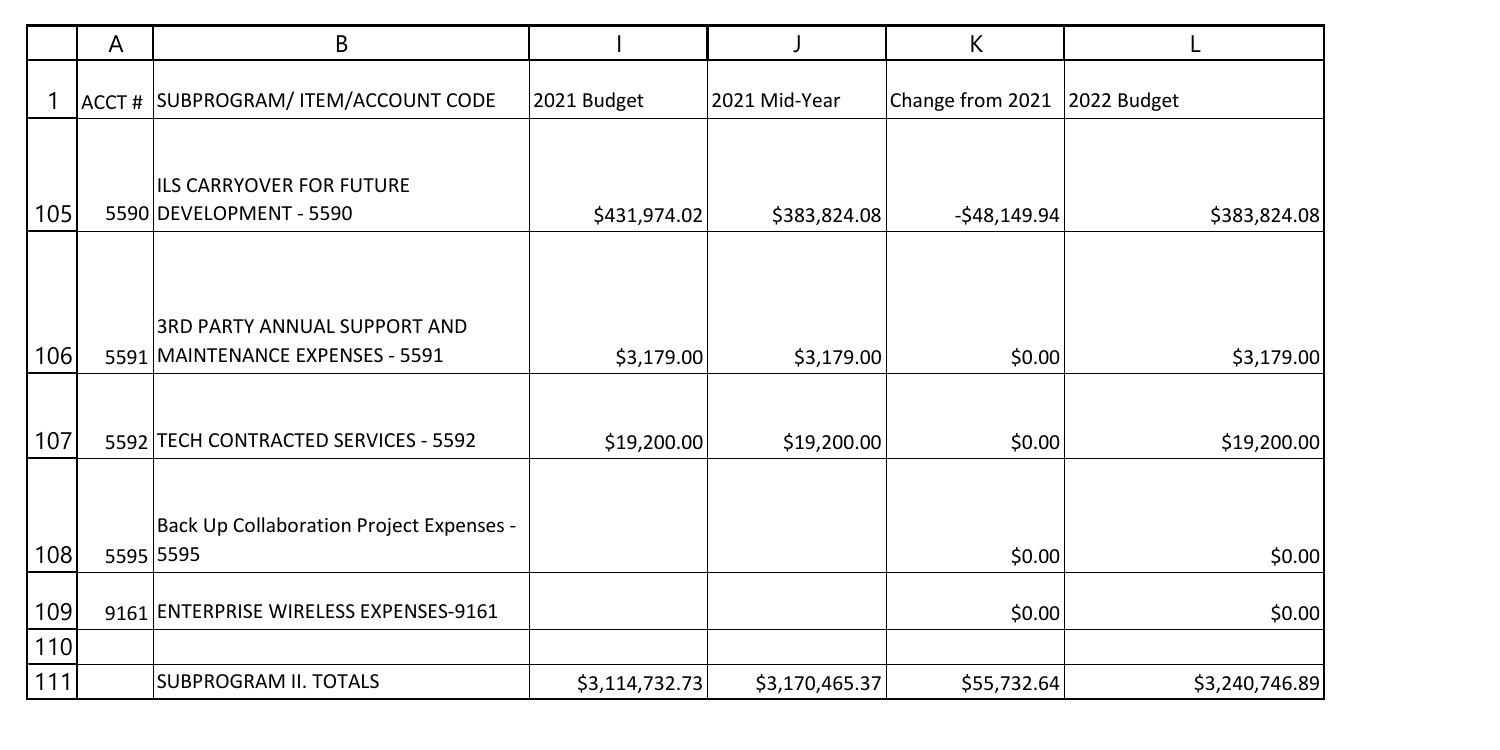|     | A | B                                               |                  |                  | K                |              |
|-----|---|-------------------------------------------------|------------------|------------------|------------------|--------------|
|     |   | ACCT # SUBPROGRAM/ ITEM/ACCOUNT CODE            | 2021 Budget      | 2021 Mid-Year    | Change from 2021 | 2022 Budget  |
| 112 |   |                                                 |                  |                  |                  |              |
| 113 |   | PUBLIC INFORMATION SERVICES                     |                  |                  |                  |              |
| 114 |   |                                                 |                  |                  |                  |              |
| 115 |   | 5710 STAFF SALARIES AND WAGES - 5710            | \$202,979.00     | \$202,979.00     | \$0.00           | \$168,804.65 |
|     |   |                                                 |                  |                  |                  |              |
| 116 |   | 5740 CONTRACTED PRINTING SERVICES - 5740        | \$2,400.00       | \$2,400.00       | \$0.00           | \$2,400.00   |
| 117 |   | 5750 SUPPLIES - 5750                            | \$200.00         | \$200.00         | \$0.00           | \$200.00     |
| 118 |   | COPIER LEASE & IN-HOUSE PRINTING -<br>5760 5760 | \$21,000.00      | \$21,000.00      | \$0.00           | \$21,000.00  |
| 119 |   | 5770 PRODUCT/SERVICE AWARENESS - 5770           | \$0.00           | \$0.00           | \$0.00           | \$0.00       |
| 120 |   |                                                 |                  |                  |                  |              |
| 121 |   | SUBPROGRAM IV. TOTALS                           | \$<br>226,579.00 | \$<br>226,579.00 | \$0.00           | \$192,404.65 |
| 122 |   |                                                 |                  |                  |                  |              |
| 123 |   | <b>CONSULTANT SERVICES</b>                      |                  |                  |                  |              |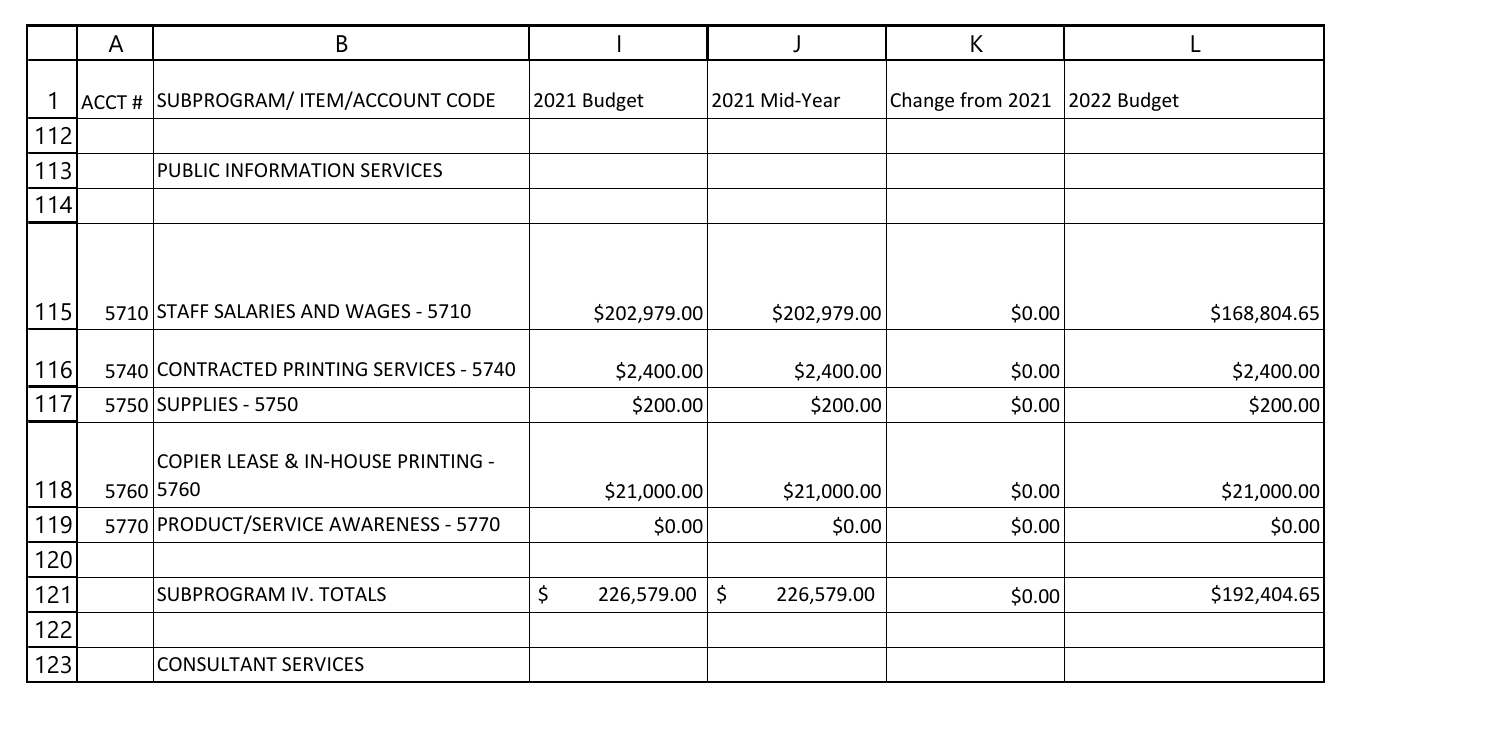|     | A | B                                         |              |               | К                |              |
|-----|---|-------------------------------------------|--------------|---------------|------------------|--------------|
|     |   | ACCT # SUBPROGRAM/ ITEM/ACCOUNT CODE      | 2021 Budget  | 2021 Mid-Year | Change from 2021 | 2022 Budget  |
| 124 |   |                                           |              |               |                  |              |
| 125 |   | 6010 STAFF SALARIES AND WAGES - 6010      | \$272,065.00 | \$272,065.00  | \$0.00           | \$321,033.17 |
|     |   |                                           |              |               |                  |              |
|     |   |                                           |              |               |                  |              |
| 126 |   | 6040 TRAVEL AND CONT. ED. EXPENSES - 6040 | \$31,241.39  | \$20,563.39   | $-$10,678.00$    | \$28,000.00  |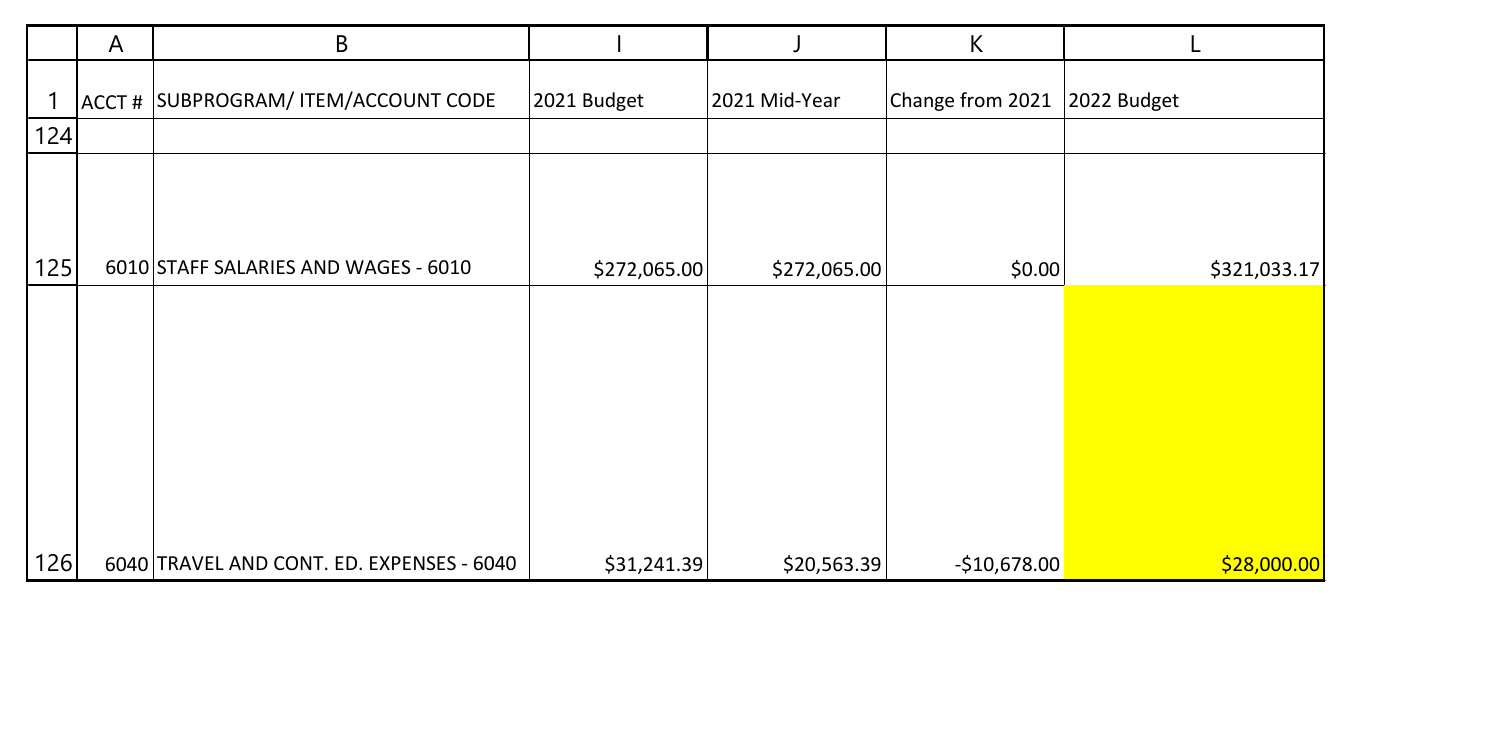|     | A     | B                                   |              |               | К                |              |
|-----|-------|-------------------------------------|--------------|---------------|------------------|--------------|
|     | ACCT# | SUBPROGRAM/ ITEM/ACCOUNT CODE       | 2021 Budget  | 2021 Mid-Year | Change from 2021 | 2022 Budget  |
|     |       |                                     |              |               |                  |              |
|     |       |                                     |              |               |                  |              |
|     |       |                                     |              |               |                  |              |
| 127 |       | 6050 MILEAGE EXPENSES-6050          | \$14,000.00  | \$3,000.00    | $-$11,000.00$    | \$12,000.00  |
| 128 |       | 6060 WORKFORCE DEVELOPMENT EXP-6060 | \$2,287.50   | \$2,287.50    | \$0.00           | \$787.50     |
|     |       |                                     |              |               |                  |              |
| 129 |       | 6070 DIGITIZATION EXPENSES-6070     | \$2,287.50   | \$2,287.50    | \$0.00           | \$1,287.50   |
| 130 |       |                                     |              |               |                  |              |
| 131 |       | <b>SUBPROGRAM V. TOTALS</b>         | \$321,881.39 | \$300,203.39  | $-$21,678.00$    | \$363,108.17 |
| 132 |       |                                     |              |               |                  |              |
| 133 |       | CONT. ED & PROF. DEVELOPMENT        |              |               |                  |              |
| 134 |       |                                     |              |               |                  |              |
|     |       | <b>CONTRACTED TRAINING &amp;</b>    |              |               |                  |              |
| 135 |       | 7010 CONSULTATION - 7010            | \$15,000.00  | \$15,000.00   | \$0.00           | \$15,000.00  |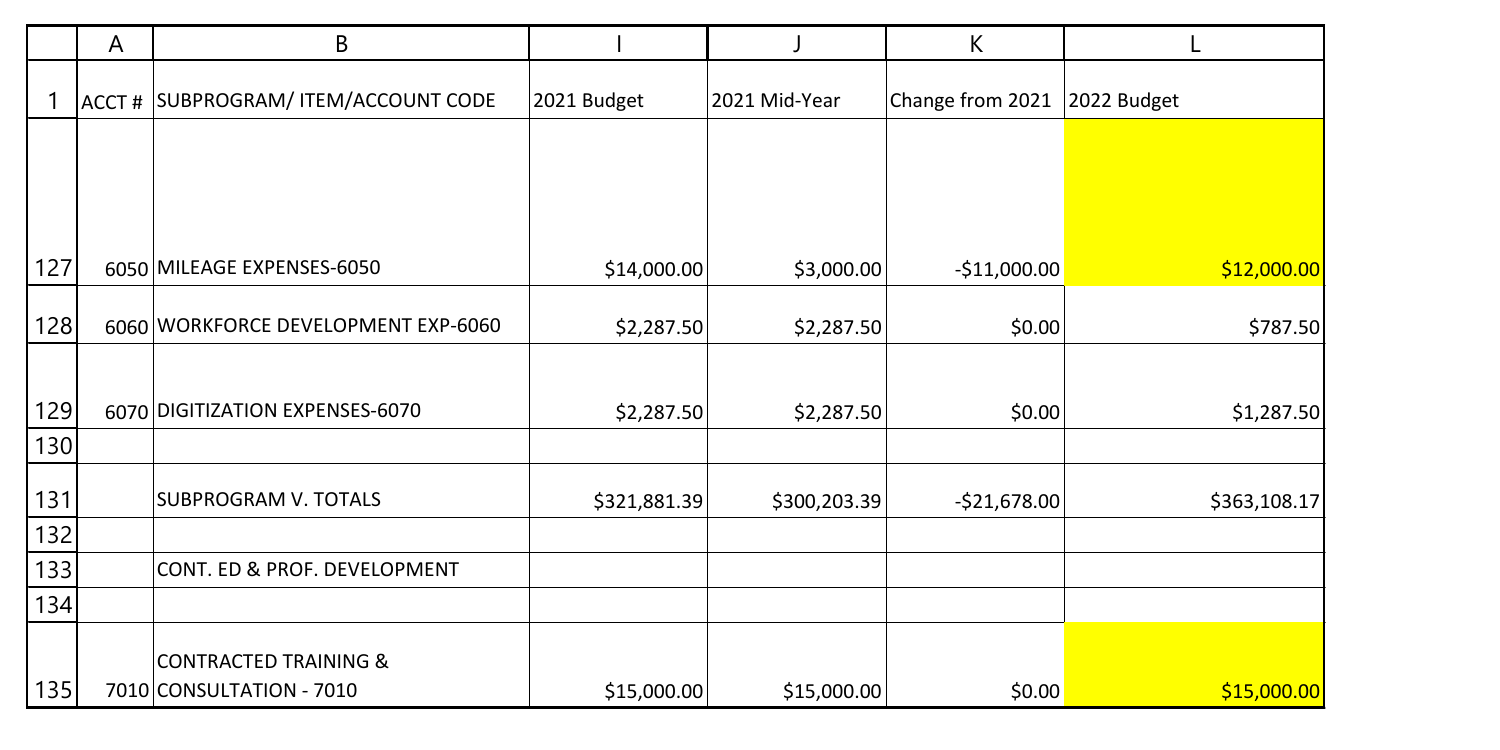|     | A     | В                                  |                 |                 | К                |             |
|-----|-------|------------------------------------|-----------------|-----------------|------------------|-------------|
|     | ACCT# | SUBPROGRAM/ ITEM/ACCOUNT CODE      | 2021 Budget     | 2021 Mid-Year   | Change from 2021 | 2022 Budget |
| 136 |       | 7030 PROFESSIONAL MATERIALS - 7030 | \$2,000.00      | \$2,000.00      | \$0.00           | \$2,000.00] |
| 137 |       | 7050 SUBSCRIPTIONS - 7050          |                 |                 |                  |             |
|     |       | MEM LIB PROFESSIONAL DEVELOPMENT - | \$3,523.00      | \$3,523.00      | \$0.00           | \$3,523.00  |
| 138 |       | 7070 7070                          | \$21,000.00     | \$21,000.00     | \$0.00           | \$16,000.00 |
| 139 |       | 7090 MEETING SUPPLIES - 7090       | \$1,500.00      | \$1,500.00      | \$0.00           | \$1,000.00  |
| 140 |       |                                    |                 |                 |                  |             |
| 141 |       | SUBPROGRAM VIII. TOTALS            | \$<br>43,023.00 | \$<br>43,023.00 | \$0.00           | \$37,523.00 |
| 142 |       |                                    |                 |                 |                  |             |
| 143 |       | DELIVERY AND MATERIALS CONTROL     |                 |                 |                  |             |
| 144 |       |                                    |                 |                 |                  |             |
| 145 |       | 7210 FLEET EXPENSES - 7210         | \$81,000.00     | \$81,000.00     | \$0.00           | \$85,000.00 |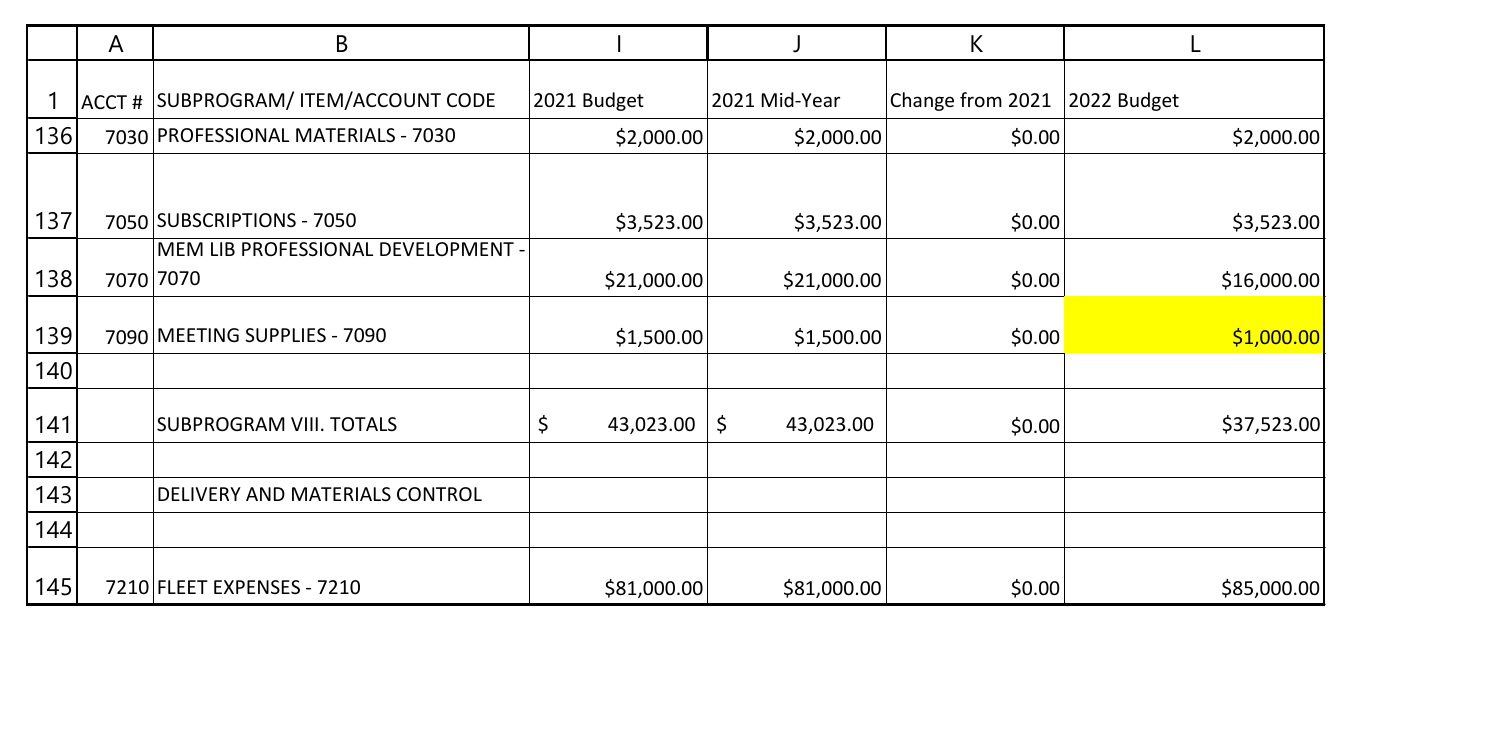|     | A | B                                        |                |                | К                |              |
|-----|---|------------------------------------------|----------------|----------------|------------------|--------------|
|     |   | ACCT # SUBPROGRAM/ ITEM/ACCOUNT CODE     | 2021 Budget    | 2021 Mid-Year  | Change from 2021 | 2022 Budget  |
|     |   |                                          |                |                |                  |              |
|     |   |                                          |                |                |                  |              |
|     |   |                                          |                |                |                  |              |
|     |   |                                          |                |                |                  |              |
|     |   |                                          |                |                |                  |              |
| 146 |   | 7220 STAFF SALARIES - 7220               | \$1,000,000.00 | \$1,000,000.00 | \$0.00           | \$946,655.58 |
|     |   | BONDING, CARGO, AND FLEET                |                |                |                  |              |
| 147 |   | 7260 INSURANCE - 7260                    | \$73,000.00    | \$73,000.00    | \$0.00           | \$73,000.00  |
| 148 |   | 7270 SUPPLIES AND EQUIPMENT - 7270       | \$7,500.00     | \$7,500.00     | \$0.00           | \$7,500.00   |
|     |   |                                          |                |                |                  |              |
| 149 |   | 7280 FLEET REPLACEMENT - 7280            | \$0.00         | \$0.00         | \$0.00           | \$0.00       |
| 150 |   | 7290 CONTRACTED SERVICES - 7290          | \$46,800.00    | \$46,800.00    | \$0.00           | \$71,120.00  |
|     |   | DELIVERY FACILITY (not including rent) - |                |                |                  |              |
| 151 |   | 7295 7295                                | \$184,000.00   | \$14,354.31    | $-$169,645.69$   | \$13,657.89  |
|     |   |                                          |                |                |                  |              |
| 152 |   | 7296 DELIVERY RENT - 7296                |                | \$169,645.69   | \$169,645.69     | \$171,342.11 |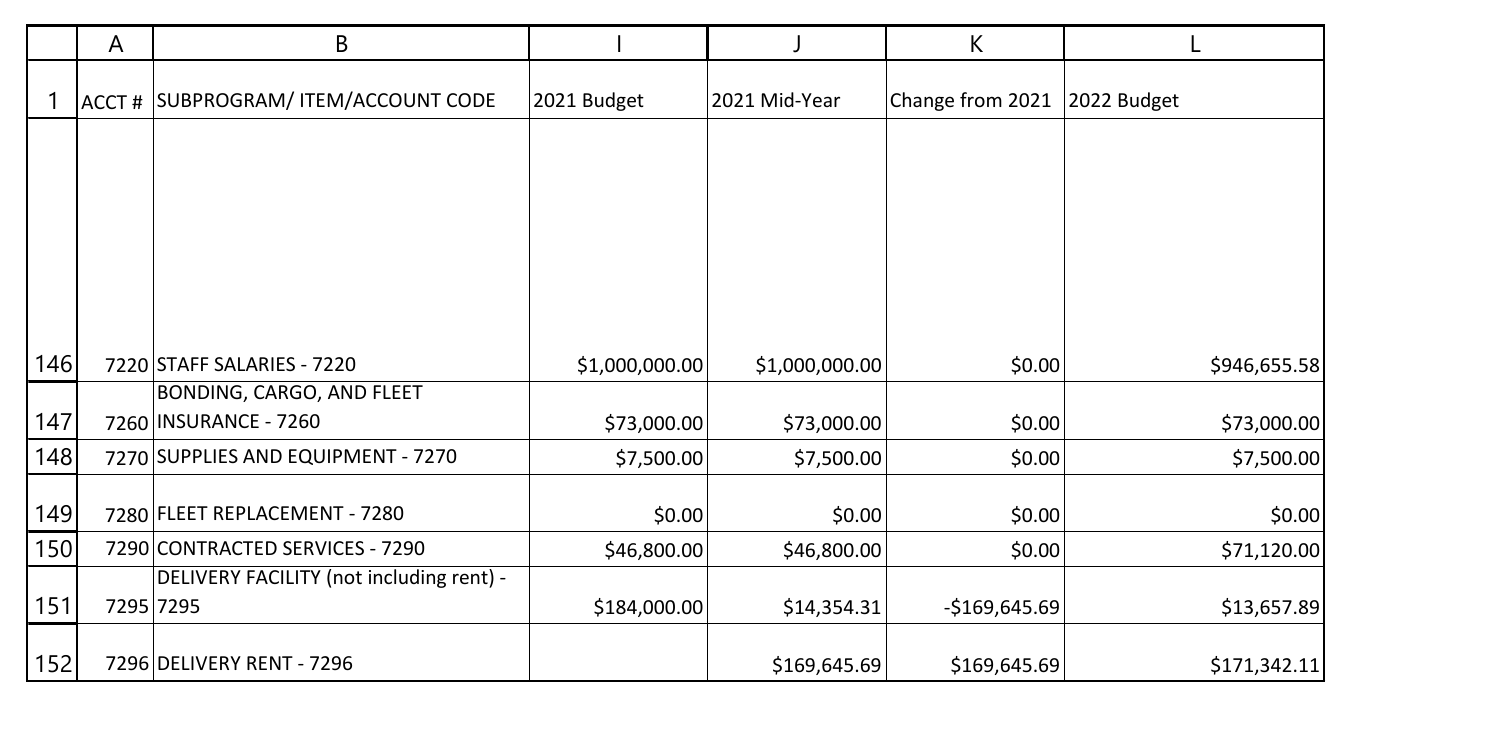|     | A         | В                                           |                |                | К                |                |
|-----|-----------|---------------------------------------------|----------------|----------------|------------------|----------------|
|     |           | ACCT # SUBPROGRAM/ ITEM/ACCOUNT CODE        | 2021 Budget    | 2021 Mid-Year  | Change from 2021 | 2022 Budget    |
| 153 |           | 7297 MARATHON COUNTY DELIVERY - 7297        | \$35,241.00    | \$35,241.00    | \$0.00           | \$0.00         |
| 154 |           |                                             |                |                | \$0.00           |                |
| 155 |           | SUBPROGRAM IX. TOTALS                       | \$1,427,541.00 | \$1,427,541.00 | \$0.00           | \$1,368,275.58 |
| 156 |           |                                             |                |                |                  |                |
| 157 |           | PROGRAM DEVELOPMENT                         |                |                |                  |                |
| 158 |           |                                             |                |                |                  |                |
| 159 |           | 7430 YOUTH LITERACY SUPPLEMENTS-7430        | \$31,275.00    | \$31,275.00    | \$0.00           | \$31,275.00    |
| 160 |           | 7440 SLP LIVE PERFORMANCES - 7440           | \$0.00         | \$0.00         | \$0.00           | \$0.00         |
| 161 |           | 7450 SLP PRINTING AND SUPPLIES - 7450       | \$4,100.00     | \$4,100.00     | \$0.00           | \$4,100.00     |
| 162 |           | 7470 C & Y A/SPECIAL NEEDS MATERIALS - 7470 | \$4,500.00     | \$4,500.00     | \$0.00           | \$4,500.00     |
|     |           | EXPERIMENTAL SERVICES FOR LIBRARIES -       |                |                |                  |                |
| 163 | 7475 7475 |                                             | \$6,500.00     | \$6,500.00     | \$0.00           | \$10,000.00    |
| 164 |           |                                             |                |                |                  |                |
| 165 |           | <b>SUBPROGRAM X. TOTALS</b>                 | \$46,375.00    | \$46,375.00    | \$0.00           | \$49,875.00    |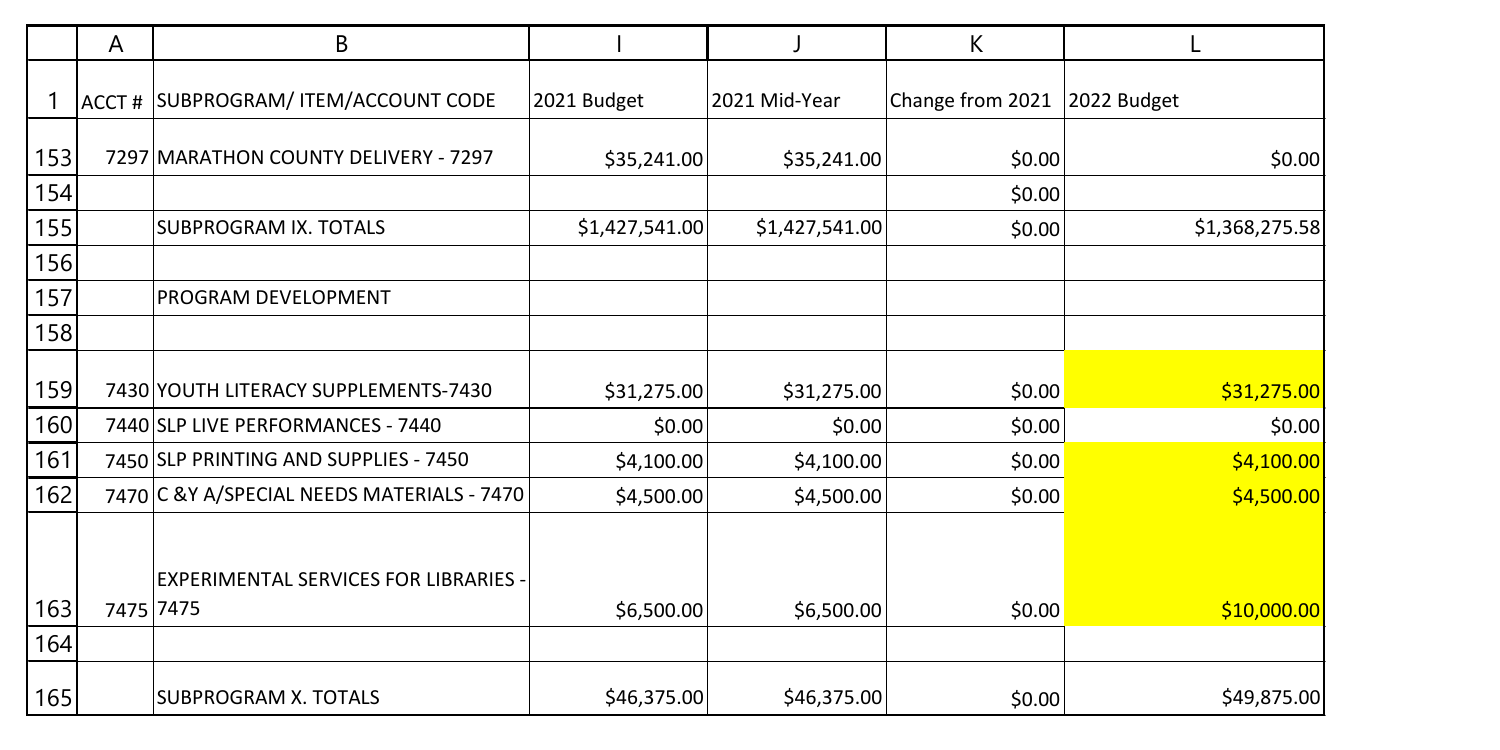|     | A     | В                                    |              |               | К                |              |
|-----|-------|--------------------------------------|--------------|---------------|------------------|--------------|
|     | ACCT# | SUBPROGRAM/ ITEM/ACCOUNT CODE        | 2021 Budget  | 2021 Mid-Year | Change from 2021 | 2022 Budget  |
| 166 |       |                                      |              |               |                  |              |
| 167 |       | ADMINISTRATION AND COORDINATION      |              |               |                  |              |
| 168 |       |                                      |              |               |                  |              |
|     |       |                                      |              |               |                  |              |
| 169 |       | 7610 STAFF SALARIES AND WAGES - 7610 | \$248,010.00 | \$248,010.00  | \$0.00           | \$264,977.55 |
| 170 |       | 7650 FACILITY - HQ - 7650            | \$243,153.17 | \$240,353.17  | $-$2,800.00$     | \$290,739.31 |
| 171 | 7646  | 7646 Floor Mats                      | \$0.00       | \$0.00        | \$0.00           | \$0.00       |
| 172 |       | 7647 New Building Expenses           |              |               |                  | \$53,673.20  |
|     |       |                                      |              |               |                  |              |
| 173 | 7651  | 7651 Rent                            | \$217,461.50 | \$217,461.50  | \$0.00           | \$222,566.11 |
| 174 | 7652  | 7652 Utilities                       | \$12,731.67  | \$12,731.67   | \$0.00           | \$12,500.00  |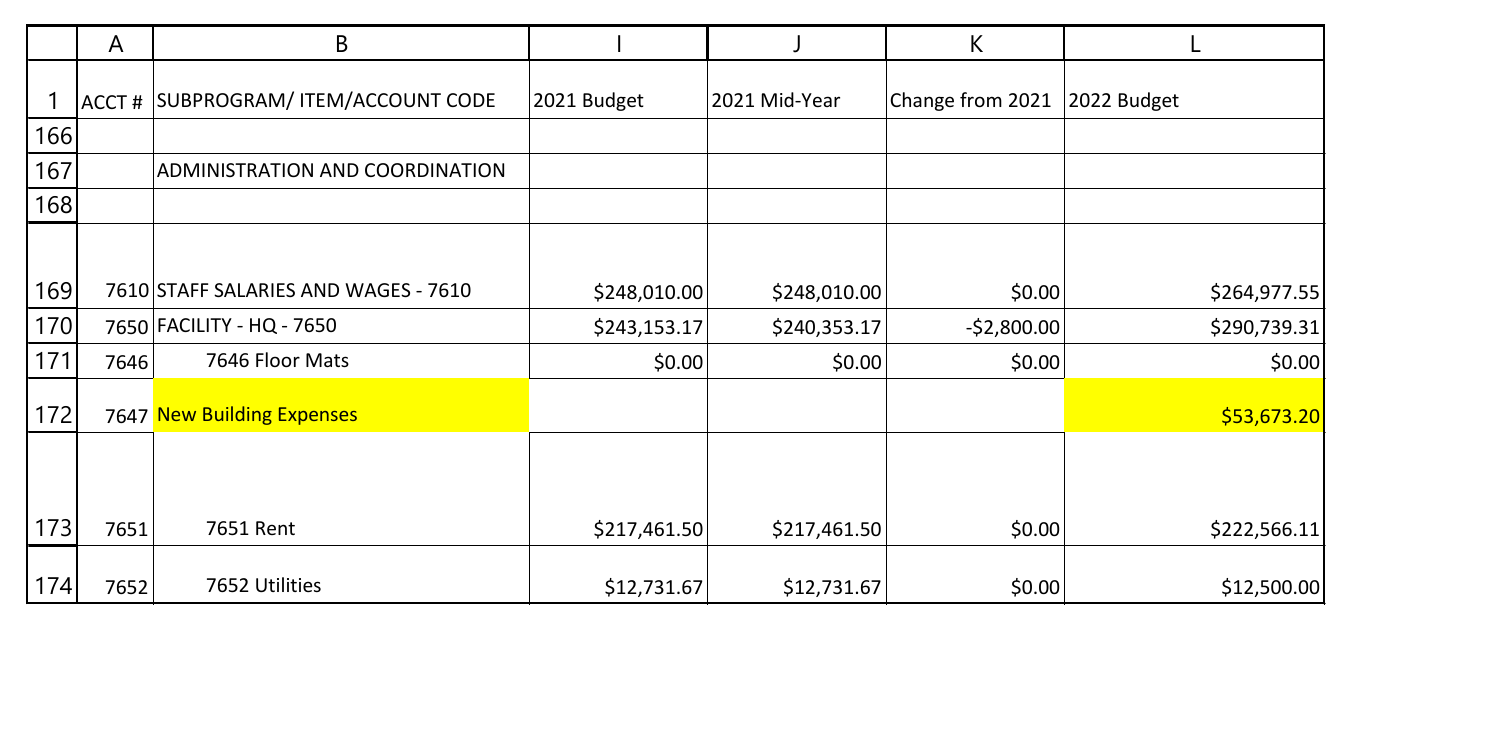|     | A    | B                                    |             |               | К                |             |
|-----|------|--------------------------------------|-------------|---------------|------------------|-------------|
|     |      | ACCT # SUBPROGRAM/ ITEM/ACCOUNT CODE | 2021 Budget | 2021 Mid-Year | Change from 2021 | 2022 Budget |
|     |      |                                      |             |               |                  |             |
| 175 | 7653 | 7653 Janitorial                      | \$10,300.00 | \$7,500.00    | $-$2,800.00$     | \$0.00      |
| 176 | 7654 | 7654 Offsite Storage                 | \$2,660.00  | \$2,660.00    | \$0.00           | \$2,000.00] |
| 177 |      | 7655 SUPPLIES - 7655                 | \$4,500.00  | \$2,000.00    | $-$2,500.00$     | \$2,000.00  |
| 178 | 7656 | 7656 Administration                  | \$4,500.00  | \$2,000.00    | $-$2,500.00$     | \$2,000.00  |
| 179 | 7657 | 7657 Automation (ILS)                | \$0.00      | \$0.00        | \$0.00           | \$0.00      |
| 180 |      | 7666 VENDING EXPENSES - 7666         | \$0.00      | \$0.00        | \$0.00           | \$0.00      |
| 181 |      | 7670 TELEPHONE - 7670                | \$13,845.00 | \$13,845.00   | \$0.00           | \$14,975.00 |
| 182 | 7672 | 7672 SC Headquarters                 | \$10,630.00 | \$10,630.00   | \$0.00           | \$11,475.00 |
| 183 | 7673 | 7673 Delivery                        | \$3,215.00  | \$3,215.00    | \$0.00           | \$3,500.00  |
| 184 |      | 7680 POSTAGE - 7680                  | \$1,000.00  | \$1,000.00    | \$0.00           | \$800.00    |
| 185 | 7681 | 7681 Administration                  |             |               |                  |             |
| 186 | 7682 | 7682 Automation                      |             |               |                  |             |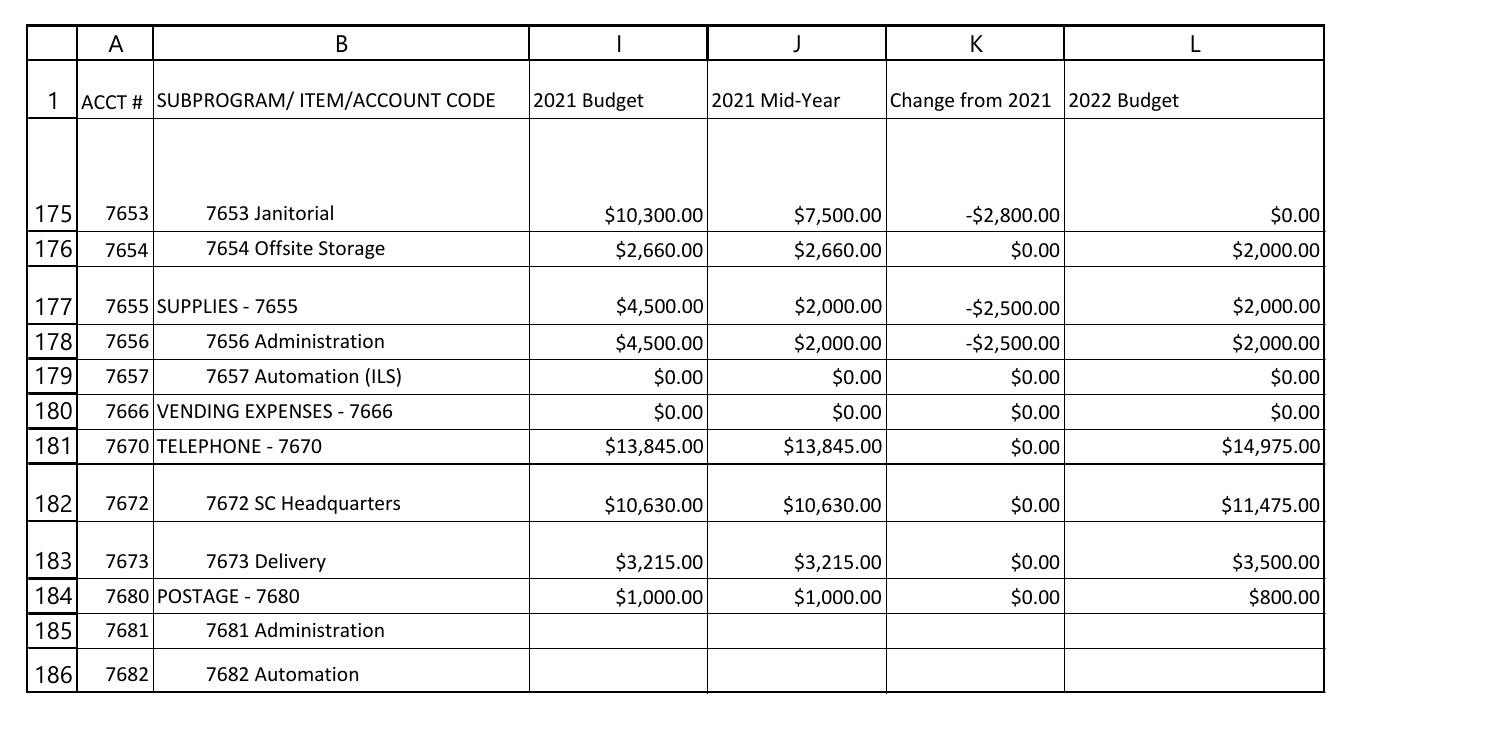|     | A     | В                                                                   |              |               | К                |              |
|-----|-------|---------------------------------------------------------------------|--------------|---------------|------------------|--------------|
|     | ACCT# | SUBPROGRAM/ ITEM/ACCOUNT CODE                                       | 2021 Budget  | 2021 Mid-Year | Change from 2021 | 2022 Budget  |
| 187 |       | 7685 Direct Benefit to Member Libraries                             |              |               |                  | \$100,000.00 |
| 188 |       | <b>BOARD TRAVEL &amp; EXPENSES &amp;</b><br>7690 MEMBERSHIPS - 7690 | \$3,700.00   | \$1,000.00    | $-$2,700.00$     | \$3,000.00   |
| 189 |       | 7700 EMPLOYEE INSURANCES - 7700                                     | \$649,265.00 | \$708,500.00  | \$59,235.00      | \$765,507.95 |
|     |       |                                                                     |              |               |                  |              |
| 190 | 7701  | 7701 Health Insurance                                               | \$588,738.00 | \$644,000.00  | \$55,262.00      | \$706,090.02 |
| 191 |       | 7702 Income Continuation<br>7702 Insurance                          | \$0.00       | \$0.00        | \$0.00           | \$0.00       |
| 192 | 7703  | 7703 Dental Insurance                                               | \$46,638.00  | \$48,500.00   | \$1,862.00       | \$43,533.03  |
|     |       |                                                                     |              |               |                  |              |
| 193 | 7704  | 7704 Life Insurance                                                 | \$13,889.00  | \$16,000.00   | \$2,111.00       | \$15,884.90  |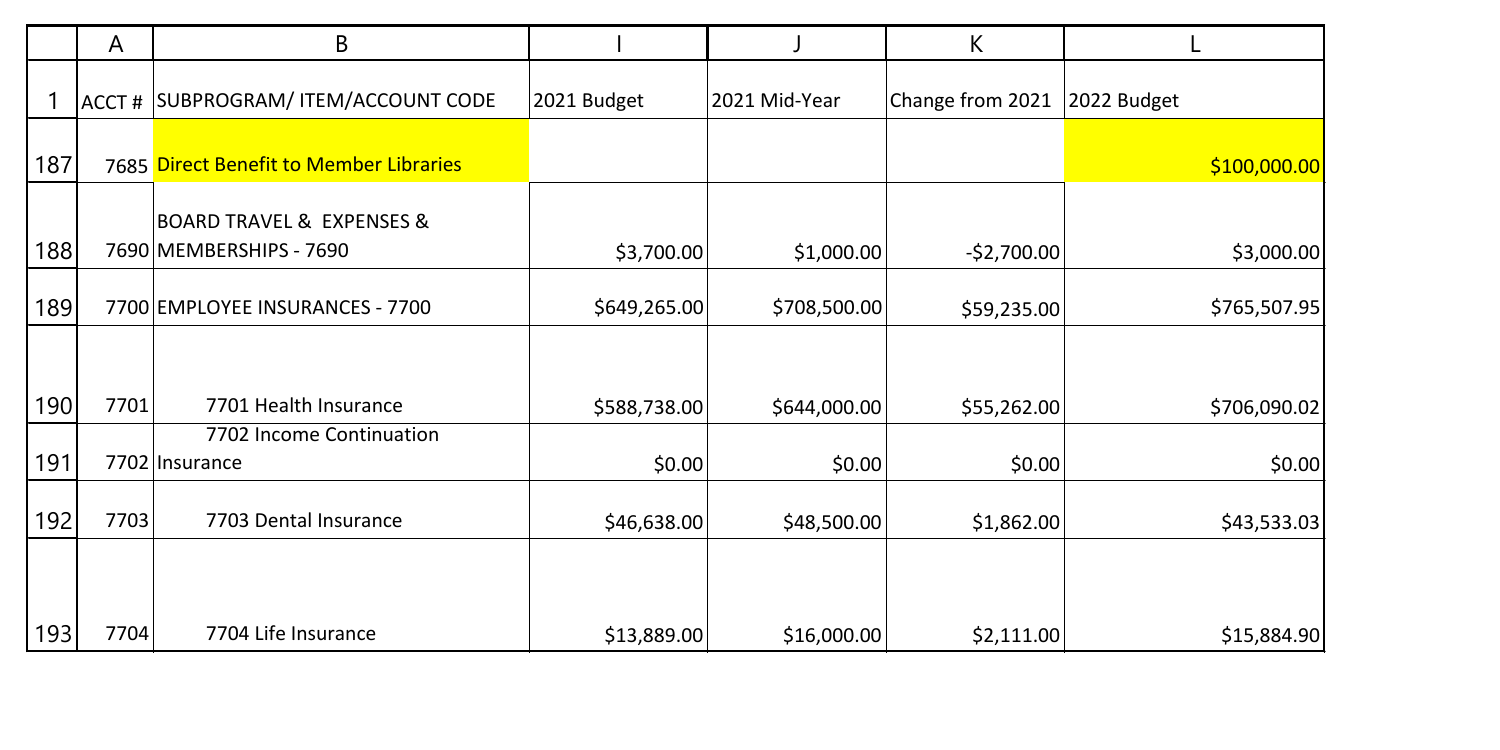|     | A     | В                                     |              |               | К                |              |
|-----|-------|---------------------------------------|--------------|---------------|------------------|--------------|
|     | ACCT# | SUBPROGRAM/ ITEM/ACCOUNT CODE         | 2021 Budget  | 2021 Mid-Year | Change from 2021 | 2022 Budget  |
|     |       |                                       |              |               |                  |              |
|     |       |                                       |              |               |                  |              |
|     |       |                                       |              |               |                  |              |
| 194 |       | 7710 WISCONSIN RETIREMENT - 7710      | \$197,652.00 | \$183,700.00  | $-$13,952.00$    | \$195,000.36 |
|     |       | SOCIAL SECURITY/MEDICARE (FICA) -     |              |               |                  |              |
| 195 |       | 7720 7720                             | \$216,005.00 | \$211,000.00  | $-$5,005.00$     | \$221,001.60 |
|     |       | <b>WORKERS COMP AND GENERAL INS -</b> |              |               |                  |              |
| 196 |       | 7730 7730                             | \$12,147.00  | \$12,147.00   | \$0.00           | \$13,990.00  |
| 197 |       | 7735 UNEMPLOYMENT - 7735              | \$500.00     | \$500.00      | \$0.00           | \$1,000.00   |
| 198 |       | 7740 AUDIT - 7740                     | \$19,000.00  | \$19,000.00   | \$0.00           | \$19,000.00  |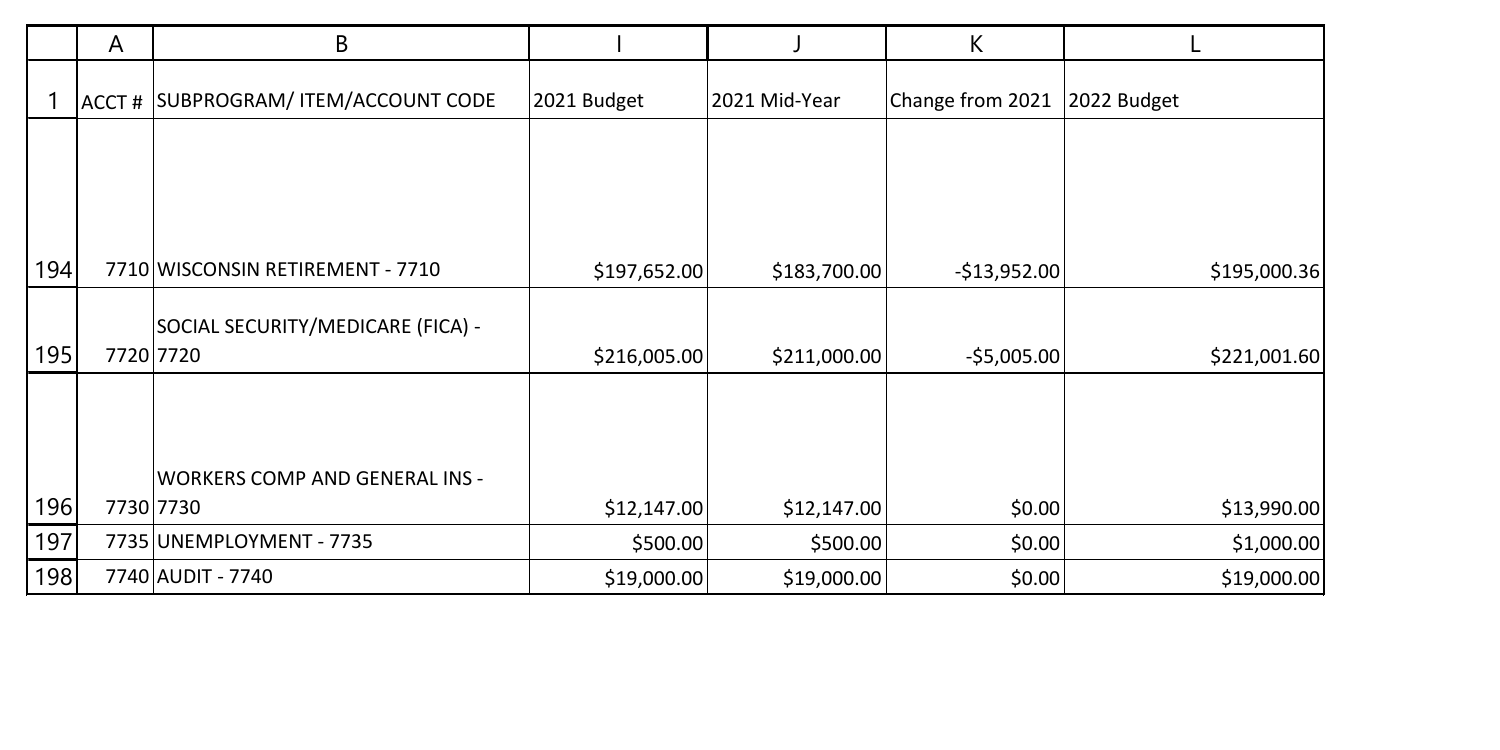|     | A | B                                          |             |               | К                |             |
|-----|---|--------------------------------------------|-------------|---------------|------------------|-------------|
|     |   | ACCT # SUBPROGRAM/ ITEM/ACCOUNT CODE       | 2021 Budget | 2021 Mid-Year | Change from 2021 | 2022 Budget |
|     |   |                                            |             |               |                  |             |
|     |   |                                            |             |               |                  |             |
|     |   |                                            |             |               |                  |             |
| 199 |   | 7745 CONTRACTED SERVICES HQ - 7745         | \$18,697.00 | \$19,897.00   | \$1,200.00       | \$21,097.00 |
| 200 |   | 7750 BOOKKEEPING - 7750                    | \$9,000.00  | \$9,000.00    | \$0.00           | \$9,000.00  |
|     |   | Flexible Spending Account (FSA) Fees -     |             |               |                  |             |
| 201 |   | 7751 7751                                  | \$1,400.00  | \$1,400.00    | \$0.00           | \$1,400.00  |
|     |   |                                            |             |               |                  |             |
|     |   |                                            |             |               |                  |             |
|     |   |                                            |             |               |                  |             |
|     |   |                                            |             |               |                  |             |
|     |   |                                            |             |               |                  |             |
|     |   | <b>SCLS COMPUTER HARDWARE AND</b>          |             |               |                  |             |
| 202 |   | 7752 SUPPLIES - 7752                       | \$21,500.00 | \$21,500.00   | \$0.00           | \$21,500.00 |
|     |   | <b>SCLS OFFICE EQUIPMENT AND REPAIRS -</b> |             |               |                  |             |
| 203 |   | 7760 7760                                  | \$1,000.00  | \$1,000.00    | \$0.00           | \$1,000.00  |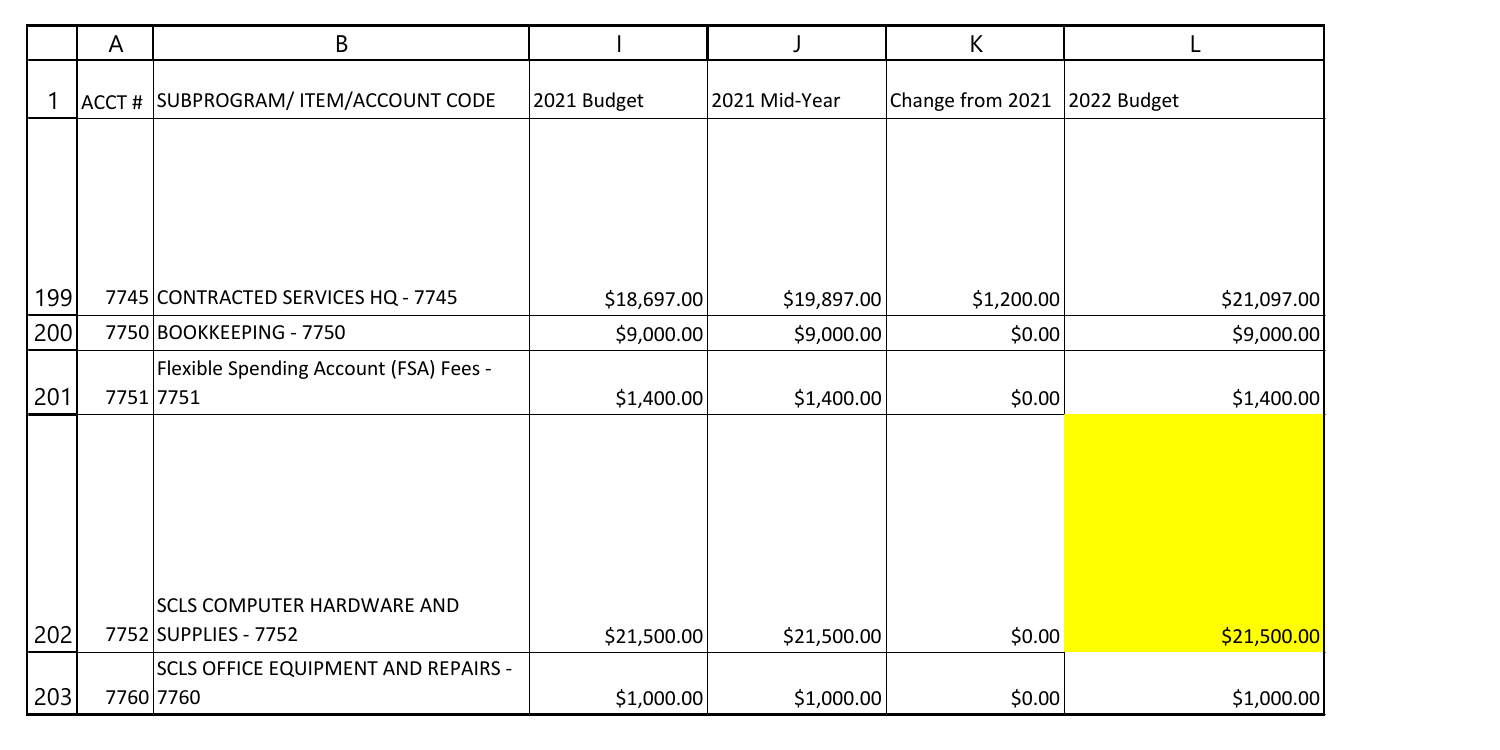|            | A | В                                                          |                |                | К                |                |
|------------|---|------------------------------------------------------------|----------------|----------------|------------------|----------------|
|            |   | ACCT # SUBPROGRAM/ ITEM/ACCOUNT CODE                       | 2021 Budget    | 2021 Mid-Year  | Change from 2021 | 2022 Budget    |
| 204        |   | First Bus. Bank Fees Fixed Income<br>7771 Portfolio - 7771 | \$9,800.00     | \$9,800.00     | \$0.00           | \$9,800.00     |
| 205        |   | 7772 FBB fee CD Account - 7772                             | \$0.00         | \$0.00         | \$0.00           | \$0.00         |
| 206        |   | 8010 DELIVERY/GENERAL CARRYOVER - 8010                     | \$850,639.00   | \$889,596.29   | \$38,957.29      | \$797,916.29   |
| 207        |   | 8011 BANK SERVICE FEES - 8011                              | \$700.00       | \$700.00       | \$0.00           | \$700.00       |
| 208<br>209 |   | 8015 LEGAL FEES-8015                                       | \$1,000.00     | \$1,000.00     | \$0.00<br>\$0.00 | \$2,000.20     |
| 210        |   | SUBPROGRAM XI. TOTALS                                      | \$2,522,513.17 | \$2,594,948.46 | \$72,435.29      | \$2,756,405.26 |
| 211        |   |                                                            |                |                | \$0.00           |                |
| 212        |   | <b>SPECIAL FUNDS</b>                                       |                |                | \$0.00           |                |
| 213        |   |                                                            |                |                | \$0.00           |                |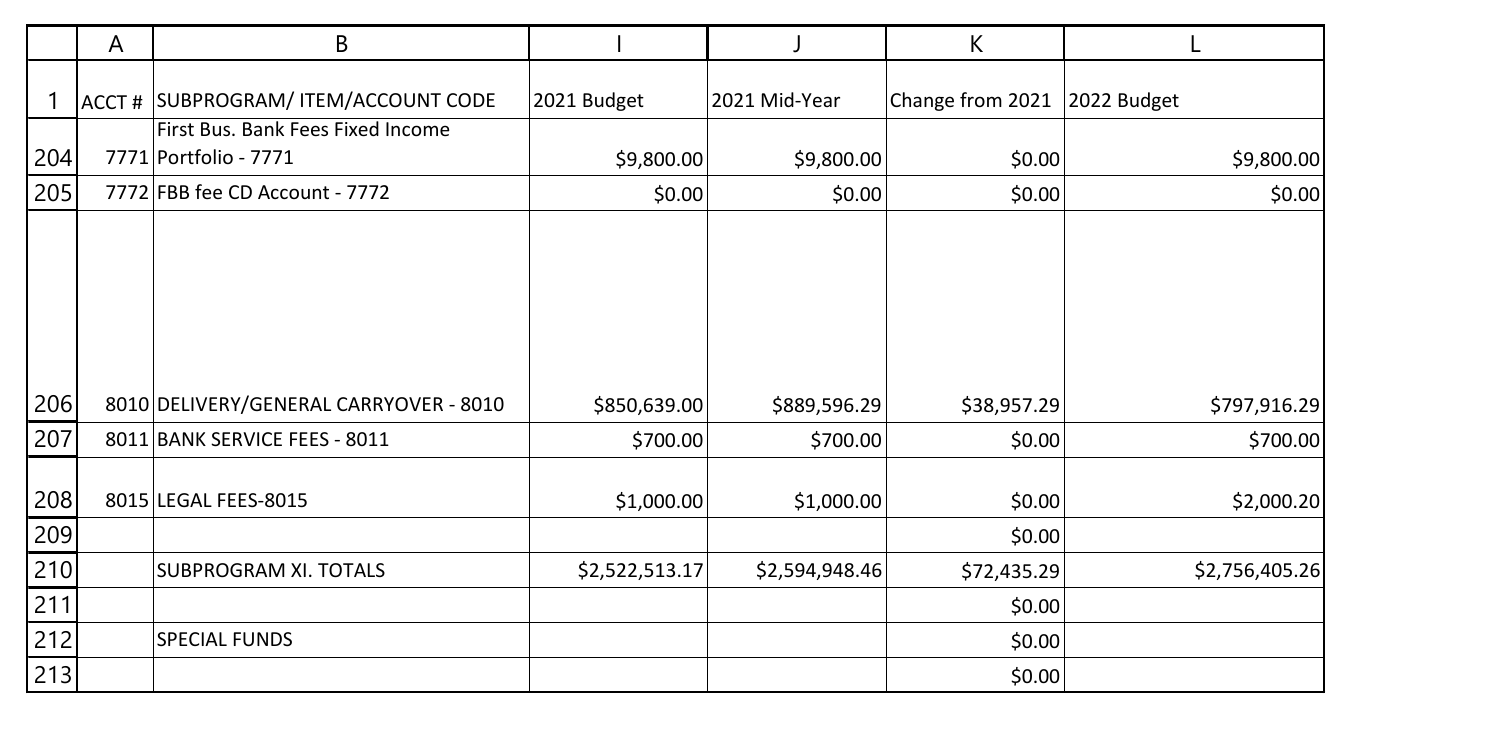|     | Α         | В                                              |             |               | K                |              |
|-----|-----------|------------------------------------------------|-------------|---------------|------------------|--------------|
|     |           | ACCT # SUBPROGRAM/ ITEM/ACCOUNT CODE           | 2021 Budget | 2021 Mid-Year | Change from 2021 | 2022 Budget  |
| 214 |           | 9103 LSTA - TECHNOLOGY - 9103                  |             |               | \$0.00           |              |
| 215 |           | 9114 LSTA - DELIVERY - 9114                    | \$75,000.00 | \$75,000.00   | \$0.00           | \$75,000.00  |
|     |           |                                                |             |               |                  |              |
| 216 |           |                                                |             |               |                  | \$100,000.00 |
| 217 |           | 9121 LSTA - Serving the Homeless - 9121        |             |               | \$0.00           |              |
| 218 |           | 9126 LSTA - Serving Job Seekers (16-121)- 9126 |             |               | \$0.00           |              |
| 219 |           | LSTA-Adverse Childhood Exp (16-211)            |             |               | \$0.00           |              |
|     |           | LSTA - DIGITAL CONTENT BUYING POOL -           |             |               |                  |              |
| 220 | 9141 9141 |                                                |             |               | \$0.00           |              |
| 221 |           | 9146 LSTA-SERVING OLDER ADULTS                 |             |               | \$0.00           |              |
| 222 |           | 9153 CARES Grant                               |             | \$5,356.09    | \$5,356.09       |              |
| 223 |           | 9157 TEACH Training Grant                      |             |               | \$0.00           |              |
| 224 |           | 9159 WISElearn Grant                           |             |               | \$0.00           |              |
| 225 |           | 9166 Back Up Collaboration LSTA 2019           |             |               | \$0.00           |              |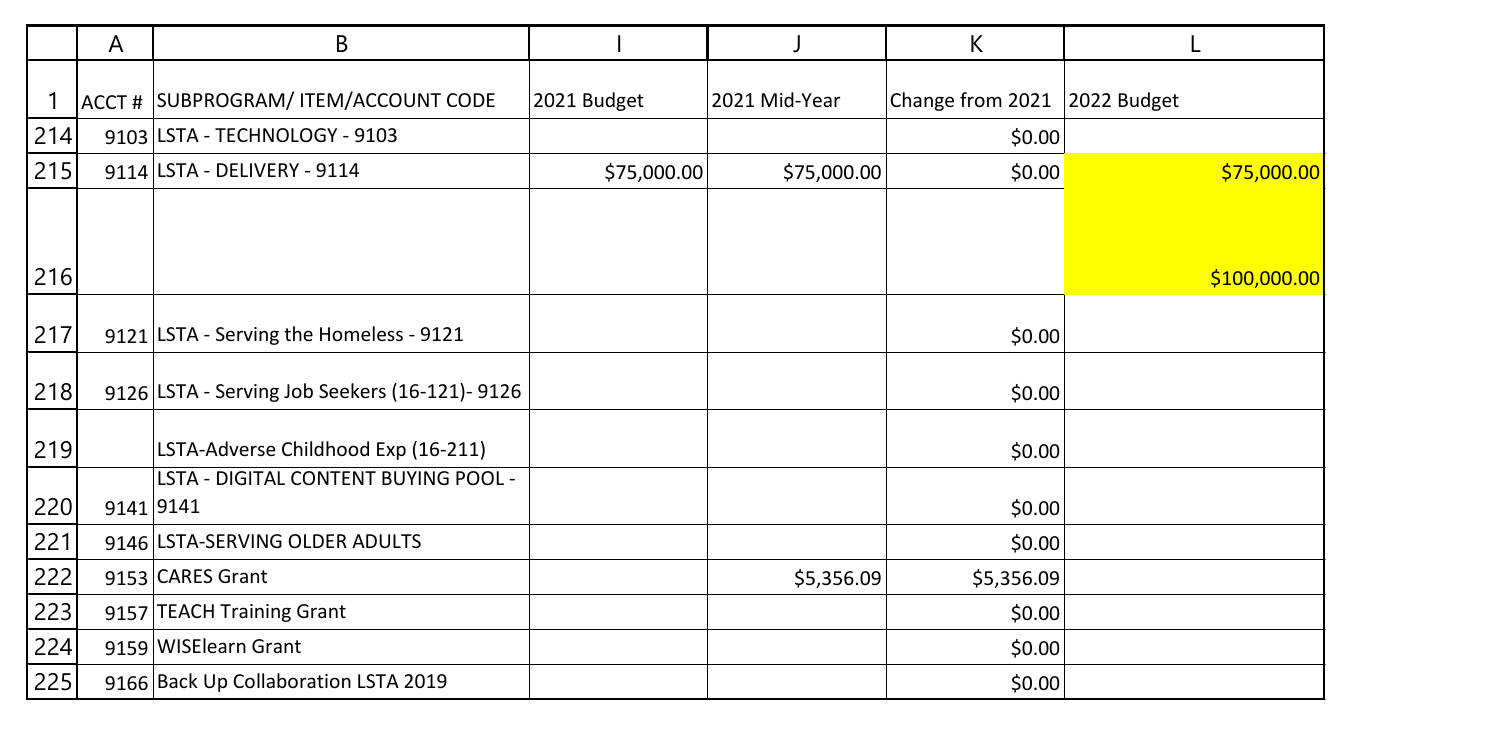|     | A         | B                                        |              |               | К                |              |
|-----|-----------|------------------------------------------|--------------|---------------|------------------|--------------|
|     |           | ACCT # SUBPROGRAM/ ITEM/ACCOUNT CODE     | 2021 Budget  | 2021 Mid-Year | Change from 2021 | 2022 Budget  |
|     |           |                                          |              |               |                  |              |
|     |           |                                          |              |               |                  |              |
|     |           |                                          |              |               |                  |              |
|     |           |                                          |              |               |                  |              |
|     |           | MEMBERS DIGITAL CONTENT BUYING           |              |               |                  |              |
| 226 |           | 9171 POOL - 9171                         | \$299,563.00 | \$309,873.97  | \$10,310.97      | \$334,831.02 |
| 227 |           | 9176 Digitization Collaboration LSTA     |              |               | \$0.00           |              |
| 228 |           | 9196 Sparcity (Increased Capacity) LSTA  |              | \$3,758.00    | \$3,758.00       |              |
| 229 |           | 9206 Leadership Capacity Streamline LSTA |              | \$13,175.00   | \$13,175.00      |              |
|     |           | Inclusive Services-Compassion Resilience |              |               |                  |              |
| 230 | 9211 LSTA |                                          |              | \$2,000.00    | \$2,000.00       |              |
| 231 |           | 9216 ILS Migration LSTA                  |              | \$101,227.00  | \$101,227.00     |              |
| 232 |           |                                          |              |               |                  |              |
| 233 |           | SUBPROGRAM XIII. TOTALS                  | \$374,563.00 | \$510,390.06  | \$135,827.06     | \$509,831.02 |
| 234 |           |                                          |              |               | \$0.00           |              |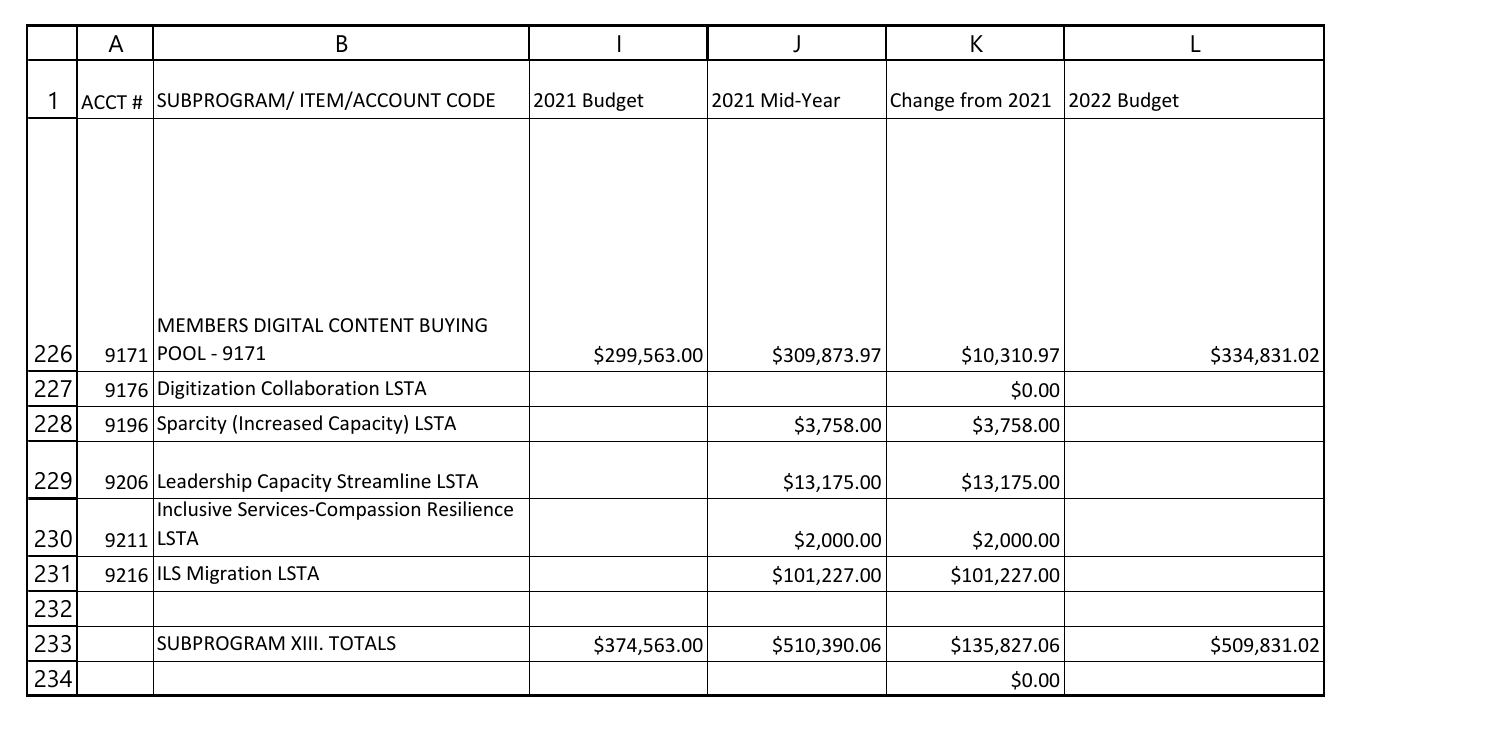|     | A | B                                                         |                                                             |                                                              | К                |                                                          |
|-----|---|-----------------------------------------------------------|-------------------------------------------------------------|--------------------------------------------------------------|------------------|----------------------------------------------------------|
|     |   | ACCT # SUBPROGRAM/ ITEM/ACCOUNT CODE                      | 2021 Budget                                                 | 2021 Mid-Year                                                | Change from 2021 | 2022 Budget                                              |
|     |   | PROJECTED EXPENDITURE TOTALS                              |                                                             |                                                              |                  |                                                          |
| 235 |   | (without contingencies)<br>PROJECTED CONTINGENCY EXPENSE  | \$6,549,481.75                                              | \$6,697,108.81                                               | \$147,627.06     | \$6,987,623.67                                           |
| 236 |   | TOTALS                                                    | \$1,885,840.05                                              | \$1,980,529.98                                               | \$94,689.93      | \$1,890,747.98                                           |
| 237 |   | <b>GRAND TOTAL</b>                                        | \$<br>8,435,321.80                                          | \$<br>8,677,638.79                                           | \$242,316.99     | \$8,878,371.65                                           |
| 238 |   |                                                           |                                                             |                                                              | \$0.00           |                                                          |
|     |   | Net Profit (Loss): Total<br>Revenue/Carryover - Total     |                                                             |                                                              |                  |                                                          |
| 239 |   | Expenses/Contingency                                      | \$                                                          | \$                                                           | \$0.00           | \$0.00                                                   |
| 240 |   | Projected increase (or decrease) of<br>contingency funds) | \$<br>12,760.00                                             | \$<br>12,760.00                                              | \$0.00           | \$1,898.00                                               |
| 241 |   |                                                           |                                                             |                                                              |                  |                                                          |
| 242 |   |                                                           |                                                             |                                                              |                  |                                                          |
|     |   |                                                           | adding \$7,614 to<br>Tech Carryover for<br>extra PC support | adding $$7,614$ to<br>Tech Carryover for<br>extra PC support |                  | Subtracting \$3,293 from<br>Tech Carryover for shortfall |
| 243 |   |                                                           | fees                                                        | fees                                                         |                  | in PC Support fees                                       |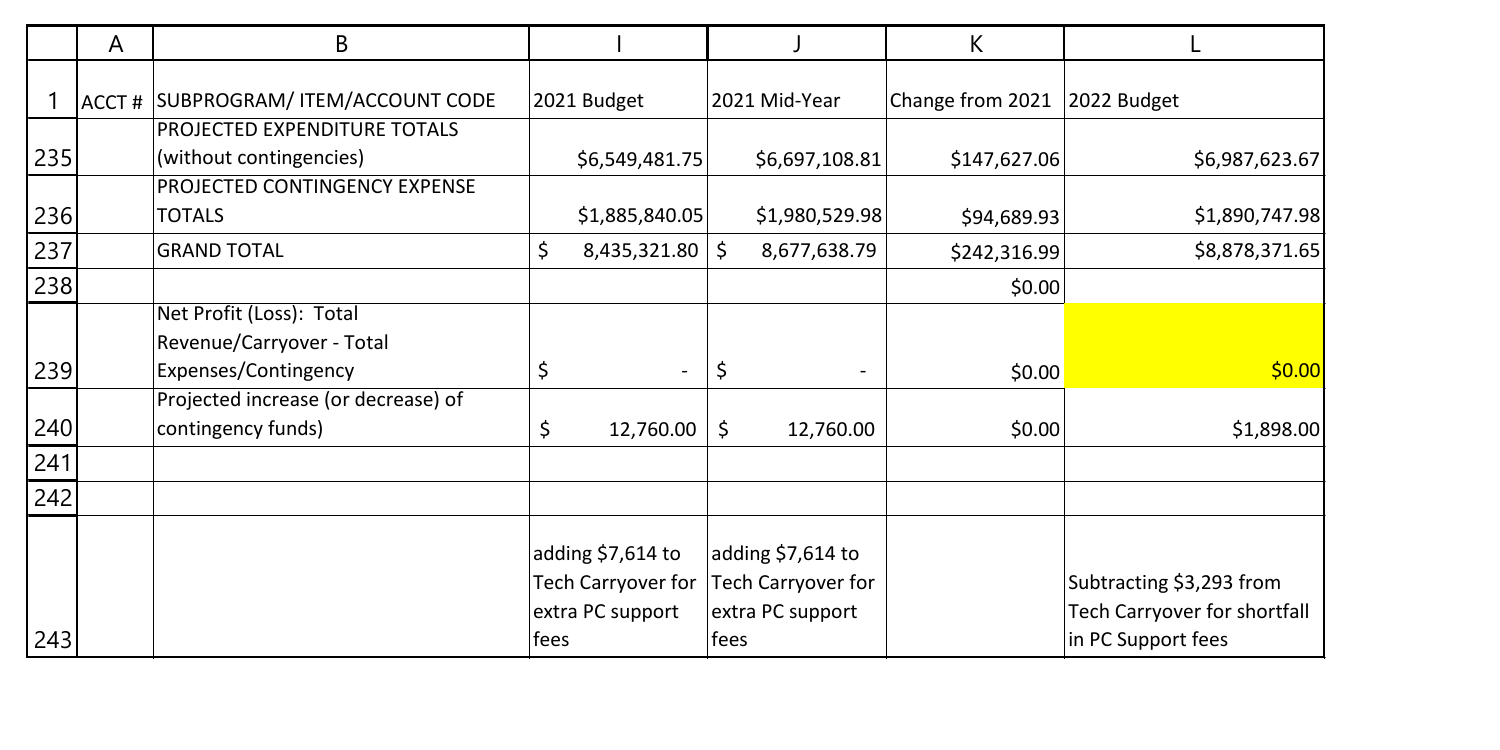|     | А |                                      |                                      |                                                                                |                              |                                                             |
|-----|---|--------------------------------------|--------------------------------------|--------------------------------------------------------------------------------|------------------------------|-------------------------------------------------------------|
|     |   | ACCT # SUBPROGRAM/ ITEM/ACCOUNT CODE | 2021 Budget                          | 2021 Mid-Year                                                                  | Change from 2021 2022 Budget |                                                             |
| 244 |   |                                      | adding \$5,146 to<br>extra MyPC fees | adding $$5,146$ to<br>Tech Carryover for Tech Carryover for<br>extra MyPC fees |                              | adding \$5,191 to Tech<br>Carryover for extra MyPC<br>lfees |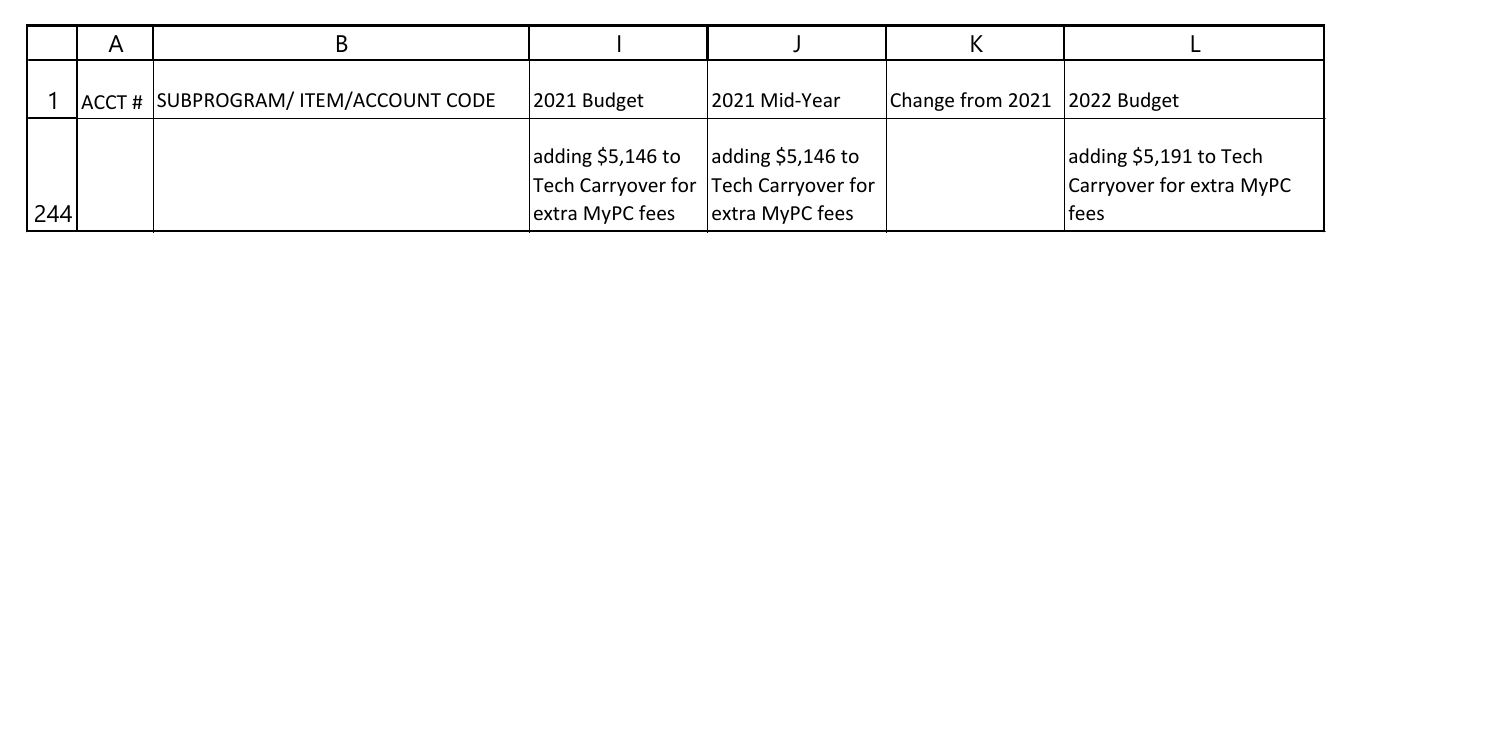|   | A | B                                    |             |               | K                |                                |
|---|---|--------------------------------------|-------------|---------------|------------------|--------------------------------|
|   |   |                                      |             |               |                  |                                |
| 1 |   | ACCT # SUBPROGRAM/ ITEM/ACCOUNT CODE | 2021 Budget | 2021 Mid-Year | Change from 2021 | 2022 Budget                    |
|   |   |                                      |             |               |                  | Additional state aid for 2022  |
|   |   |                                      |             |               |                  | is \$343,463. Used \$51,945    |
|   |   |                                      |             |               |                  | to restore consulting          |
|   |   |                                      |             |               |                  | accounts. Used \$73,048 to     |
|   |   |                                      |             |               |                  | balance delivery budget.       |
|   |   |                                      |             |               |                  | Used \$32,400 to give 1%       |
|   |   |                                      |             |               |                  | COL. Have \$186,070 left to    |
|   |   |                                      |             |               |                  | spend. Propose \$53,670 one-   |
|   |   |                                      |             |               |                  | time to offset new building    |
|   |   |                                      |             |               |                  | expenses. One time bonus in    |
|   |   |                                      |             |               |                  | 2022 of 1% (\$32,400).         |
|   |   |                                      |             |               |                  | Balance (\$100,000) to go      |
|   |   |                                      |             |               |                  | toward something for           |
|   |   |                                      |             |               |                  | libraries. Other factors to    |
|   |   |                                      |             |               |                  | consider: Increasing PT        |
|   |   |                                      |             |               |                  | delivery wages to be           |
|   |   |                                      |             |               |                  | covered by Delivery budget.    |
|   |   |                                      |             |               |                  | All consulting staffing        |
|   |   |                                      |             |               |                  | changes to be paid from        |
|   |   |                                      |             |               |                  | current budget. Looking        |
|   |   |                                      |             |               |                  | forward to 2023, will use      |
|   |   |                                      |             |               |                  | additional state aid to offset |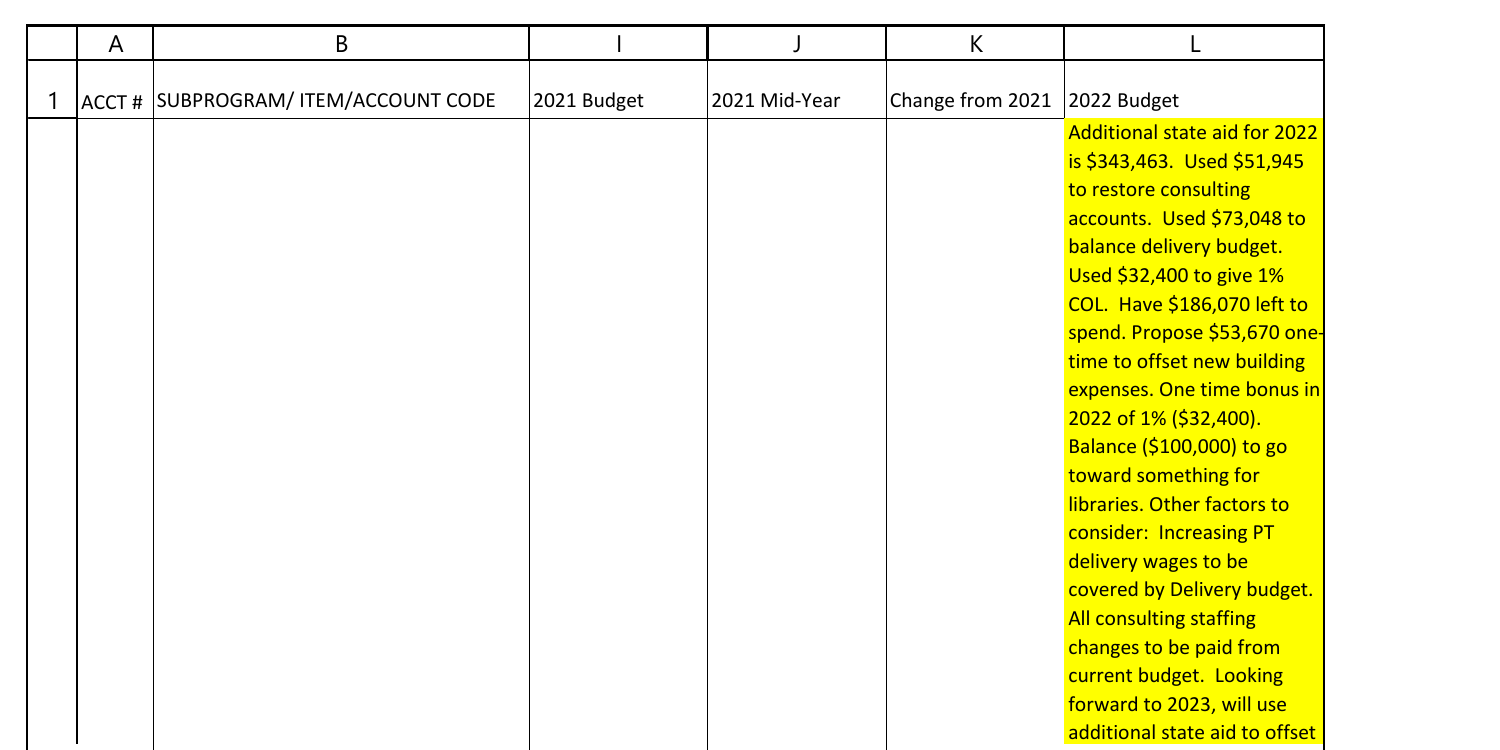|   | M                | N                                                             | O                                                        | P |
|---|------------------|---------------------------------------------------------------|----------------------------------------------------------|---|
|   | Change from 2021 |                                                               |                                                          |   |
|   | Mid-Year         | Last revised for Mid-Year 2021 budget on 6/3/21               | 2022 Notes                                               |   |
| 2 |                  |                                                               |                                                          |   |
|   |                  | Notes are from the 2021 budget. Pink= 2021 mid-year           |                                                          |   |
| 3 |                  | budget adjustment notes.                                      |                                                          |   |
|   |                  |                                                               |                                                          |   |
|   |                  |                                                               | Additional state aid approved for 2022 and 2023          |   |
|   |                  |                                                               | budgets. \$2,543,429 is the new state aid for 2022,      |   |
|   |                  |                                                               | which is an increase of $$343,463$ . $$2,749,508$ is the |   |
| 4 |                  | \$343,463.00 2021 state aid same as 2020                      | new state aid for 2023.                                  |   |
|   |                  |                                                               |                                                          |   |
|   |                  | Interest rates in the state pool have dropped to .51% in      |                                                          |   |
|   |                  | April 2020 and rates in the money market are at 1%,           |                                                          |   |
|   |                  | which is a significant drop from 2019 rates. Rates are        |                                                          |   |
|   |                  | anticipated to rise again eventually, but projecting a        |                                                          |   |
| 5 |                  | -\$15,000,00 decrease in 2021 from interest received in 2020. | Reflects declining interest rates into 2022.             |   |
|   |                  | Allocated interest is recorded in member holding              |                                                          |   |
| 6 |                  | \$0.00 accounts                                               |                                                          |   |
|   |                  | interest/dividend income projected, based on FBB              |                                                          |   |
|   |                  | projections. Adjusted for mid-year based on YTD               | interest/dividend income projected, based on FBB         |   |
|   |                  | $-52,849.00$ performance.                                     | projections.                                             |   |
| 8 |                  | \$0.00 Closed out the CD investment                           |                                                          |   |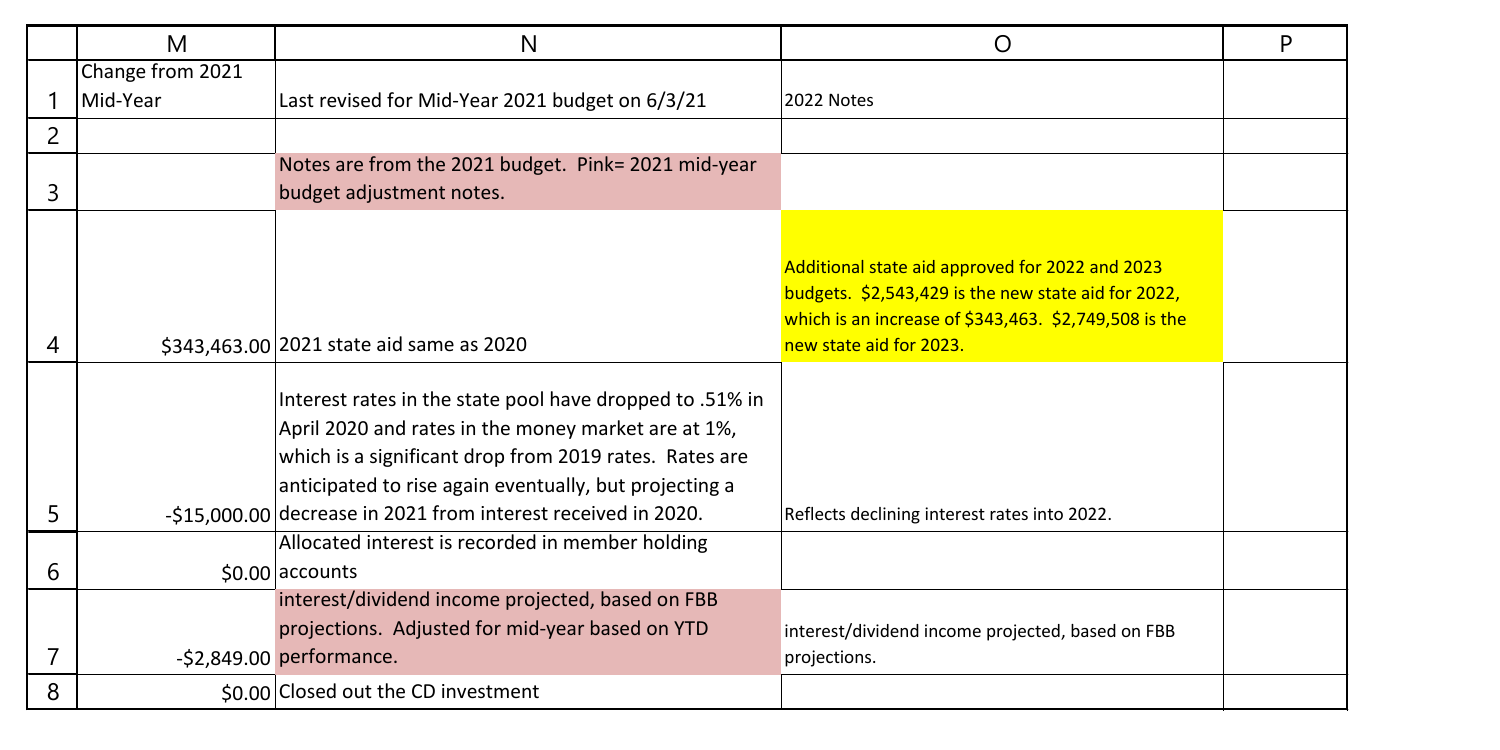|    | M                | N                                                               | Ω                                                      | P |
|----|------------------|-----------------------------------------------------------------|--------------------------------------------------------|---|
|    | Change from 2021 |                                                                 |                                                        |   |
|    | Mid-Year         | Last revised for Mid-Year 2021 budget on 6/3/21                 | 2022 Notes                                             |   |
|    |                  | 2021 starting balance is estimated by taking the 2020           |                                                        |   |
|    |                  | starting balance of \$956,824 - purchase of 1 van               |                                                        |   |
|    |                  | (\$33,000) and 1 truck (\$53,000), delivery bins (\$4,505),     |                                                        |   |
|    |                  | delivery carts (\$5,680) and an additional contribution to      |                                                        |   |
|    |                  | the SCLS Advantage program during the pandemic                  | 2022 beginning balance is \$889,596.29 - purchase of 2 |   |
|    |                  | closure (\$10,000). 2021 mid-year is audited year end           | delivery vehicles (\$86,000) and 1/2 order of delivery |   |
| 9  |                  | $-591,680.00$ balance at year end 2020.                         | carts (\$5,680)                                        |   |
|    |                  |                                                                 |                                                        |   |
| 10 | \$0.00           |                                                                 |                                                        |   |
| 11 |                  | \$4,536.00 Returning to 2019 prices.                            |                                                        |   |
|    |                  |                                                                 | 1% - 2% increases planned                              |   |
| 12 | $-$1,000.00$     |                                                                 |                                                        |   |
|    |                  |                                                                 |                                                        |   |
| 13 | \$2,500.00       |                                                                 |                                                        |   |
|    |                  |                                                                 |                                                        |   |
| 14 |                  | -\$138,874.00 Returning to 2019 prices for principal customers. | 15% reduction in UW Contract                           |   |
|    |                  |                                                                 |                                                        |   |
| 15 | $-$2,000.00$     |                                                                 |                                                        |   |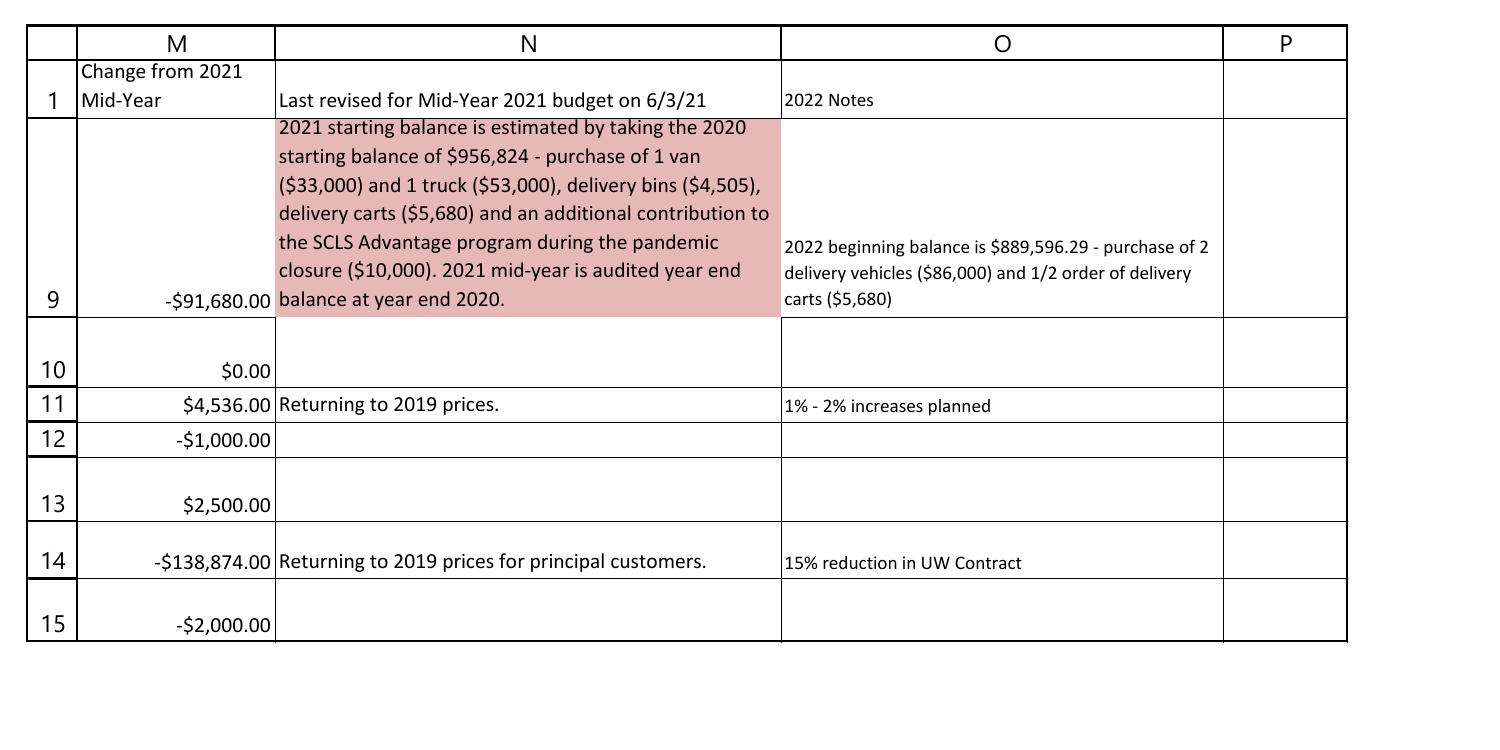|    | M                            | N                                                                                                                                                                                                                                                                                                                                                                   |                                                                                                                                                                                                                                                                                                                                                         | D |
|----|------------------------------|---------------------------------------------------------------------------------------------------------------------------------------------------------------------------------------------------------------------------------------------------------------------------------------------------------------------------------------------------------------------|---------------------------------------------------------------------------------------------------------------------------------------------------------------------------------------------------------------------------------------------------------------------------------------------------------------------------------------------------------|---|
|    | Change from 2021<br>Mid-Year | Last revised for Mid-Year 2021 budget on 6/3/21                                                                                                                                                                                                                                                                                                                     | 2022 Notes                                                                                                                                                                                                                                                                                                                                              |   |
| 16 |                              | Current rent agreement - possible budget savings we<br>could pass along in the amount of \$2,398.14. Also<br>passed along savings from no Waltco increase and<br>\$609.90 higher interest income projections                                                                                                                                                        | Current lease agreement with WLA                                                                                                                                                                                                                                                                                                                        |   |
|    |                              | Includes Bibliotheca support and maintenance fees<br>charged to Bibliotheca (\$20,000) of which half needs to<br>go to ILS, and MyPC fees to members (\$8,325) which is<br>$\frac{1}{2}$ 5,146 more than the My PC license cost and the extra<br>will go to tech contingency. Bibliotheca will eventually<br>be replaced by Envisionware fees charged to libraries, | Includes Bibliotheca support and maintenance fees<br>charged to Bibliotheca (\$20,000) of which half needs to<br>go to ILS, and MyPC fees to members (\$8,370) which is<br>\$5,191 more than the My PC license cost and the extra<br>will go to tech contingency. Bibliotheca will eventually<br>be replaced by Envisionware fees charged to libraries, |   |
| 17 |                              | $$45.00$ which will also be recorded in this account.                                                                                                                                                                                                                                                                                                               | which will also be recorded in this account.                                                                                                                                                                                                                                                                                                            |   |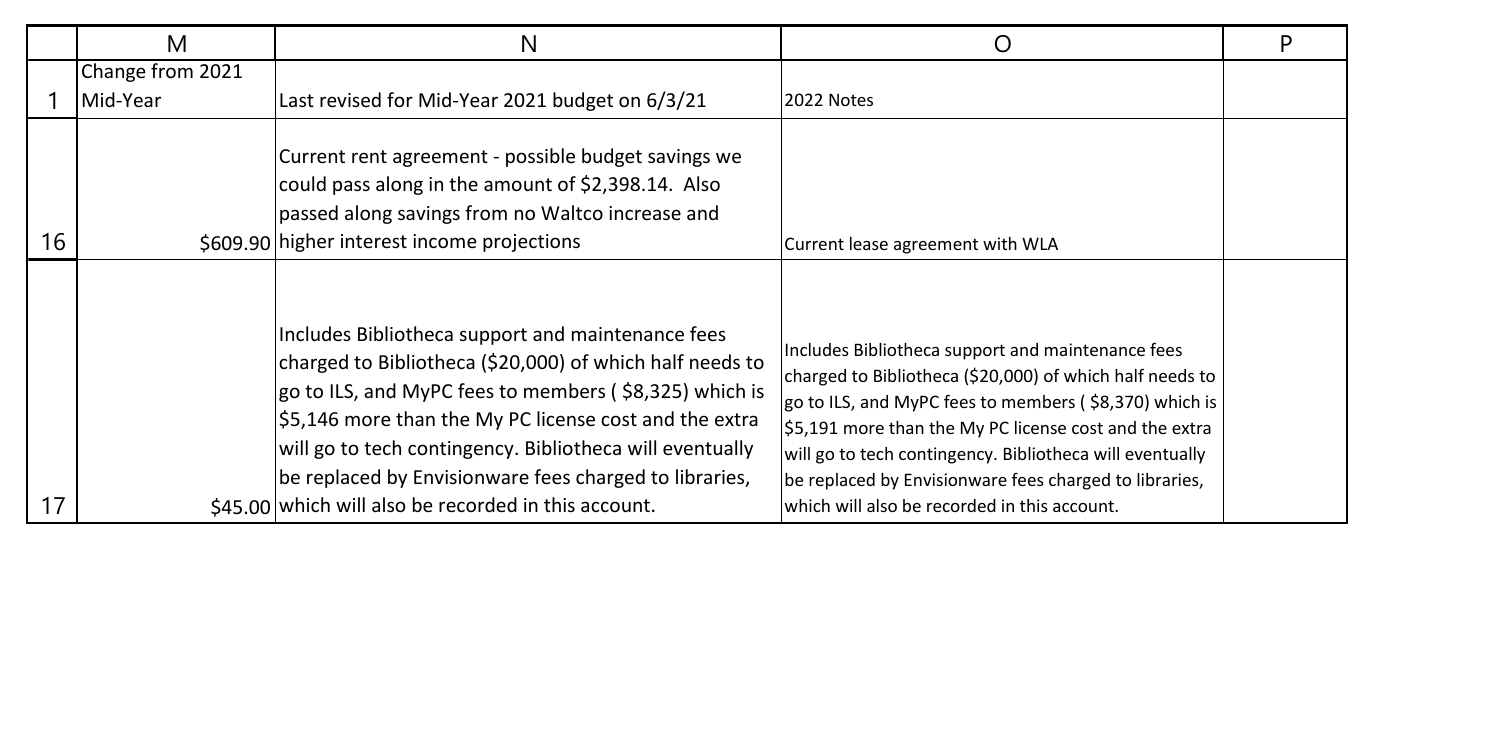|    | M                | N                                                                                                                                                                                                                                                                                                                                                                                                 | O                                                                                                                                                                                                                                                                                                                                                                                                                                                            | P |
|----|------------------|---------------------------------------------------------------------------------------------------------------------------------------------------------------------------------------------------------------------------------------------------------------------------------------------------------------------------------------------------------------------------------------------------|--------------------------------------------------------------------------------------------------------------------------------------------------------------------------------------------------------------------------------------------------------------------------------------------------------------------------------------------------------------------------------------------------------------------------------------------------------------|---|
|    | Change from 2021 |                                                                                                                                                                                                                                                                                                                                                                                                   |                                                                                                                                                                                                                                                                                                                                                                                                                                                              |   |
|    | Mid-Year         | Last revised for Mid-Year 2021 budget on 6/3/21                                                                                                                                                                                                                                                                                                                                                   | 2022 Notes                                                                                                                                                                                                                                                                                                                                                                                                                                                   |   |
| 18 |                  | Does not include MyPC. Includes \$1,145,355 for ILS,<br>\$6,000 for GetIt, \$1,052,581 for Tech (\$1,299,323 -<br>SCLS contribution of \$244,356 - \$10,000 funded by<br>Bibliotheca fees + \$7,614 in extra PC support fees which<br>will go to tech contingency). Note: Adjusted CSP fees<br>down \$244 on cost formula after fees were set. So this<br>\$88.781.00 line may be a little short. | Does not include MyPC. Includes \$6,500 for GetIt,<br>\$1,090,876 for tech (\$1,352,304 - SCLS cont of<br>\$244,356 - \$10,000 Bibliotheca - \$7,072 Rio and<br>Marshfield Infrastructure fees = \$1,090,876.) Plus,<br>\$1,166,036 for ILS (\$1,204,769 - \$6,500 for GetIt,<br>\$10,000 Bibliotheca fees - \$22,233 income from Rio<br>and Marshfield = $$1,166,036$ ). Plus Rio and MFD<br>income of \$29,305. Bibliotheca income is recorded in<br>4241. |   |
| 19 | \$0.00           |                                                                                                                                                                                                                                                                                                                                                                                                   |                                                                                                                                                                                                                                                                                                                                                                                                                                                              |   |
| 20 |                  | 2021 starting amount = anticipated ending amount on<br>2020 mid-year budget which is 2019 audited amount<br>plus anticipated increase in 2020. 2021 mid-year is<br>\$12,760.00 audited year end balance at year end 2020.                                                                                                                                                                         | 2022 starting amount = anticipated ending amount on<br>2021 mid-year budget which is 2020 audited amount<br>plus anticipated increase in 2021                                                                                                                                                                                                                                                                                                                |   |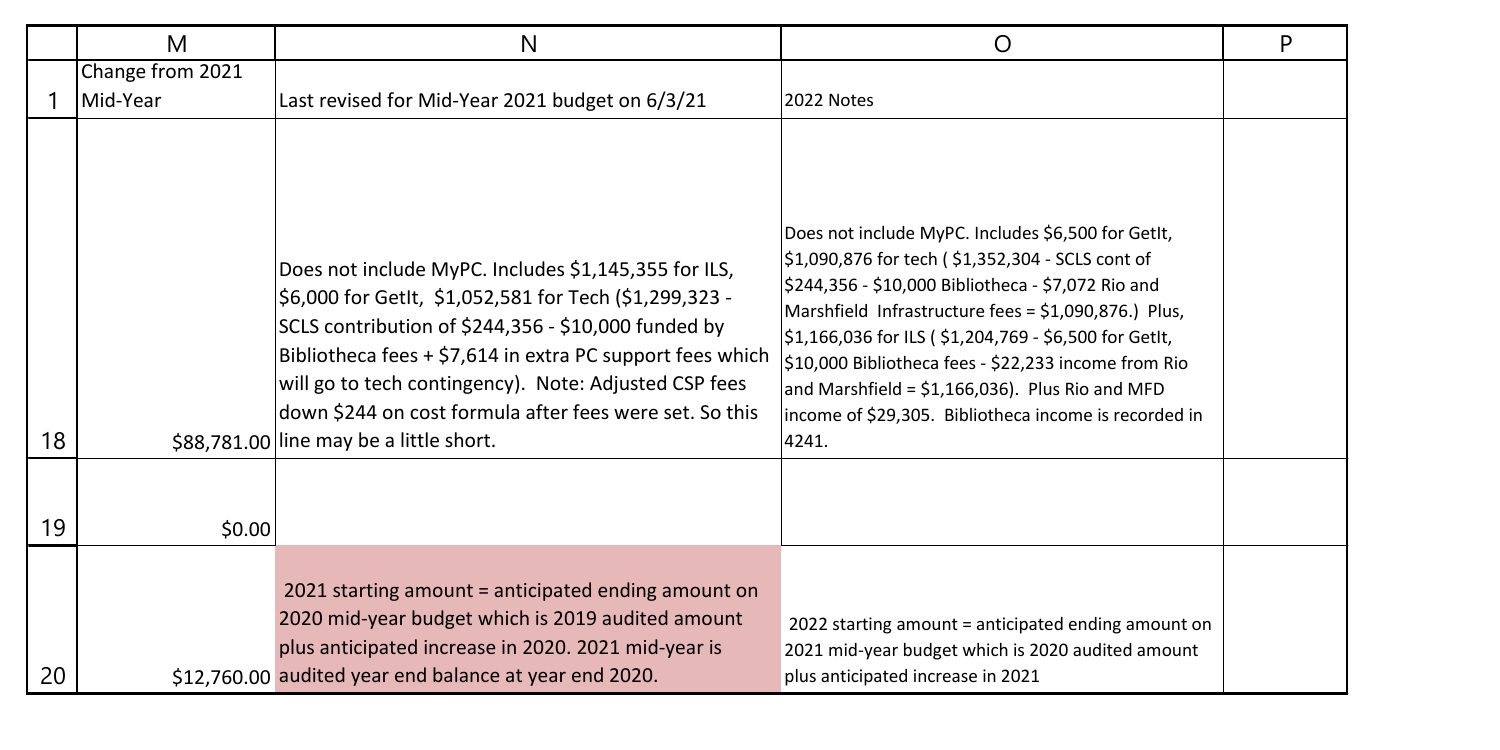|    | M                | N                                                    | O                             | P |
|----|------------------|------------------------------------------------------|-------------------------------|---|
|    | Change from 2021 |                                                      |                               |   |
|    | Mid-Year         | Last revised for Mid-Year 2021 budget on 6/3/21      | 2022 Notes                    |   |
|    |                  | 2021 starting amount = anticipated ending amount on  |                               |   |
|    |                  | 2020 mid-year budget which is the 2019 audited       |                               |   |
|    |                  | amount. 2021 mid-year is audited year end balance at |                               |   |
| 21 |                  | \$0.00 year end 2020.                                |                               |   |
| 22 | \$0.00           |                                                      |                               |   |
| 23 | \$0.00           |                                                      |                               |   |
| 24 | \$0.00           |                                                      |                               |   |
|    |                  |                                                      |                               |   |
| 25 | \$0.00           |                                                      |                               |   |
| 26 | \$0.00           |                                                      |                               |   |
| 27 | \$0.00           |                                                      |                               |   |
| 28 | \$0.00           |                                                      |                               |   |
|    |                  |                                                      |                               |   |
|    |                  | Projections based on 2019 and 2020 performance. 2021 |                               |   |
| 29 |                  | \$0.00 mid-year updated to reflect YTD performance.  | Based on 2021 YTD performance |   |
| 30 | \$0.00           |                                                      |                               |   |
| 31 | \$0.00           |                                                      |                               |   |
| 32 | \$0.00           |                                                      |                               |   |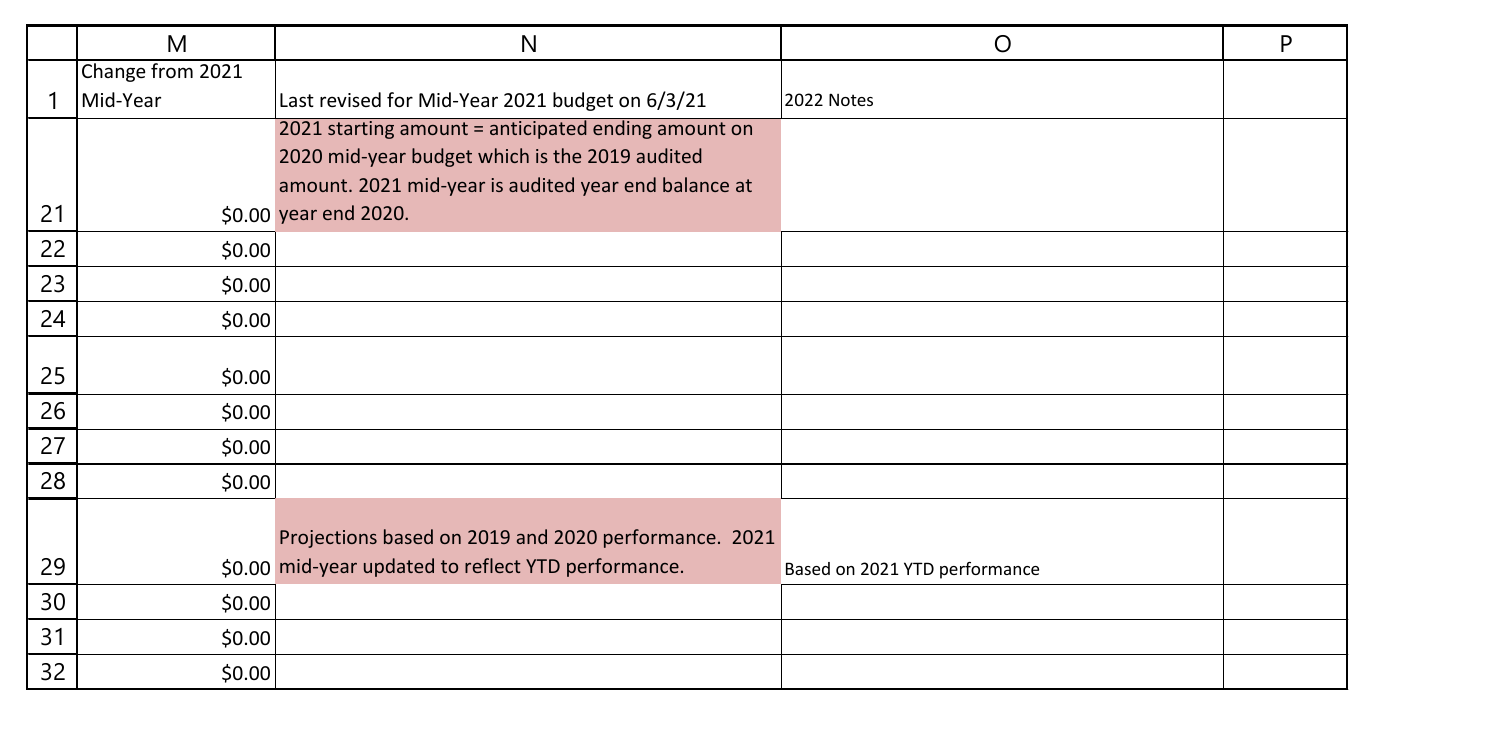|    | M                | N                                                         | O                                                                               | P |
|----|------------------|-----------------------------------------------------------|---------------------------------------------------------------------------------|---|
|    | Change from 2021 |                                                           |                                                                                 |   |
|    | Mid-Year         | Last revised for Mid-Year 2021 budget on 6/3/21           | 2022 Notes                                                                      |   |
| 33 |                  |                                                           | Added \$100,000 DPI LSTA grant for implementation of<br>the delivery hub system |   |
| 34 | \$0.00           |                                                           |                                                                                 |   |
| 35 | \$0.00           |                                                           |                                                                                 |   |
| 36 | \$0.00           |                                                           |                                                                                 |   |
| 37 | \$0.00           |                                                           |                                                                                 |   |
| 38 | \$0.00           |                                                           |                                                                                 |   |
| 39 |                  | -\$5,356.09 2021 mid-year: Balance of grant left to spend |                                                                                 |   |
| 40 | \$0.00           |                                                           |                                                                                 |   |
| 41 | \$0.00           |                                                           |                                                                                 |   |
| 42 | \$0.00           |                                                           |                                                                                 |   |
| 43 | \$0.00           |                                                           |                                                                                 |   |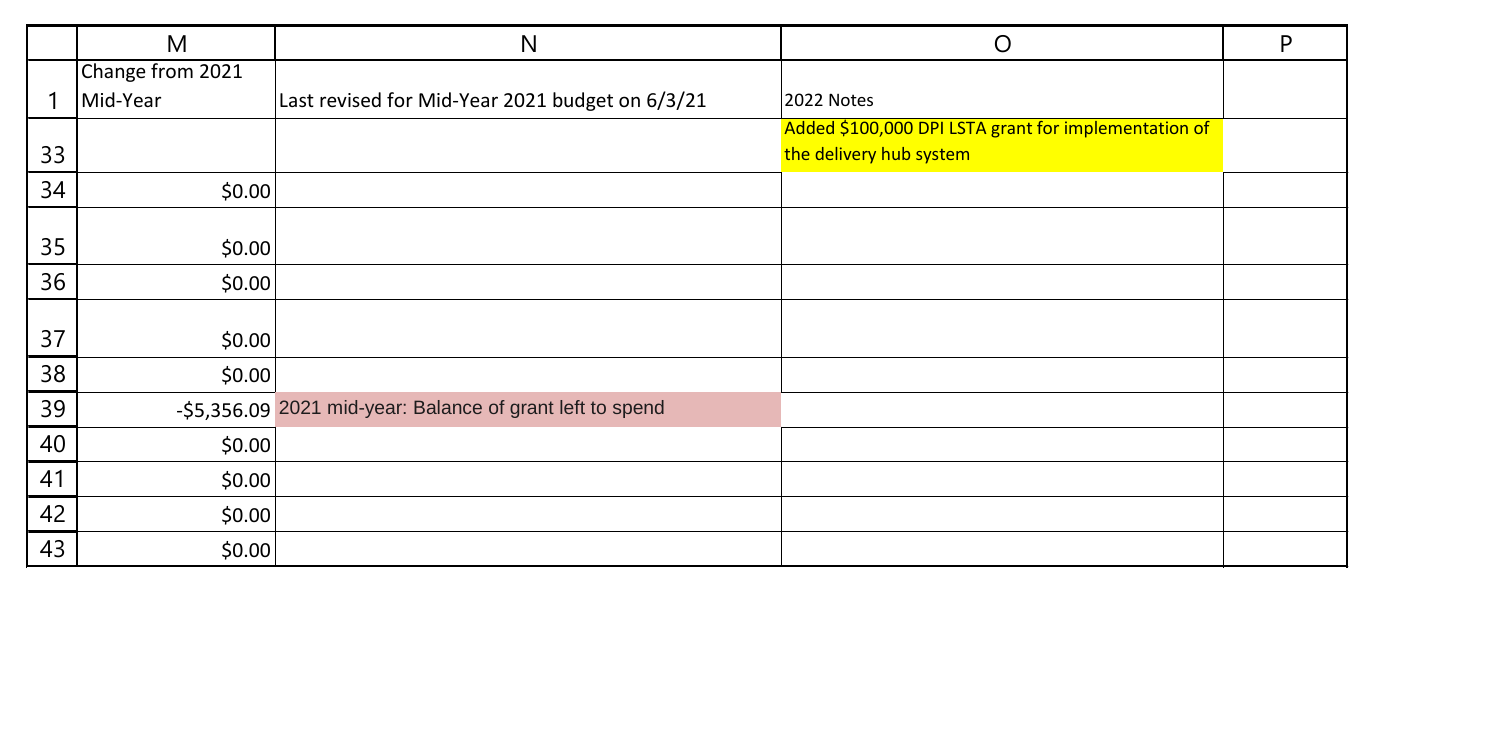|          | M                | N                                                                                                                                                                                                                                                                                                                                                                        | O                                                                                                                                  | P |
|----------|------------------|--------------------------------------------------------------------------------------------------------------------------------------------------------------------------------------------------------------------------------------------------------------------------------------------------------------------------------------------------------------------------|------------------------------------------------------------------------------------------------------------------------------------|---|
|          | Change from 2021 |                                                                                                                                                                                                                                                                                                                                                                          |                                                                                                                                    |   |
|          | Mid-Year         | Last revised for Mid-Year 2021 budget on 6/3/21                                                                                                                                                                                                                                                                                                                          | 2022 Notes                                                                                                                         |   |
| 44       |                  | For 2021: Digital Media Buying Pool (\$274,348), 5%<br>increase, MAD no longer paying for SCIDS, they will buy<br>SCIDS (for Advantage) materials out of the<br>Supplementary Agreement starting in 2020, Advantage<br>(\$20,000). Includes Transparent Language \$5,215. 2021<br>mid-year updated to include additional contributions<br>\$24,957.05 made to Advantage. | OverDrive \$288,431<br>Advantage \$20,000<br>OverDrive Magazines \$21,086<br>Transparent Language \$5,314.02<br>Total \$334,831.02 |   |
| 45       | \$0.00           |                                                                                                                                                                                                                                                                                                                                                                          |                                                                                                                                    |   |
| 46       |                  | -\$3,758.00 2021 mid-year: Balance of grant left to spend                                                                                                                                                                                                                                                                                                                |                                                                                                                                    |   |
| 47       |                  | -\$13,175.00 2021 mid-year: Balance of grant left to spend                                                                                                                                                                                                                                                                                                               |                                                                                                                                    |   |
| 48<br>49 |                  | -\$2,000.00 2021 mid-year: Balance of grant left to spend<br>-\$101,227.00 2021 mid-year: Balance of grant left to spend                                                                                                                                                                                                                                                 |                                                                                                                                    |   |
| 50       |                  |                                                                                                                                                                                                                                                                                                                                                                          |                                                                                                                                    |   |
| 51<br>52 | $-578,920.00$    | \$279,652.86 Total Revenue                                                                                                                                                                                                                                                                                                                                               |                                                                                                                                    |   |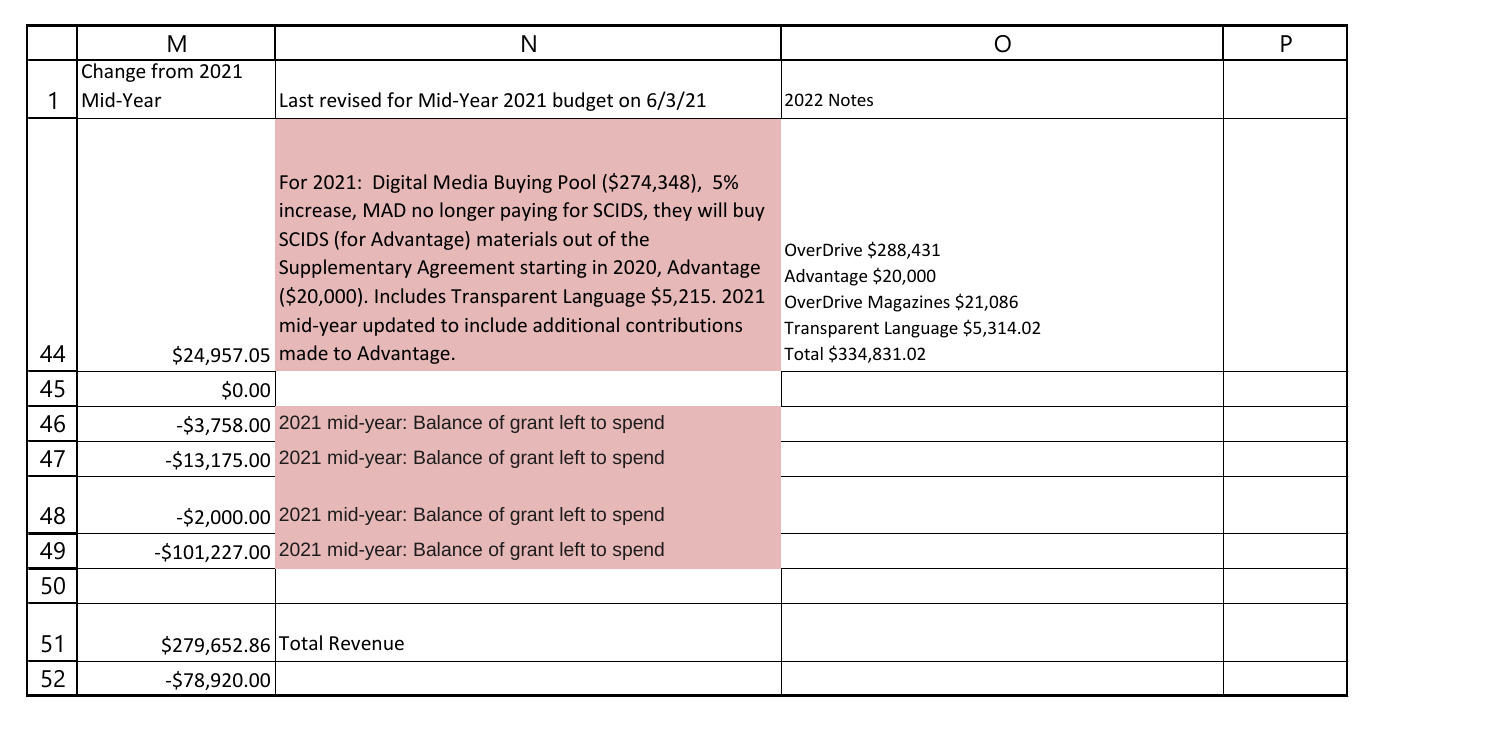|    | M                | N                                                                                                                                                                            | O          | P |
|----|------------------|------------------------------------------------------------------------------------------------------------------------------------------------------------------------------|------------|---|
|    | Change from 2021 |                                                                                                                                                                              |            |   |
|    | Mid-Year         | Last revised for Mid-Year 2021 budget on 6/3/21                                                                                                                              | 2022 Notes |   |
| 53 |                  | \$200,732.86 Grand Total Revenue                                                                                                                                             |            |   |
| 54 |                  |                                                                                                                                                                              |            |   |
| 55 |                  |                                                                                                                                                                              |            |   |
| 56 |                  |                                                                                                                                                                              |            |   |
| 57 |                  |                                                                                                                                                                              |            |   |
| 58 |                  |                                                                                                                                                                              |            |   |
| 59 |                  |                                                                                                                                                                              |            |   |
| 60 | \$0.00           |                                                                                                                                                                              |            |   |
| 61 | \$0.00           |                                                                                                                                                                              |            |   |
| 62 |                  | \$548.81 OCLC holding prices flat in 2021                                                                                                                                    |            |   |
|    |                  | One flat fee for SCLS includes access. We do not get a<br>separate bill for MFD or BAR. MID is paid out of the WIM<br>account. Billed July - June adjust at 6 mths OCLC held |            |   |
| 63 |                  | \$524.85 prices flat from 2020                                                                                                                                               |            |   |
| 64 |                  | \$23.96 ILL for STP OCLC held prices flat from 2020                                                                                                                          |            |   |
| 65 |                  | \$0.00 No longer a separate fee                                                                                                                                              |            |   |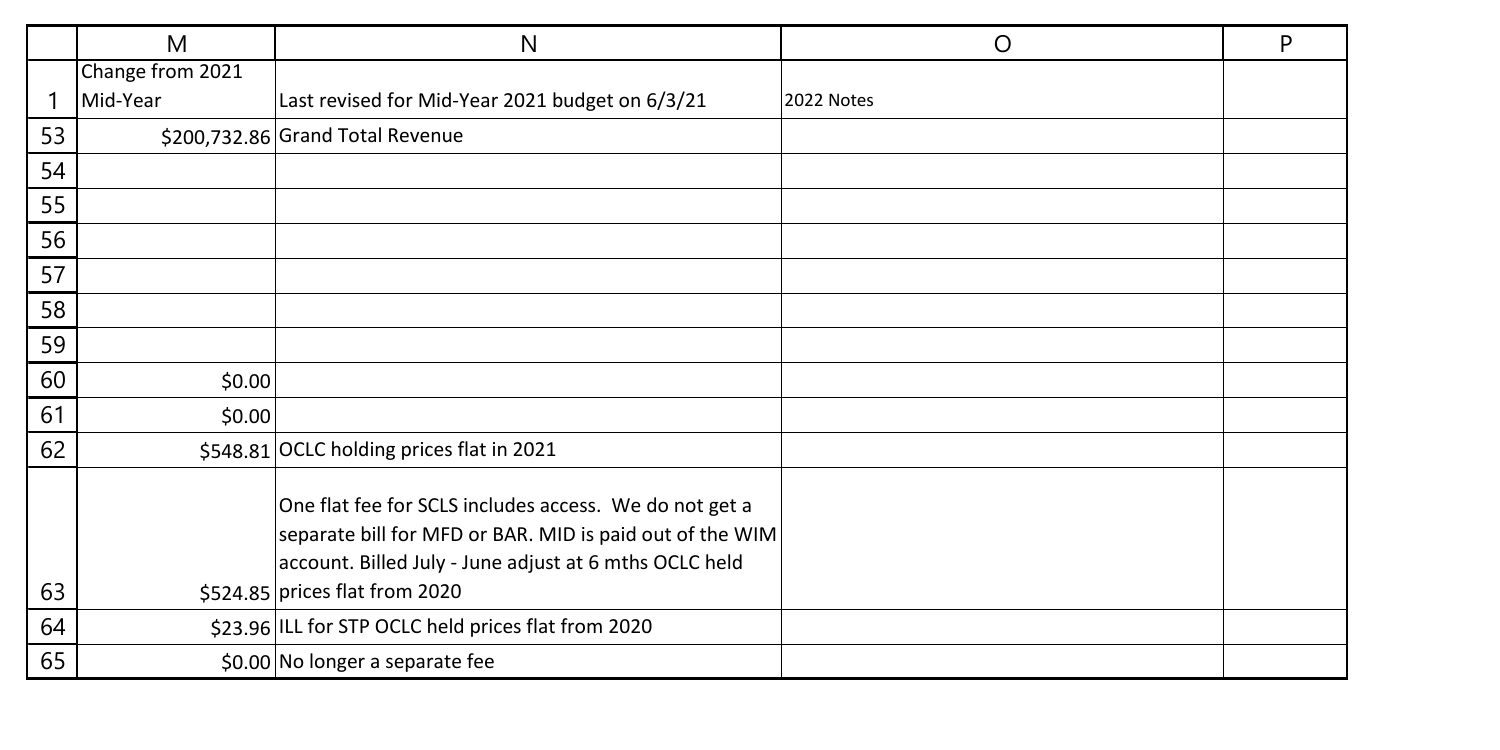|    | M                | N                                                                                                                                                                 | O          | P |
|----|------------------|-------------------------------------------------------------------------------------------------------------------------------------------------------------------|------------|---|
|    | Change from 2021 |                                                                                                                                                                   |            |   |
| 1  | Mid-Year         | Last revised for Mid-Year 2021 budget on 6/3/21                                                                                                                   | 2022 Notes |   |
|    |                  | Works as ILL loaning credit to offset when we have to                                                                                                             |            |   |
| 66 |                  | $$0.00$ pay to borrow                                                                                                                                             |            |   |
|    |                  | \$200 x 4 members (MAD, MID, MFD, STP): pd to DPI,                                                                                                                |            |   |
| 67 |                  | \$0.00 not OCLC                                                                                                                                                   |            |   |
|    |                  |                                                                                                                                                                   |            |   |
| 68 | \$1,176.14       |                                                                                                                                                                   |            |   |
|    |                  | Billed July-June Adjust at 6 mths OCLC held flat from                                                                                                             |            |   |
| 69 | \$545.14 2020    |                                                                                                                                                                   |            |   |
| 70 | \$731.00         |                                                                                                                                                                   |            |   |
| 71 | \$0.00           |                                                                                                                                                                   |            |   |
| 72 |                  | \$0.00 pd thru 6/2021                                                                                                                                             |            |   |
| 73 |                  | 1/10 of 1% of SCLS 2021 state aid paid to SRLAAW for<br>advocacy (\$2,200). Madison will pay half of this. \$100<br>-\$100.00 for annual dues is skipped for 2022 |            |   |
| 74 |                  | \$0.00 WPLC paying this fee                                                                                                                                       |            |   |
| 75 | \$0.00           |                                                                                                                                                                   |            |   |
| 76 | \$1,724.95       |                                                                                                                                                                   |            |   |
| 77 | \$0.00           |                                                                                                                                                                   |            |   |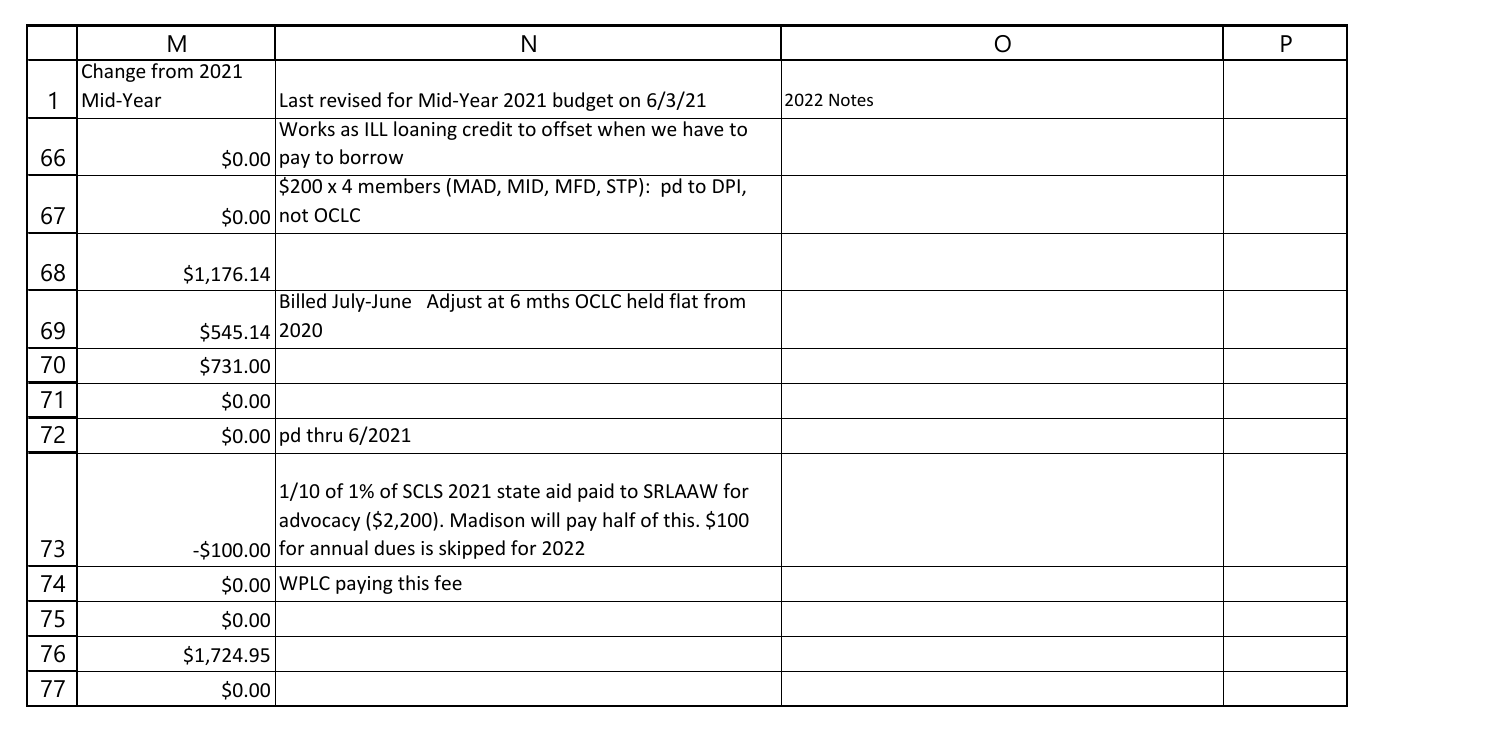|    | M                 | N                                                                                                                                                                        | O                                                                                        | P |
|----|-------------------|--------------------------------------------------------------------------------------------------------------------------------------------------------------------------|------------------------------------------------------------------------------------------|---|
|    | Change from 2021  |                                                                                                                                                                          |                                                                                          |   |
|    | Mid-Year          | Last revised for Mid-Year 2021 budget on 6/3/21                                                                                                                          | 2022 Notes                                                                               |   |
| 78 | \$0.00            |                                                                                                                                                                          |                                                                                          |   |
| 79 | \$0.00            |                                                                                                                                                                          |                                                                                          |   |
| 80 |                   | \$363.62 2021 does not include a wage grid increase.                                                                                                                     | 1% salary grid increase budgeted for 2022. Includes<br>\$181.81 for a one-time 1% bonus. |   |
| 81 | \$0.00            |                                                                                                                                                                          |                                                                                          |   |
| 82 | \$363.62          |                                                                                                                                                                          |                                                                                          |   |
| 83 | \$0.00            |                                                                                                                                                                          |                                                                                          |   |
| 84 | \$0.00            |                                                                                                                                                                          |                                                                                          |   |
| 85 | \$0.00            |                                                                                                                                                                          |                                                                                          |   |
| 86 | \$12,198.00       |                                                                                                                                                                          |                                                                                          |   |
| 87 | $-$5,000.00$      |                                                                                                                                                                          |                                                                                          |   |
|    |                   | Solus (\$26,092) will replace Library Anywhere mobile<br>app. Any expense that exceeds the amount budgeted for<br>Library Anywhere will be paid out of the ILS Carryover |                                                                                          |   |
| 88 | \$17,124.00 5590. |                                                                                                                                                                          |                                                                                          |   |
| 89 | \$0.00            |                                                                                                                                                                          |                                                                                          |   |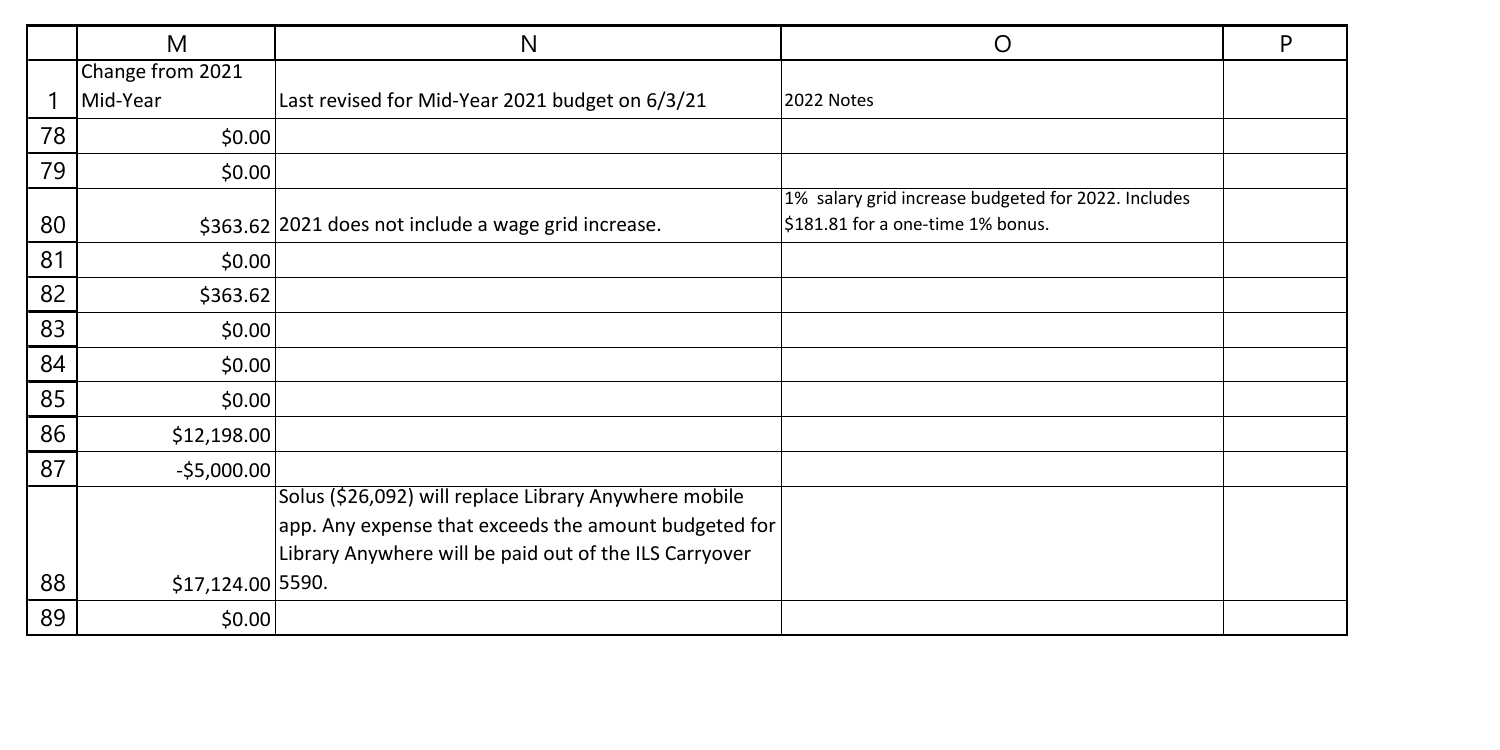|    | M                   | N                                                      | O                                                                                                     | P |
|----|---------------------|--------------------------------------------------------|-------------------------------------------------------------------------------------------------------|---|
|    | Change from 2021    |                                                        |                                                                                                       |   |
|    | Mid-Year            | Last revised for Mid-Year 2021 budget on 6/3/21        | 2022 Notes                                                                                            |   |
|    |                     |                                                        | 1% salary grid increase budgeted for 2022. Some<br>reclassifications of positions are included. Added |   |
|    |                     |                                                        | \$5,000 for LTE. Includes \$3,464.43 for a one-time 1%                                                |   |
| 90 |                     | \$18,447.23 2021 does not include a wage grid increase | bonus                                                                                                 |   |
| 91 |                     | \$1,822.32 Same as 2020                                | Vicki's budget has \$497,198                                                                          |   |
|    |                     |                                                        |                                                                                                       |   |
| 92 |                     | \$0.00 Same as 2020                                    |                                                                                                       |   |
|    |                     |                                                        |                                                                                                       |   |
| 93 |                     | \$1,822.32 updated OCLC amount                         |                                                                                                       |   |
| 94 | $-53,669.00$        |                                                        |                                                                                                       |   |
| 95 | \$0.00              |                                                        |                                                                                                       |   |
|    |                     | Need to split this account between 5560 and 5557 on    |                                                                                                       |   |
|    |                     | the mid-year budget for 2021 and include it moving     |                                                                                                       |   |
| 96 | \$1,285.00 forward. |                                                        |                                                                                                       |   |
|    |                     | Need to split this account between 5560 and 5557 on    |                                                                                                       |   |
|    |                     | the mid-year budget for 2021 and include it moving     |                                                                                                       |   |
| 97 | \$4,856.00 forward. |                                                        |                                                                                                       |   |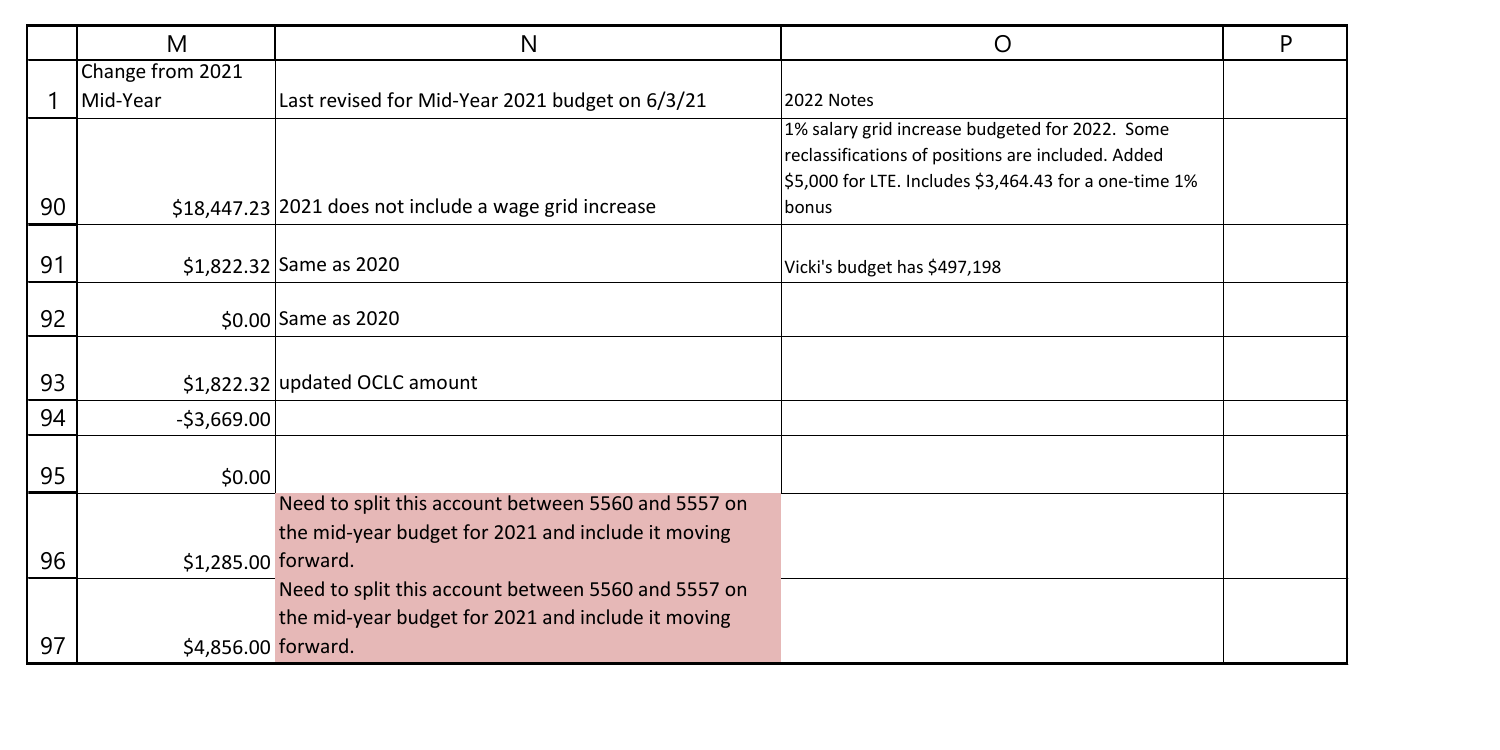|     | М                     | N                                                                                                                                                                                                                                       | O                                                                                                                                                 | P |
|-----|-----------------------|-----------------------------------------------------------------------------------------------------------------------------------------------------------------------------------------------------------------------------------------|---------------------------------------------------------------------------------------------------------------------------------------------------|---|
|     | Change from 2021      |                                                                                                                                                                                                                                         |                                                                                                                                                   |   |
|     | Mid-Year              | Last revised for Mid-Year 2021 budget on 6/3/21                                                                                                                                                                                         | 2022 Notes                                                                                                                                        |   |
|     |                       |                                                                                                                                                                                                                                         |                                                                                                                                                   |   |
| 98  | \$88.00               |                                                                                                                                                                                                                                         |                                                                                                                                                   |   |
| 99  |                       | \$0.00 Misc Equip & cable needs, cell phones, Log Me In Rescue                                                                                                                                                                          |                                                                                                                                                   |   |
|     |                       | BCN, VPN, WiscNet libraries, MUFN, SCLS WiscNet, SCLS                                                                                                                                                                                   |                                                                                                                                                   |   |
| 100 | \$0.00 BCN            |                                                                                                                                                                                                                                         |                                                                                                                                                   |   |
| 101 | \$21,231.97 increase. | Includes a salary reclassification for the Network<br>Administrator. 2021 does not include a wage grid                                                                                                                                  | 1% salary grid increase budgeted for 2022. Some<br>reclassifications of positions are included. Includes<br>\$7,014.92 for a one-time 1% bonus.   |   |
| 102 |                       | Equals 2021 beginning carryover revenue account<br>amount plus adding \$7,614 to Tech Carryover for extra<br>PC support fees and \$5,146 for extra MyPC fees. 2021<br>\$1,898.00 mid-year is audited year end balance at year end 2020. | Subtracting \$3,293 from Tech Carryover for<br>shortfall in PC Support fees and adding \$5,191 to<br>Tech Carryover for extra MyPC fees = \$1,898 |   |
|     |                       |                                                                                                                                                                                                                                         |                                                                                                                                                   |   |
| 103 |                       | \$0.00 Moved to tech contingency                                                                                                                                                                                                        |                                                                                                                                                   |   |
| 104 |                       | \$0.00 Moved to tech contingency                                                                                                                                                                                                        |                                                                                                                                                   |   |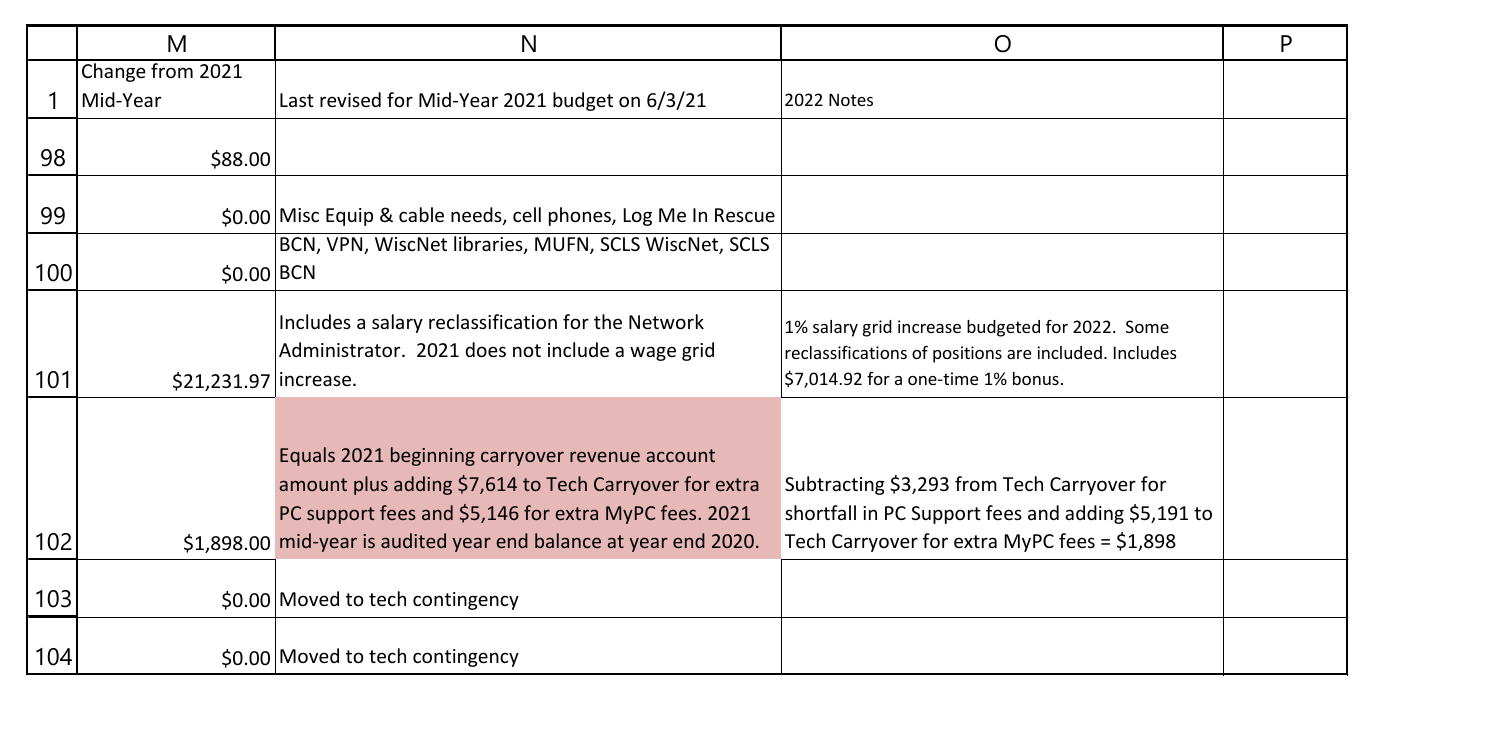|     | M                | N                                                          | Ω          | P |
|-----|------------------|------------------------------------------------------------|------------|---|
|     | Change from 2021 |                                                            |            |   |
|     | Mid-Year         | Last revised for Mid-Year 2021 budget on 6/3/21            | 2022 Notes |   |
|     |                  |                                                            |            |   |
|     |                  | 2021 amount = mid-year 2020 anticipated ending             |            |   |
|     |                  | amount, which is the 2019 audited amount. 2021 mid-        |            |   |
| 105 |                  | \$0.00 year is audited year end balance at year end 2020.  |            |   |
|     |                  |                                                            |            |   |
|     |                  | Annual maintenance cost for licenses for My PC. My PC      |            |   |
|     |                  | $=$ \$3179. Bibliotheca is no longer included in this      |            |   |
|     |                  | account as Bibliotheca invoices libraries directly now for |            |   |
| 106 |                  | \$0.00 maintenance agreements.                             |            |   |
|     |                  | This account will be used to pay for contracted            |            |   |
|     |                  | consultants, firewall work, etc to replace work            |            |   |
| 107 |                  | \$0.00 previously done by Tech Staff                       |            |   |
|     |                  |                                                            |            |   |
|     |                  | This account recorded 2019 expenditures paid for with      |            |   |
|     |                  | funds contributed by other systems for the 2019            |            |   |
| 108 |                  | \$0.00 statewide back up collaboration project.            |            |   |
|     |                  | now included in other tech accounts and part of cost       |            |   |
| 109 |                  | \$0.00 formula                                             |            |   |
| 110 | \$0.00           |                                                            |            |   |
| 111 | \$70,281.52      |                                                            |            |   |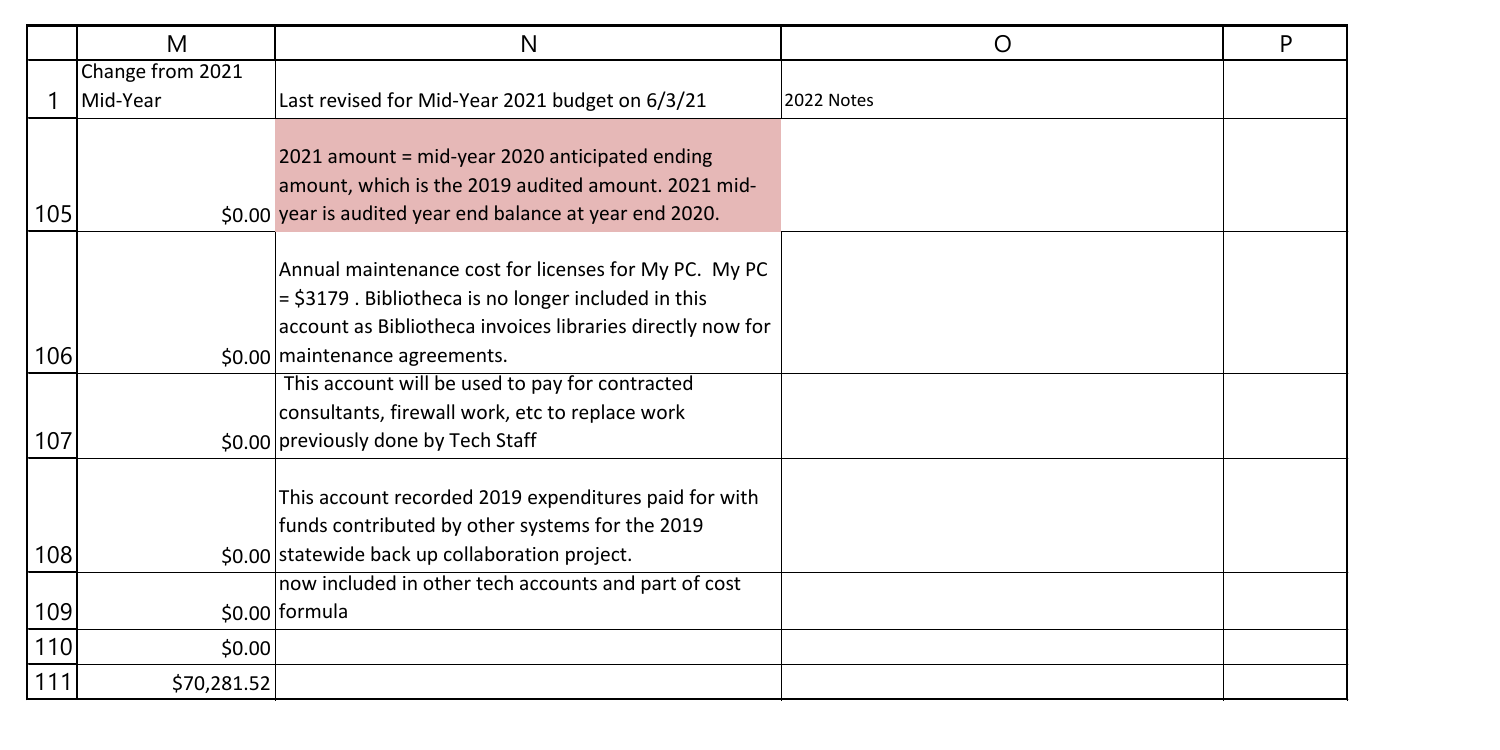|       | M                | N                                                                                                                                          | O                                                                                                                                             | P |
|-------|------------------|--------------------------------------------------------------------------------------------------------------------------------------------|-----------------------------------------------------------------------------------------------------------------------------------------------|---|
|       | Change from 2021 |                                                                                                                                            |                                                                                                                                               |   |
|       | Mid-Year         | Last revised for Mid-Year 2021 budget on 6/3/21                                                                                            | 2022 Notes                                                                                                                                    |   |
| $112$ | \$0.00           |                                                                                                                                            |                                                                                                                                               |   |
| 113   | \$0.00           |                                                                                                                                            |                                                                                                                                               |   |
| 114   | \$0.00           |                                                                                                                                            |                                                                                                                                               |   |
| 115   |                  | -\$34,174.35 2021 does not include a wage grid increase.                                                                                   | 1% salary grid increases budgeted for 2022. Removed<br>Mark I (retirement) and added Tracie M. Includes<br>\$1654.95 for a one-time 1% bonus. |   |
|       |                  |                                                                                                                                            |                                                                                                                                               |   |
| 116   |                  | For SCLS printing we send to MPL, 2021 estimate based<br>\$0.00 on 2018 and 2019                                                           |                                                                                                                                               |   |
| 117   |                  | \$0.00 2021 estimate based on 2018 and 2019                                                                                                |                                                                                                                                               |   |
| 118   |                  | In house copier lease + overage estimate of \$4,000 and<br>$\frac{1}{2}$ \$0.00 paper costs - amount billed back to libraries for printing |                                                                                                                                               |   |
| 119   | \$0.00           |                                                                                                                                            |                                                                                                                                               |   |
| 120   | \$0.00           |                                                                                                                                            |                                                                                                                                               |   |
| 121   | $-534, 174.35$   |                                                                                                                                            |                                                                                                                                               |   |
| 122   |                  |                                                                                                                                            |                                                                                                                                               |   |
| 123   |                  |                                                                                                                                            |                                                                                                                                               |   |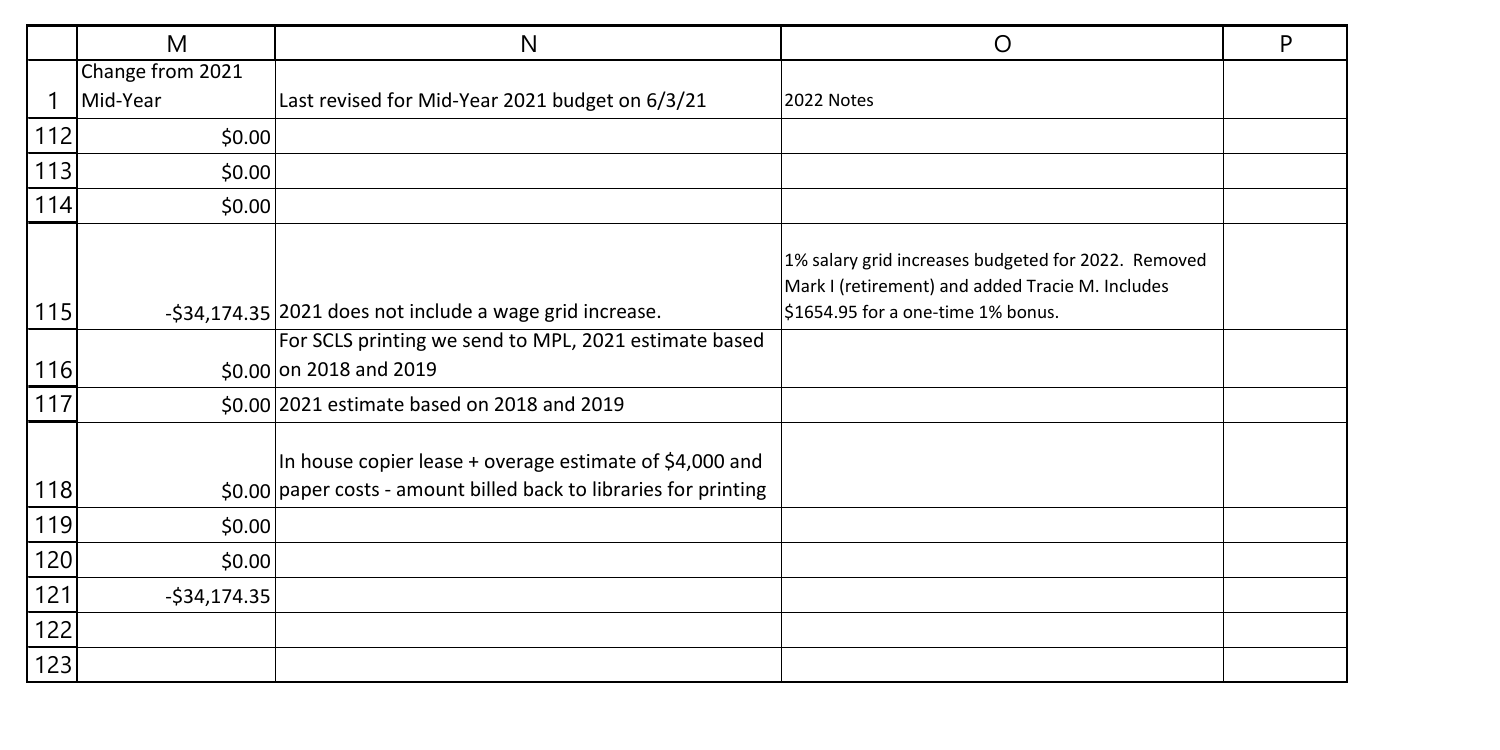|     | М                   | N                                                                                                                                                                                                                                                                                                                                                                                                                                                                                                               | Ő                                                                                                                                                                                                    | P |
|-----|---------------------|-----------------------------------------------------------------------------------------------------------------------------------------------------------------------------------------------------------------------------------------------------------------------------------------------------------------------------------------------------------------------------------------------------------------------------------------------------------------------------------------------------------------|------------------------------------------------------------------------------------------------------------------------------------------------------------------------------------------------------|---|
|     | Change from 2021    |                                                                                                                                                                                                                                                                                                                                                                                                                                                                                                                 |                                                                                                                                                                                                      |   |
|     | Mid-Year            | Last revised for Mid-Year 2021 budget on 6/3/21                                                                                                                                                                                                                                                                                                                                                                                                                                                                 | 2022 Notes                                                                                                                                                                                           |   |
| 124 |                     |                                                                                                                                                                                                                                                                                                                                                                                                                                                                                                                 |                                                                                                                                                                                                      |   |
| 125 |                     | 2021 includes salary reclassifications for Digitization &<br>Workforce Development Specialists. Does not include a<br>$$48,968.17$ wage grid increase.                                                                                                                                                                                                                                                                                                                                                          | 1% salary grid increase budgeted for 2022. Includes<br>reclassifications for 2 employees and a promotion to<br>Coordinator for another staff person. Includes<br>\$3,147.38 for a one-time 1% bonus. |   |
|     |                     | $2021$ = Consultants \$9,500 + \$2,000 for the addition of<br>Digitization & Workforce Development Specialists = \$11,500.<br>Administration \$4,000; Delivery \$500; ILS/Tech \$16,000.<br>\$4,888 for new staff development plan. Reduced budget by<br>\$5,646.61 in 2021 due to anticipated reduction in<br>travel/training and will need to redistribute amounts per dept.<br>2021 mid-year further reduced this budget line to reflect YTD<br>expenditures with staff working remotely and trainings being |                                                                                                                                                                                                      |   |
| 126 | \$7.436.61 virtual. |                                                                                                                                                                                                                                                                                                                                                                                                                                                                                                                 | Restored with additional state aid                                                                                                                                                                   |   |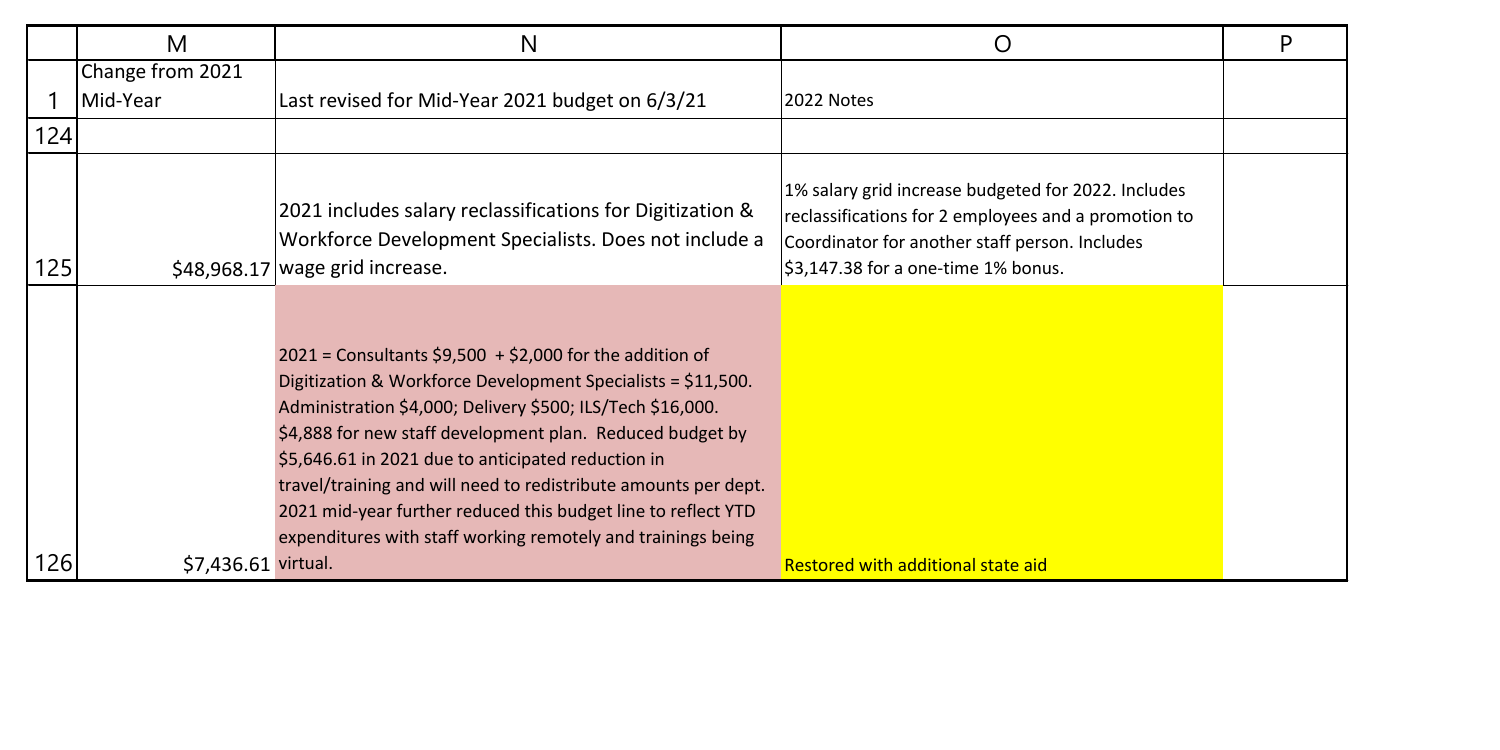|     | M                    | N                                                                 | O                                                | P |
|-----|----------------------|-------------------------------------------------------------------|--------------------------------------------------|---|
|     | Change from 2021     |                                                                   |                                                  |   |
|     | Mid-Year             | Last revised for Mid-Year 2021 budget on 6/3/21                   | 2022 Notes                                       |   |
|     |                      |                                                                   |                                                  |   |
|     |                      | Reduced by \$5,000 in 2021 due to anticipated reduction           |                                                  |   |
|     |                      | in travel/training. 2021 mid-year further reduced this            |                                                  |   |
|     |                      | budget line to reflect YTD expenditures with staff                |                                                  |   |
| 127 |                      | \$9,000.00 working remotely and trainings/meetings being virtual. | Restored with additional state aid               |   |
|     |                      | Includes funds for Workforce Development Specialist               |                                                  |   |
| 128 |                      | -\$1,500.00 position and their cell phone                         |                                                  |   |
|     |                      | Includes funds for Digitization Specialist position,              |                                                  |   |
|     |                      | removed \$3,000 for Indus Scanner maintenance - don't             |                                                  |   |
| 129 | -\$1,000.00 need it. |                                                                   |                                                  |   |
| 130 | \$0.00               |                                                                   |                                                  |   |
|     |                      |                                                                   | 2022 budgets were decreased to help offset other |   |
| 131 | \$62,904.78          |                                                                   | operational cost increases.                      |   |
| 132 | \$0.00               |                                                                   |                                                  |   |
| 133 | \$0.00               |                                                                   |                                                  |   |
| 134 | \$0.00               |                                                                   |                                                  |   |
|     |                      |                                                                   |                                                  |   |
|     |                      | In 2020 split Evanced (\$1900) with another account               |                                                  |   |
| 135 |                      | \$0.00 7752, as room scheduling tool used internally as well.     | Restored with additional state aid               |   |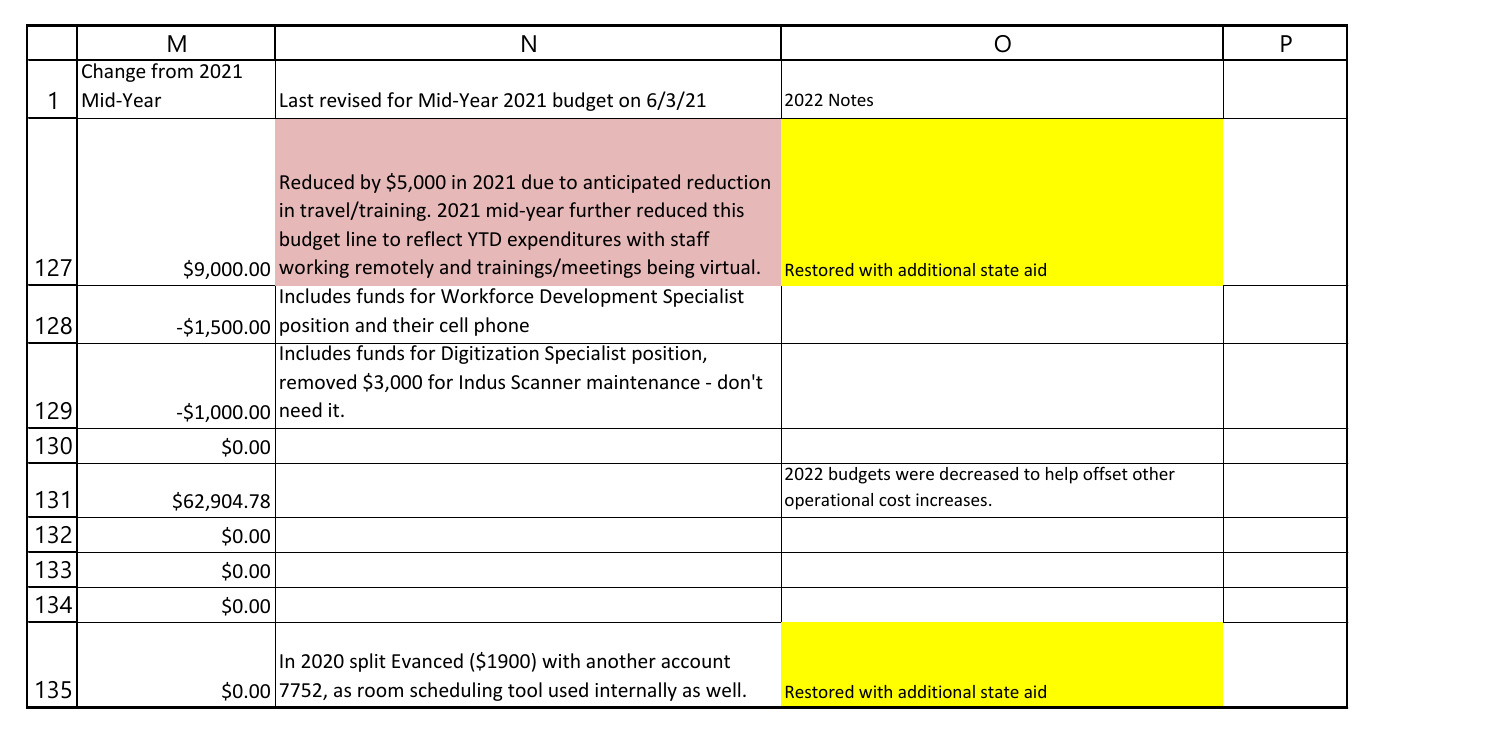|     | M                | N                                                                   | O                                                      | P |
|-----|------------------|---------------------------------------------------------------------|--------------------------------------------------------|---|
|     | Change from 2021 |                                                                     |                                                        |   |
|     | Mid-Year         | Last revised for Mid-Year 2021 budget on 6/3/21                     | 2022 Notes                                             |   |
| 136 | \$0.00           |                                                                     |                                                        |   |
|     |                  | Budget \$3,000 for Jean, plus \$312 for the WI State                |                                                        |   |
|     |                  | Journal subscription and \$211 for Kerrie's HR                      |                                                        |   |
| 137 |                  | \$0.00 Employment Law subscription                                  |                                                        |   |
|     |                  |                                                                     | \$32,000 LSTA grant funds available for July 2022-June |   |
| 138 | $-$5,000.00$     |                                                                     | 2023                                                   |   |
|     |                  | 2021 projections based on 2019, back to normal                      |                                                        |   |
| 139 |                  | $-$ \$500.00 operations.                                            | Restored with additional state aid                     |   |
| 140 | \$0.00           |                                                                     |                                                        |   |
|     |                  |                                                                     | 2022 budgets were decreased to help offset other       |   |
| 141 | $-$ \$5,500.00   |                                                                     | operational cost increases.                            |   |
| 142 | \$0.00           |                                                                     |                                                        |   |
| 143 | \$0.00           |                                                                     |                                                        |   |
| 144 | \$0.00           |                                                                     |                                                        |   |
| 145 |                  | \$4.000.00 reduced fuel costs with elimination of Saturday service. |                                                        |   |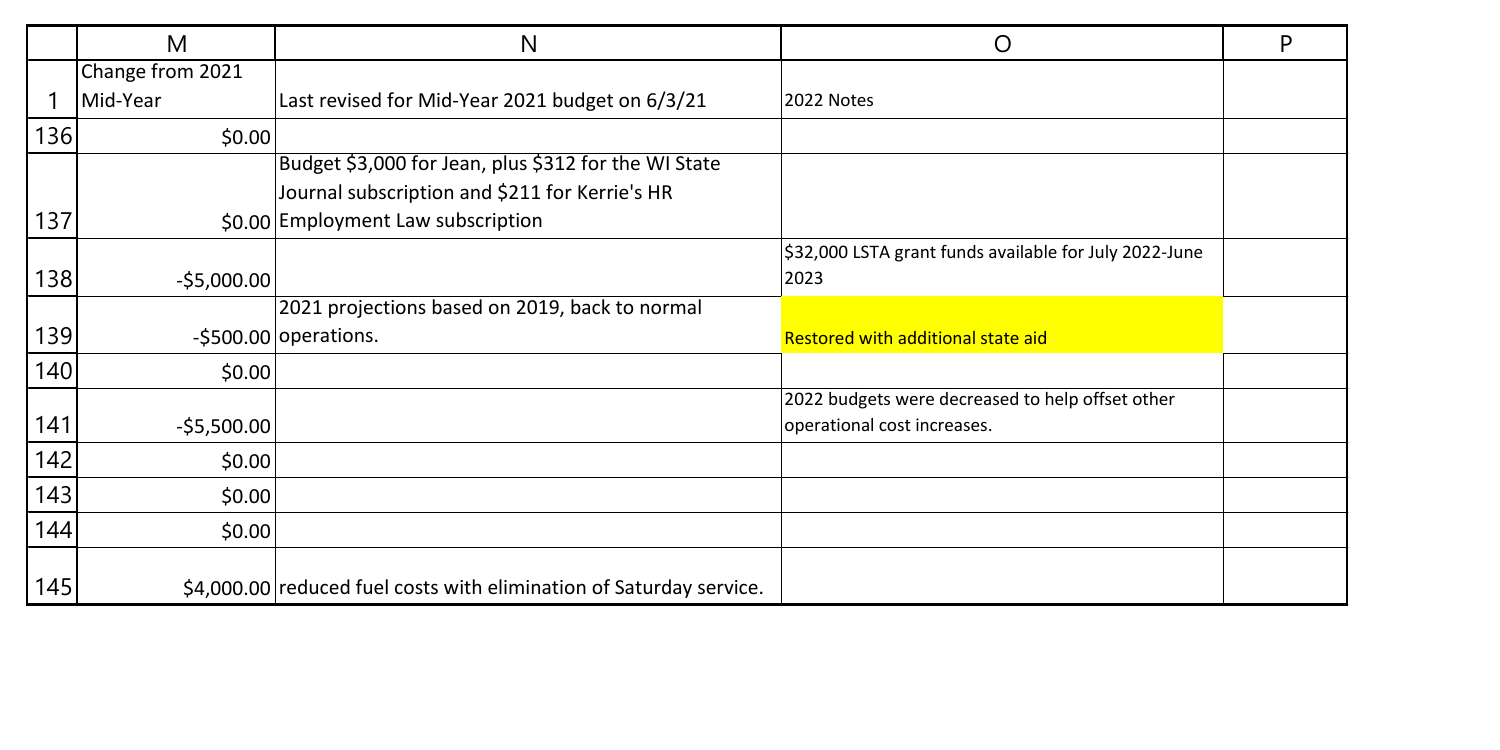|     | M                | N                                                                                                    | O                                                                                                                                                                                                                                                                                                                                                                                                                                                      | P |
|-----|------------------|------------------------------------------------------------------------------------------------------|--------------------------------------------------------------------------------------------------------------------------------------------------------------------------------------------------------------------------------------------------------------------------------------------------------------------------------------------------------------------------------------------------------------------------------------------------------|---|
|     | Change from 2021 |                                                                                                      |                                                                                                                                                                                                                                                                                                                                                                                                                                                        |   |
|     | Mid-Year         | Last revised for Mid-Year 2021 budget on 6/3/21                                                      | 2022 Notes                                                                                                                                                                                                                                                                                                                                                                                                                                             |   |
| 146 |                  | 2021 does not include a wage grid increase. Includes<br>-\$53,344.42 elimination of Saturday routes. | Includes 1% salary grid increase for 2022. Two<br>reclassifications of positions are included and an<br>increase of a part-time employee to full time. Adjusting<br>the PT Driver 1 wage grid line to end at \$15.00.<br>Includes \$10,261.33 for a one-time 1% bonus. Reduced<br>by \$100,000 that will be paid for by the Delivery PLSR<br>LSTA grant account 9114. Will be part of a mult-year<br>plan to adjust other delivery wage lines as well. |   |
|     |                  |                                                                                                      |                                                                                                                                                                                                                                                                                                                                                                                                                                                        |   |
| 147 | \$0.00           |                                                                                                      |                                                                                                                                                                                                                                                                                                                                                                                                                                                        |   |
| 148 | \$0.00           |                                                                                                      |                                                                                                                                                                                                                                                                                                                                                                                                                                                        |   |
| 149 |                  | Buying 2 vehicles in 2021, it will come out of<br>\$0.00 contingency.                                |                                                                                                                                                                                                                                                                                                                                                                                                                                                        |   |
| 150 |                  | \$24,320,00 no Waltco increase                                                                       |                                                                                                                                                                                                                                                                                                                                                                                                                                                        |   |
|     |                  | Need to split out rent from other building expenses for                                              | Need to split out rent from other building                                                                                                                                                                                                                                                                                                                                                                                                             |   |
| 151 |                  | $-5696.42$ 1099 reporting                                                                            | expenses for 1099 reporting                                                                                                                                                                                                                                                                                                                                                                                                                            |   |
|     |                  | Need to split out rent from other building expenses for                                              | Need to split out rent from other building                                                                                                                                                                                                                                                                                                                                                                                                             |   |
| 152 |                  | \$1,696.42 1099 reporting                                                                            | expenses for 1099 reporting                                                                                                                                                                                                                                                                                                                                                                                                                            |   |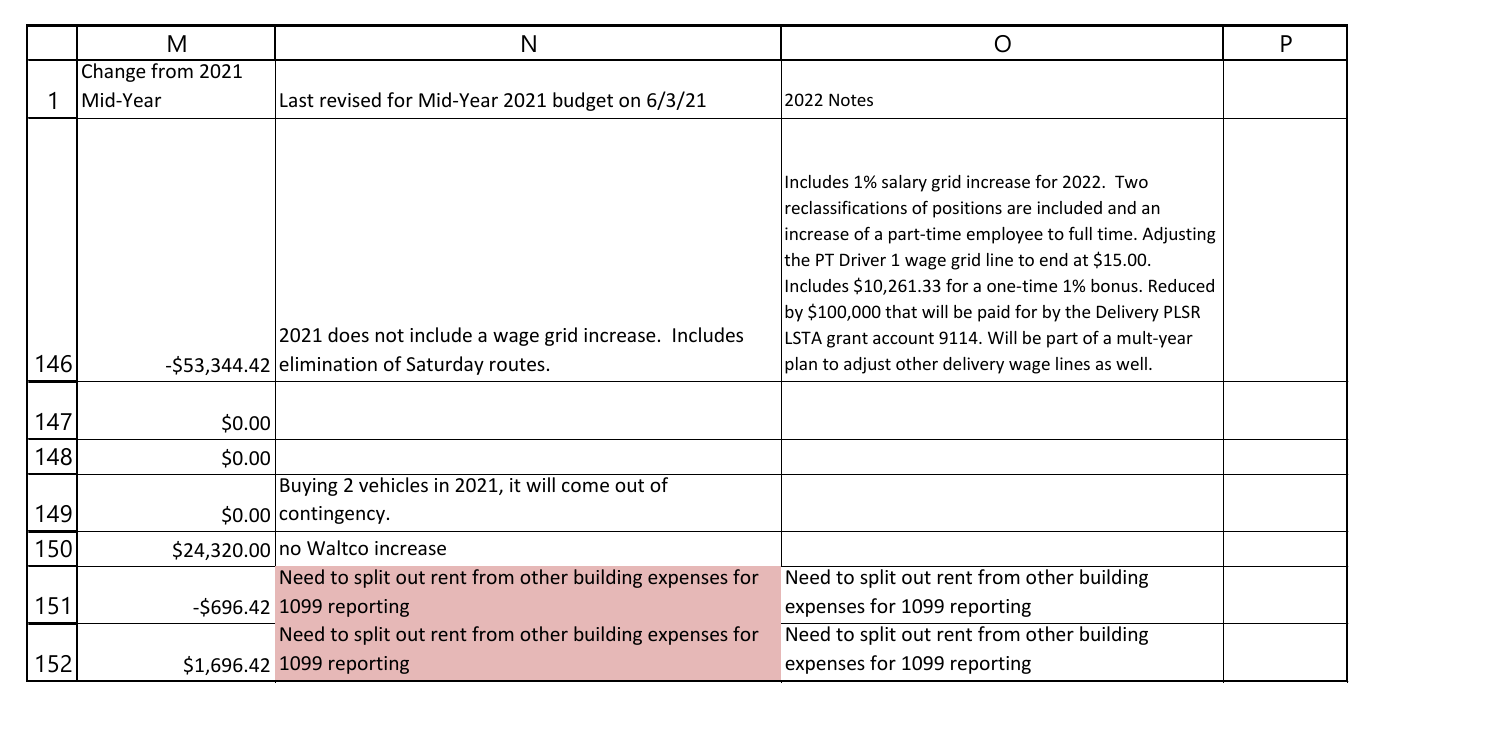|     | M                | N                                                             | O                                                        | P |
|-----|------------------|---------------------------------------------------------------|----------------------------------------------------------|---|
|     | Change from 2021 |                                                               |                                                          |   |
|     | Mid-Year         | Last revised for Mid-Year 2021 budget on 6/3/21               | 2022 Notes                                               |   |
|     |                  |                                                               |                                                          |   |
| 153 |                  | -\$35,241.00 Funds allocated to start up of new delivery hub. | Not budgeting Marathon Delivery Hub for 2022             |   |
| 154 | \$0.00           |                                                               |                                                          |   |
| 155 | $-$59,265.42$    |                                                               |                                                          |   |
| 156 | \$0.00           |                                                               |                                                          |   |
| 157 | \$0.00           |                                                               |                                                          |   |
| 158 | \$0.00           |                                                               |                                                          |   |
|     |                  | Combines incentive and performer for Youth Literacy           |                                                          |   |
| 159 |                  | \$0.00 Supplements                                            | Restored with additional state aid                       |   |
| 160 |                  | \$0.00 moved to 7430                                          |                                                          |   |
| 161 | \$0.00           |                                                               | Restored with additional state aid                       |   |
| 162 | \$0.00           |                                                               |                                                          |   |
|     |                  |                                                               |                                                          |   |
|     |                  | Includes one wireless lab, mobile hot spots, ILS and Tech     | Restored in 2022 with additional state aid. Earmark this |   |
|     |                  | experimental projects, maker kit maintenance, other.          | account to not replace wireless lab in 2024 if needed.   |   |
| 163 |                  | \$3,500.00 Not covering Tableau anymore (covered under 7752)  | Added \$3500 to restore this budget line                 |   |
| 164 | \$0.00           |                                                               |                                                          |   |
|     |                  |                                                               | 2022 budgets were decreased to help offset other         |   |
| 165 | \$3,500.00       |                                                               | operational cost increases.                              |   |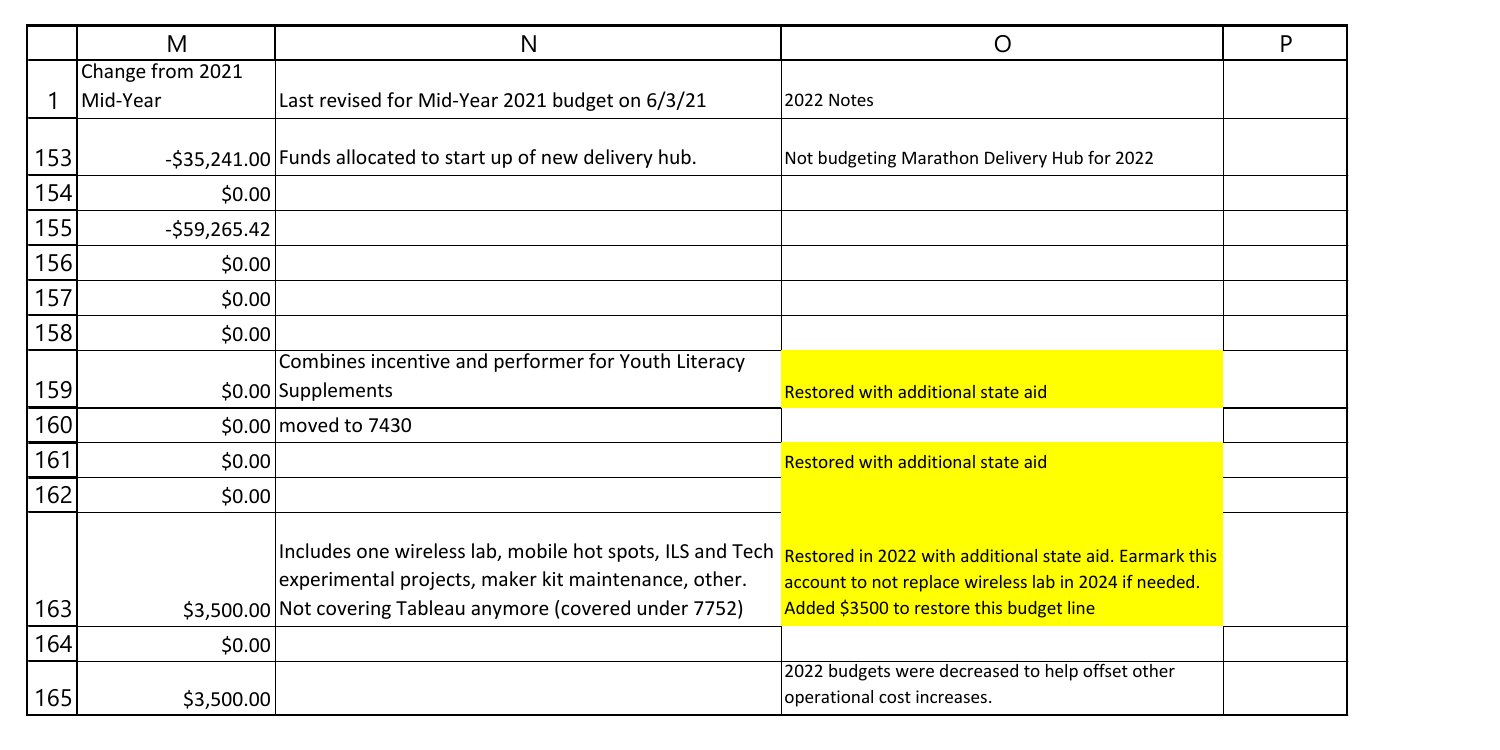|     | М                   | N                                                         | O                                                           | P |
|-----|---------------------|-----------------------------------------------------------|-------------------------------------------------------------|---|
|     | Change from 2021    |                                                           |                                                             |   |
|     | Mid-Year            | Last revised for Mid-Year 2021 budget on 6/3/21           | 2022 Notes                                                  |   |
| 166 | \$0.00              |                                                           |                                                             |   |
| 167 | \$0.00              |                                                           |                                                             |   |
| 168 | \$0.00              |                                                           |                                                             |   |
|     |                     |                                                           | Includes Layn as custodian. 1% salary grid increase         |   |
|     |                     |                                                           | budgeted for 2022. Includes \$2,597.82 for one time 1%      |   |
| 169 |                     | \$16.967.55 2021 does not include a wage grid increase    | bonus.                                                      |   |
| 170 | \$50,386.14         |                                                           |                                                             |   |
| 171 | \$0.00              |                                                           |                                                             |   |
|     |                     |                                                           | Funds allocated toward the cost of the new SCLS             |   |
| 172 |                     |                                                           | building                                                    |   |
|     |                     | \$13,935.50/mo base rent thru 5/2020, then 3%             | \$14,353.57/mo base rent thru 5/2020, then 3%               |   |
|     |                     | escalator to \$14,353.57 for rest of yr + \$1729/mo taxes | escalator to \$14,784.18 for rest of $yr + $1729/mol$ taxes |   |
|     |                     | + \$1296.75/mo CAM+ annual CAM/Taxes audit amt            | + \$1296.75/mo CAM+ annual CAM/Taxes audit amt              |   |
| 173 | \$5,104.61 \$11,000 |                                                           | \$11,000                                                    |   |
|     |                     | based on last 2 years, anticipation of more remote        |                                                             |   |
| 174 |                     | -\$231.67 working in 2021                                 |                                                             |   |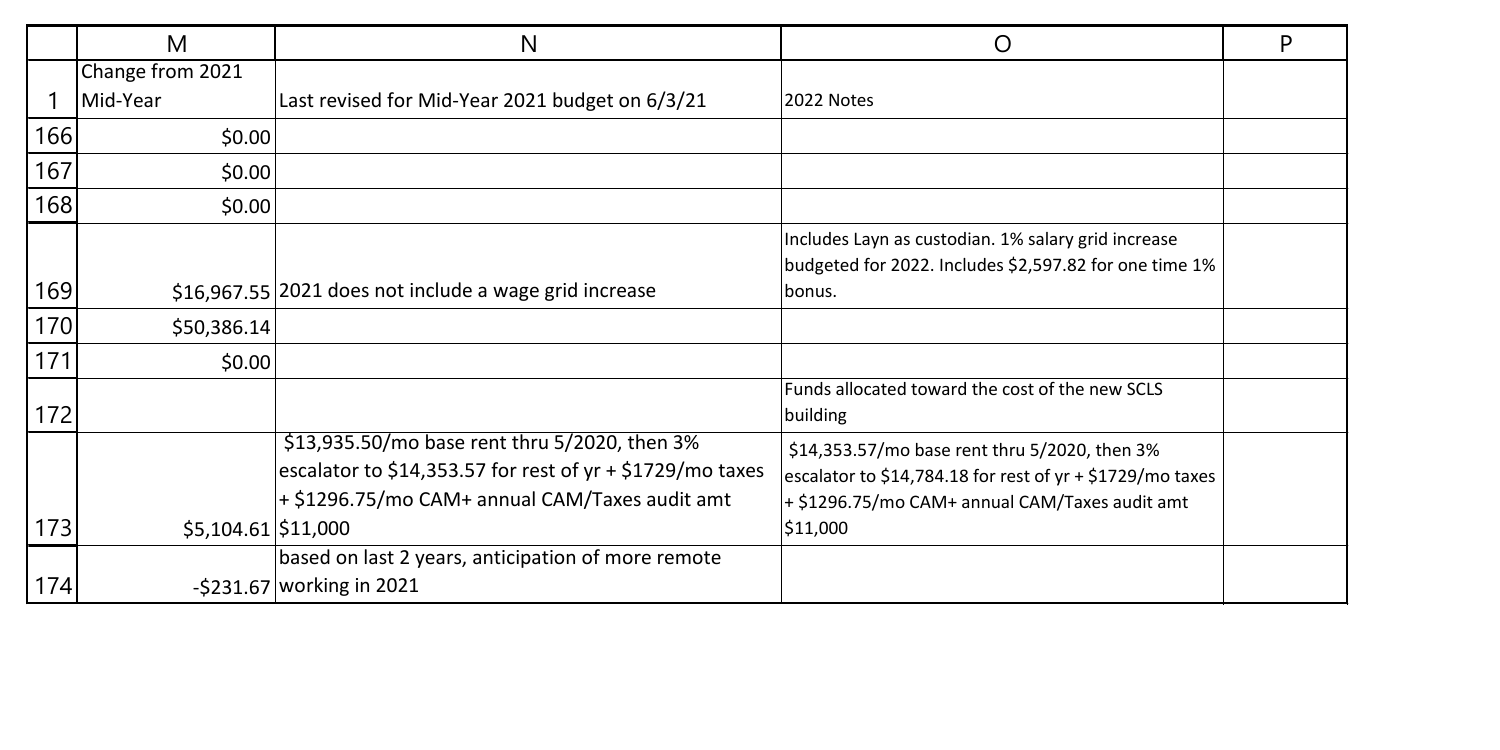|     | M                | N                                                                                                                                                           | Ω                                                                                                     | P |
|-----|------------------|-------------------------------------------------------------------------------------------------------------------------------------------------------------|-------------------------------------------------------------------------------------------------------|---|
|     | Change from 2021 |                                                                                                                                                             |                                                                                                       |   |
|     | Mid-Year         | Last revised for Mid-Year 2021 budget on 6/3/21                                                                                                             | 2022 Notes                                                                                            |   |
| 175 |                  | $$175/$ week + $$525$ floor wax and $$675$ shampoo. 2021<br>mid-year, reduced to reflect only 2xweek cleaning due<br>-\$7,500.00 to staff working remotely. | Hiring Layn Palmer 8 hours per week for custodial<br>work. His hours are reflected in Admin salaries. |   |
| 176 |                  | -\$660.00 Based on 2020                                                                                                                                     | avg of 2020 and 2021                                                                                  |   |
| 177 |                  | 2021 mid-year, reduced to reflect current usage with<br>\$0.00 staff working remotely.                                                                      |                                                                                                       |   |
| 178 | \$0.00           |                                                                                                                                                             |                                                                                                       |   |
| 179 | \$0.00           |                                                                                                                                                             |                                                                                                       |   |
| 180 | \$0.00           |                                                                                                                                                             |                                                                                                       |   |
| 181 | \$1,130.00       |                                                                                                                                                             |                                                                                                       |   |
| 182 |                  | \$845.00 Based on 2020, rate increase by AT&T for lines                                                                                                     | Adding \$1800 for additional cell phone cost of \$10/mo<br>x 15 phones                                |   |
| 183 |                  | \$285.00 Based on 2020, rate increase by AT&T for lines                                                                                                     |                                                                                                       |   |
| 184 |                  | -\$200.00 Based on 2019 and 2020                                                                                                                            |                                                                                                       |   |
| 185 | \$0.00           |                                                                                                                                                             |                                                                                                       |   |
| 186 | \$0.00           |                                                                                                                                                             |                                                                                                       |   |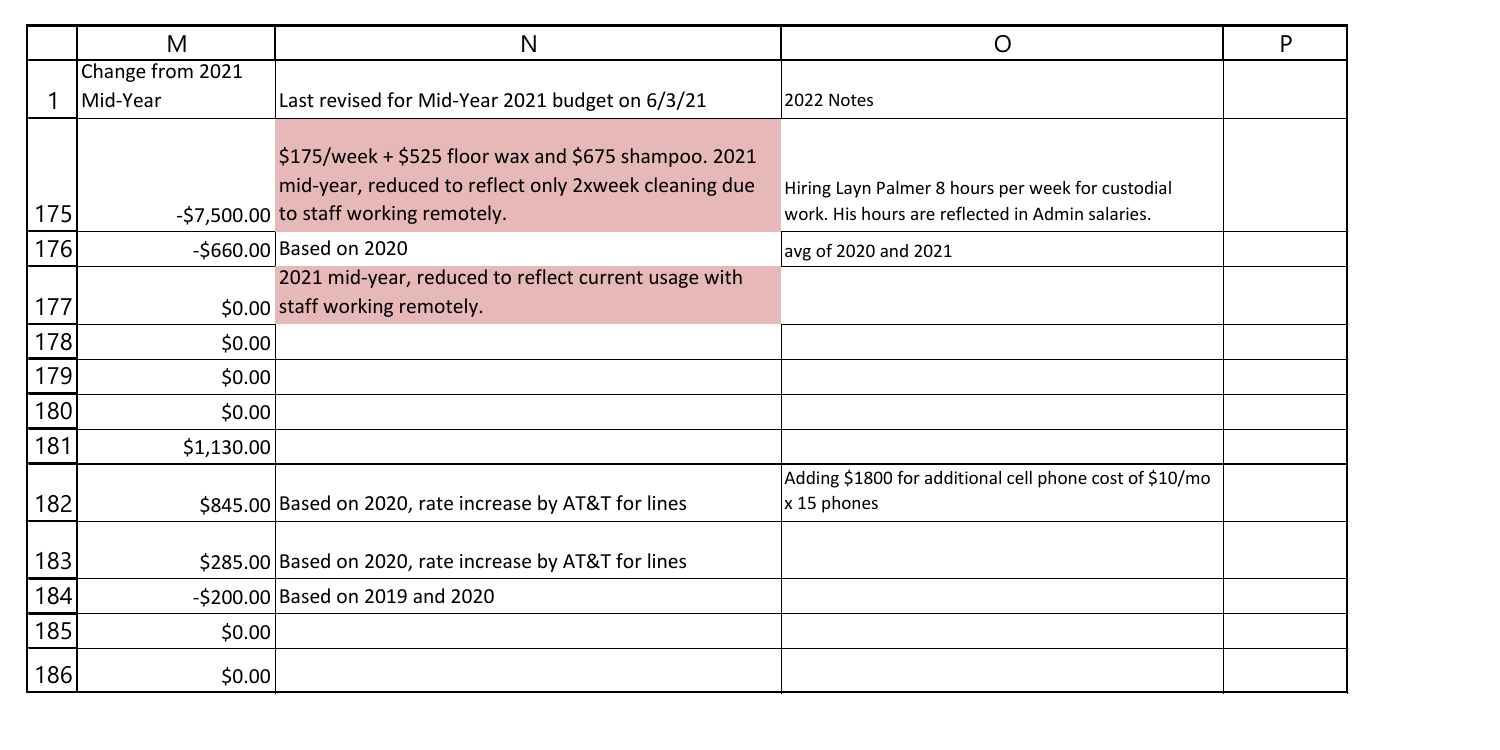|     | M                     | N                                                                  | O                                                                                                | P |
|-----|-----------------------|--------------------------------------------------------------------|--------------------------------------------------------------------------------------------------|---|
|     | Change from 2021      |                                                                    |                                                                                                  |   |
|     | Mid-Year              | Last revised for Mid-Year 2021 budget on 6/3/21                    | 2022 Notes                                                                                       |   |
| 187 |                       |                                                                    | Additional 2022 state aid funds allocated toward items<br>of direct benefit to member libraries. |   |
|     |                       | Based on 2019, anticipating less travel in 2021. 2021 mid-         |                                                                                                  |   |
|     |                       | year, reduced to reflect mostly virtual meeting                    |                                                                                                  |   |
| 188 |                       | \$2,000.00 attendance in 2021.                                     | Return to in person meetings but no DC trip                                                      |   |
|     |                       | 2021 mid-year, adjusted rates to reflect actual 2021               |                                                                                                  |   |
| 189 | \$57,007.95 premiums. |                                                                    |                                                                                                  |   |
|     |                       |                                                                    |                                                                                                  |   |
|     |                       | 2021 Projected 2% increase in premiums over 2020                   | 4% increase. Added \$12,760 available funds to                                                   |   |
| 190 |                       | \$62,090.02 actual rates.                                          | accommodate changes from single to family insurance.                                             |   |
| 191 |                       | \$0.00 Premium holiday expected to remain in place                 |                                                                                                  |   |
| 192 |                       | -\$4.966.97 2021 rates will be held constant. No increase.         | New plan effective 7/1/21. 2% increase budgeted for<br>7/1/22                                    |   |
|     |                       | 2021 projecting no increase in premiums over 2020                  |                                                                                                  |   |
|     |                       | actual rates. Total is higher than 2020 because actual             |                                                                                                  |   |
| 193 |                       | -\$115.10 rates came in higher than originally projected for 2020. | 11% increase                                                                                     |   |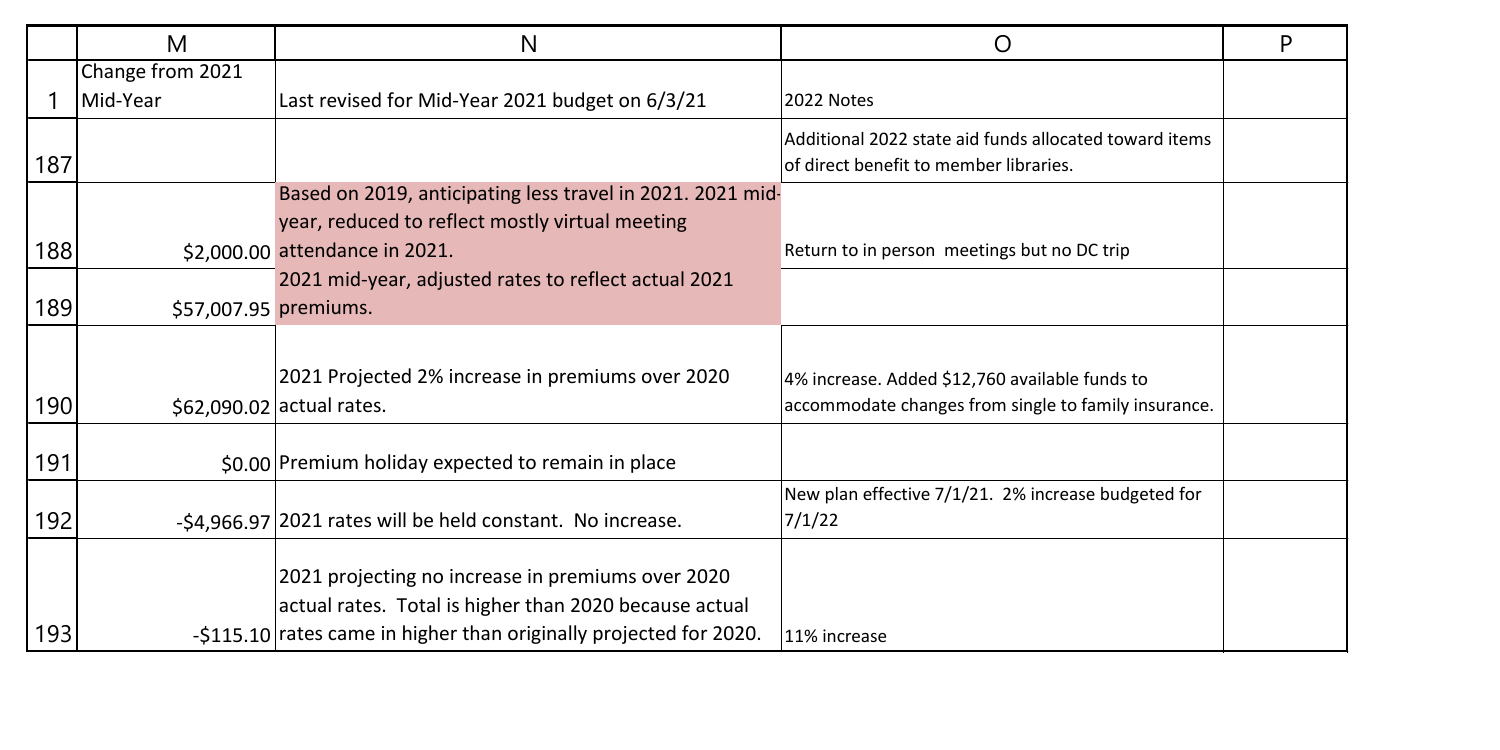|     | M                | N                                                                                                                                                                                                                                                                                                   | O                                                                                                                                 | P |
|-----|------------------|-----------------------------------------------------------------------------------------------------------------------------------------------------------------------------------------------------------------------------------------------------------------------------------------------------|-----------------------------------------------------------------------------------------------------------------------------------|---|
|     | Change from 2021 |                                                                                                                                                                                                                                                                                                     |                                                                                                                                   |   |
|     | Mid-Year         | Last revised for Mid-Year 2021 budget on 6/3/21                                                                                                                                                                                                                                                     | 2022 Notes                                                                                                                        |   |
| 194 |                  | Projected increase from 6.7% to 7% for 2021. Update:<br>WRS rates will not be changing for 2021. Have the<br>option to adjust this line at mid-year if needed. Or use<br>for rebates or staff compensation if needed. 2021 mid-<br>\$11,300.36 year, adjusted to reflect actual contribution rates. | Budgeting contribution rate to stay the same at 6.75%<br>for 2022. Includes \$1910.70 to cover WRS for the one-<br>time 1% bonus. |   |
|     |                  |                                                                                                                                                                                                                                                                                                     |                                                                                                                                   |   |
| 195 |                  | Projected 2021 FICA based on projected salaries. 2021<br>\$10,001.60 mid-year, adjusted to reflect actual 2021 expenditures.                                                                                                                                                                        | Includes \$2166.66 to cover FICA for the one-time 1% bonus.                                                                       |   |
| 196 |                  | Insurance now through United Fire Group: 5% of<br>worker's comp (\$2,294), Cyber liability (\$4,120), D&O<br>includes EPLI (\$3,159), property (\$2084), Inland<br>\$1.843.00 Marine/Property in Transit (\$490)                                                                                    | Cyber and Exec liability \$7200, Property \$3030, 5% of<br>workers comp \$2100, Bus service bond \$780, crime<br>\$880            |   |
| 197 |                  | \$500.00 Based on 2019 and 2020 YTD figures                                                                                                                                                                                                                                                         | Uncertain for 2022                                                                                                                |   |
| 198 |                  | \$0.00 2020 actual                                                                                                                                                                                                                                                                                  |                                                                                                                                   |   |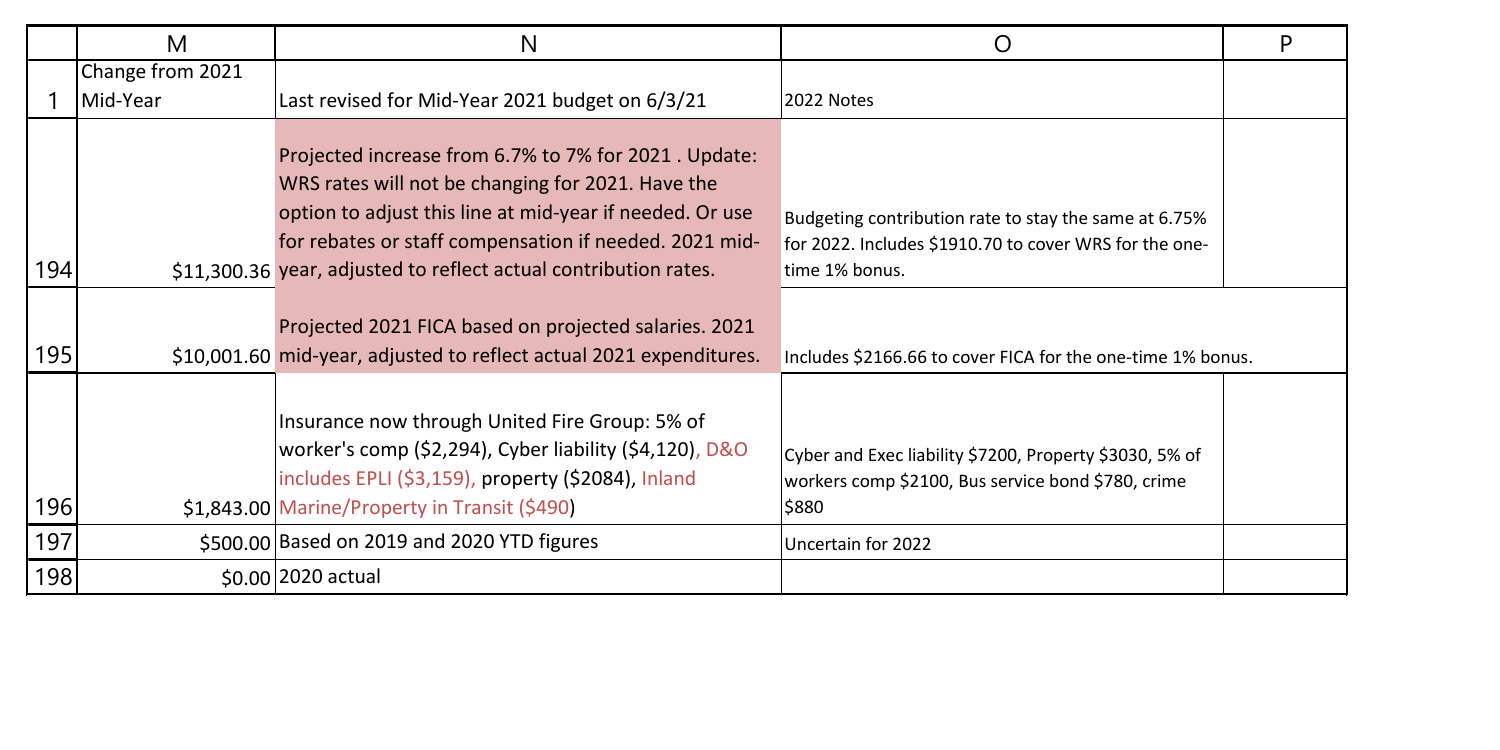|     | M                | N                                                                                                                                                                                                                                                                                                                                                                                                             | O                                                              | P |
|-----|------------------|---------------------------------------------------------------------------------------------------------------------------------------------------------------------------------------------------------------------------------------------------------------------------------------------------------------------------------------------------------------------------------------------------------------|----------------------------------------------------------------|---|
|     | Change from 2021 |                                                                                                                                                                                                                                                                                                                                                                                                               |                                                                |   |
|     | Mid-Year         | Last revised for Mid-Year 2021 budget on 6/3/21                                                                                                                                                                                                                                                                                                                                                               | 2022 Notes                                                     |   |
|     |                  | \$1,000 base, \$122 NCOA fee to match address to Nat'l<br>database and \$16,000 for Contegix, and \$1,575 for SCLS<br>website. \$5,850 not needed in 2021 for SSL certificates<br>for members as those can be obtained at no cost. 2021<br>mid-year: adding Cascade tool for Drupal half \$1200 of                                                                                                            | Adding Cascade tool for Drupal half \$1200 of 2021 and         |   |
| 199 | \$1,200.00 2021  |                                                                                                                                                                                                                                                                                                                                                                                                               | full year \$2,400 for 2022                                     |   |
| 200 |                  | \$0.00 Based on 2019 and 2020 YTD figures                                                                                                                                                                                                                                                                                                                                                                     |                                                                |   |
| 201 |                  | \$0.00 Based on 2020                                                                                                                                                                                                                                                                                                                                                                                          |                                                                |   |
| 202 |                  | Includes SCLS staff PCs, peripherals, 1 meeting room<br>laptop/year, Tech recycling, software to include Survey<br>Monkey, Type Pad, Form Assembly and upgrade and half<br>of the Evanced subscription (split with 7010). Added<br>funds to cover Zoom and Slack. Any purchases above<br>this amount will be paid for out of carryover funds.<br>\$0.00 Tableau (and all software) comes out of this account. | Restored \$8,000. Not taking a bye year on staff<br>computers. |   |
| 203 | \$0.00           |                                                                                                                                                                                                                                                                                                                                                                                                               |                                                                |   |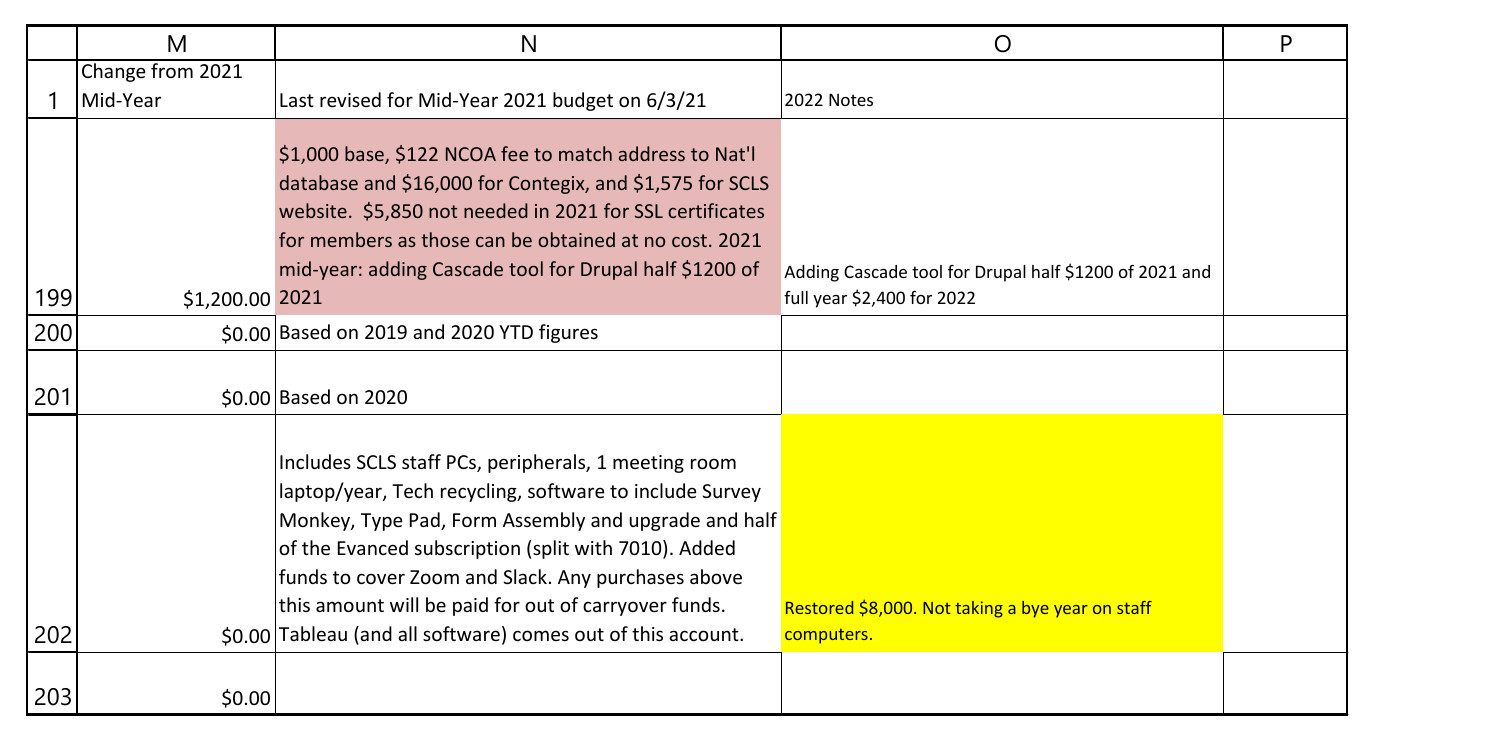|     | M                | N                                                                                                                                                                                                                                                                                                                                                  | O                                                                                                                | P |
|-----|------------------|----------------------------------------------------------------------------------------------------------------------------------------------------------------------------------------------------------------------------------------------------------------------------------------------------------------------------------------------------|------------------------------------------------------------------------------------------------------------------|---|
|     | Change from 2021 |                                                                                                                                                                                                                                                                                                                                                    |                                                                                                                  |   |
|     | Mid-Year         | Last revised for Mid-Year 2021 budget on 6/3/21                                                                                                                                                                                                                                                                                                    | 2022 Notes                                                                                                       |   |
| 204 | \$0.00           |                                                                                                                                                                                                                                                                                                                                                    |                                                                                                                  |   |
| 205 |                  | \$0.00 Discontinued the CD account.                                                                                                                                                                                                                                                                                                                |                                                                                                                  |   |
|     |                  | 2021 starting balance is estimated by taking the 2020<br>starting balance of \$956,824 - purchase of 1 van<br>(\$33,000) and 1 truck (\$53,000), delivery bins (\$4,505),<br>delivery carts (\$5,680) and an additional contribution to<br>the SCLS Advantage program during the pandemic<br>closure (\$10,000). 2021 mid-year is audited year end | 2022 beginning balance is \$889,596.29 - purchase of 2<br>delivery vehicles (\$86,000) and 1/2 order of delivery |   |
| 206 |                  | $-$ \$91,680.00 balance at year end 2020.                                                                                                                                                                                                                                                                                                          | carts (\$5,680)                                                                                                  |   |
| 207 |                  | \$0.00 based on 2019 and 2020 YTD                                                                                                                                                                                                                                                                                                                  |                                                                                                                  |   |
| 208 | \$1,000.20       |                                                                                                                                                                                                                                                                                                                                                    |                                                                                                                  |   |
| 209 | \$0.00           |                                                                                                                                                                                                                                                                                                                                                    |                                                                                                                  |   |
| 210 | \$161,456.80     |                                                                                                                                                                                                                                                                                                                                                    |                                                                                                                  |   |
| 211 | \$0.00           |                                                                                                                                                                                                                                                                                                                                                    |                                                                                                                  |   |
| 212 | \$0.00           |                                                                                                                                                                                                                                                                                                                                                    |                                                                                                                  |   |
| 213 | \$0.00           |                                                                                                                                                                                                                                                                                                                                                    |                                                                                                                  |   |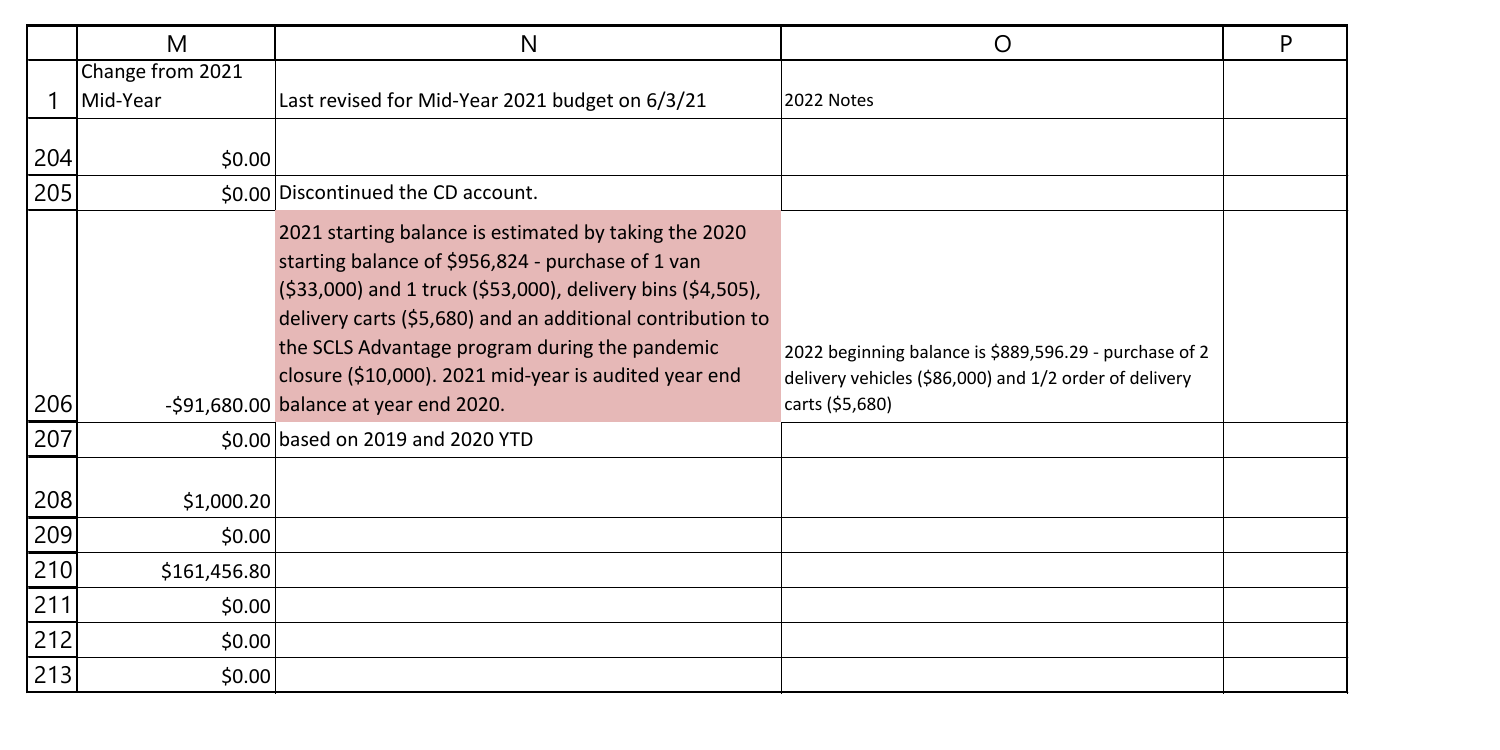|                   | M                | N                                                         | $\circ$                                                                                                                                       | P |
|-------------------|------------------|-----------------------------------------------------------|-----------------------------------------------------------------------------------------------------------------------------------------------|---|
|                   | Change from 2021 |                                                           |                                                                                                                                               |   |
| -1                | Mid-Year         | Last revised for Mid-Year 2021 budget on 6/3/21           | 2022 Notes                                                                                                                                    |   |
| 214               | \$0.00           |                                                           |                                                                                                                                               |   |
| 215               | \$0.00           |                                                           |                                                                                                                                               |   |
| 216               |                  |                                                           | Added \$100,000 DPI LSTA grant for implementation of<br>the delivery hub system. Grant funds will be used to<br>supplement Delivery salaries. |   |
| 217               | \$0.00           |                                                           |                                                                                                                                               |   |
| 218               | \$0.00           |                                                           |                                                                                                                                               |   |
| 219               | \$0.00           |                                                           |                                                                                                                                               |   |
| 220               | \$0.00           |                                                           |                                                                                                                                               |   |
|                   | \$0.00           |                                                           |                                                                                                                                               |   |
| $\frac{221}{222}$ |                  | -\$5,356.09 2021 mid-year: Balance of grant left to spend |                                                                                                                                               |   |
| 223               | \$0.00           |                                                           |                                                                                                                                               |   |
| 224               | \$0.00           |                                                           |                                                                                                                                               |   |
| 225               | \$0.00           |                                                           |                                                                                                                                               |   |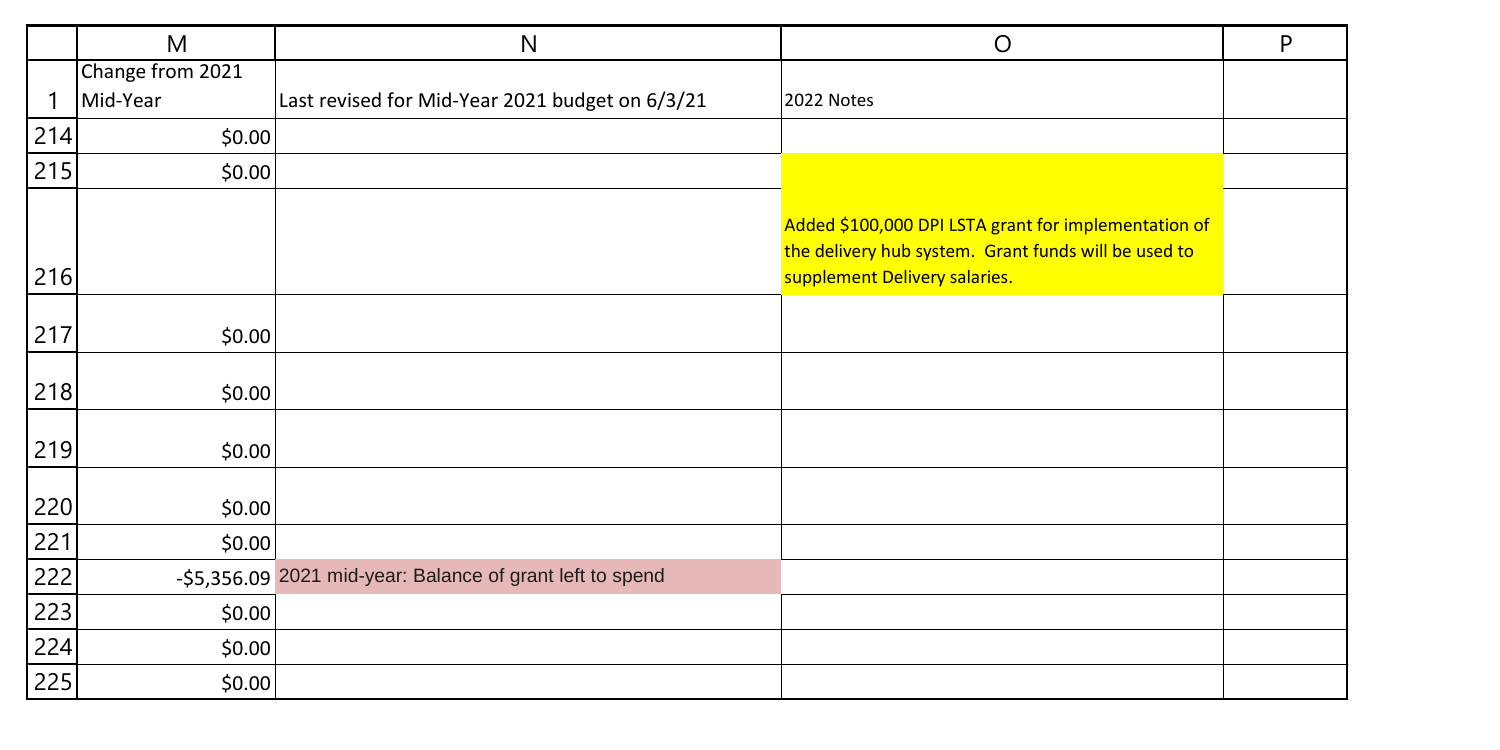|     | M                | N                                                                                                                                                                                                                                                                                                                                                                       | O                                                                                                                                  | P |
|-----|------------------|-------------------------------------------------------------------------------------------------------------------------------------------------------------------------------------------------------------------------------------------------------------------------------------------------------------------------------------------------------------------------|------------------------------------------------------------------------------------------------------------------------------------|---|
|     | Change from 2021 |                                                                                                                                                                                                                                                                                                                                                                         |                                                                                                                                    |   |
|     | Mid-Year         | Last revised for Mid-Year 2021 budget on 6/3/21                                                                                                                                                                                                                                                                                                                         | 2022 Notes                                                                                                                         |   |
| 226 |                  | For 2021: Digital Media Buying Pool (\$274,348), 5%<br>increase MAD no longer paying for SCIDS, they will buy<br>SCIDS (for Advantage) materials out of the<br>Supplementary Agreement starting in 2020, Advantage<br>(\$20,000). Includes Transparent Language \$5,215. 2021<br>mid-year updated to include additional contributions<br>\$24,957.05 made to Advantage. | OverDrive \$288,431<br>Advantage \$20,000<br>OverDrive Magazines \$21,086<br>Transparent Language \$5,314.02<br>Total \$334,831.02 |   |
| 227 | \$0.00           |                                                                                                                                                                                                                                                                                                                                                                         |                                                                                                                                    |   |
| 228 |                  | -\$3,758.00 2021 mid-year: Balance of grant left to spend                                                                                                                                                                                                                                                                                                               |                                                                                                                                    |   |
| 229 |                  | -\$13,175.00 2021 mid-year: Balance of grant left to spend                                                                                                                                                                                                                                                                                                              |                                                                                                                                    |   |
| 230 |                  | -\$2,000.00 2021 mid-year: Balance of grant left to spend                                                                                                                                                                                                                                                                                                               |                                                                                                                                    |   |
| 231 |                  | -\$101,227.00 2021 mid-year: Balance of grant left to spend                                                                                                                                                                                                                                                                                                             |                                                                                                                                    |   |
| 232 |                  |                                                                                                                                                                                                                                                                                                                                                                         |                                                                                                                                    |   |
| 233 | $-$ \$559.04     |                                                                                                                                                                                                                                                                                                                                                                         |                                                                                                                                    |   |
| 234 | \$0.00           |                                                                                                                                                                                                                                                                                                                                                                         |                                                                                                                                    |   |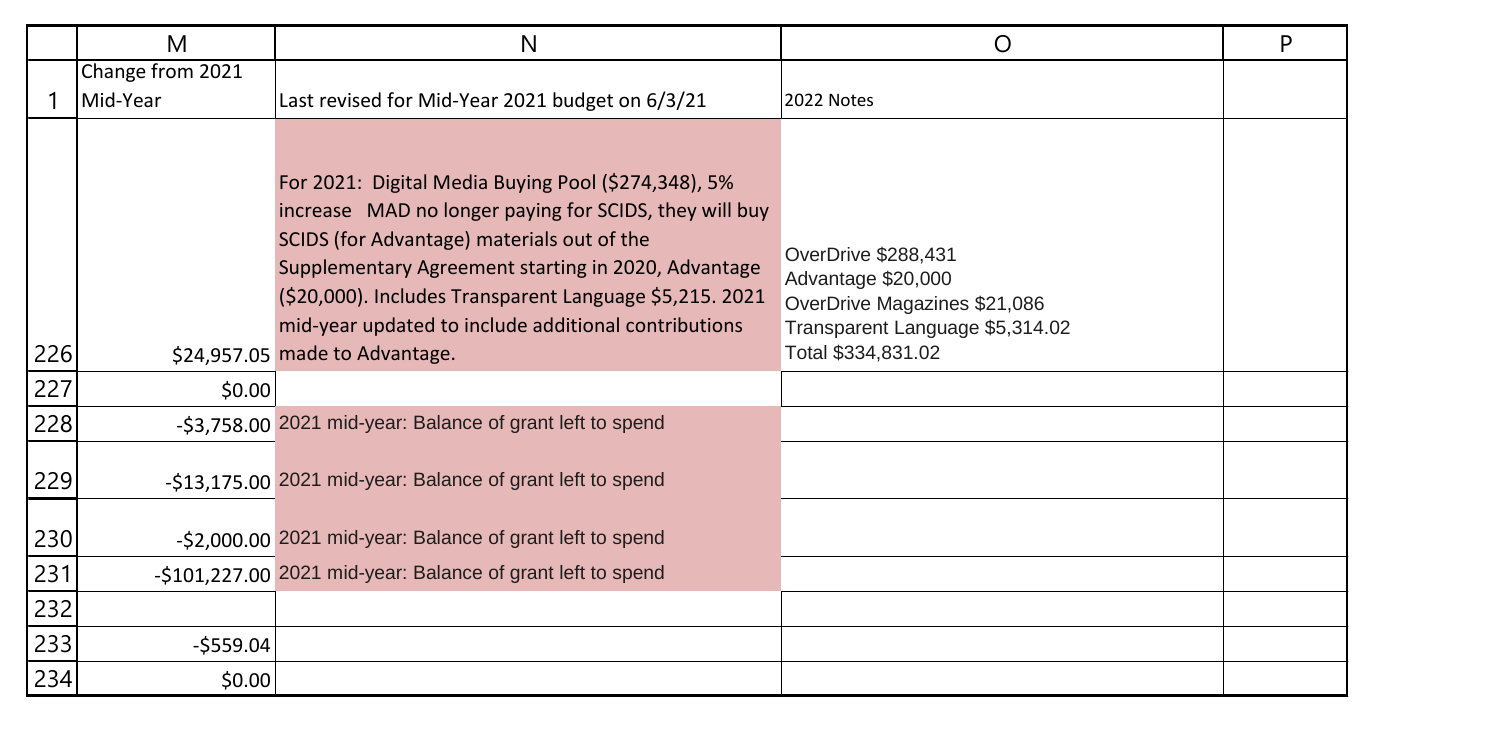|     | M                | N                                               | $\circ$    | P |
|-----|------------------|-------------------------------------------------|------------|---|
|     | Change from 2021 |                                                 |            |   |
| 1   | Mid-Year         | Last revised for Mid-Year 2021 budget on 6/3/21 | 2022 Notes |   |
| 235 | \$290,514.86     |                                                 |            |   |
| 236 | $-$ \$89,782.00  |                                                 |            |   |
| 237 | \$200,732.86     |                                                 |            |   |
| 238 | \$0.00           |                                                 |            |   |
|     |                  |                                                 |            |   |
| 239 | \$0.00           |                                                 |            |   |
| 240 | $-$10,862.00$    |                                                 |            |   |
| 241 |                  |                                                 |            |   |
| 242 |                  |                                                 |            |   |
|     |                  |                                                 |            |   |
|     |                  |                                                 |            |   |
| 243 |                  |                                                 |            |   |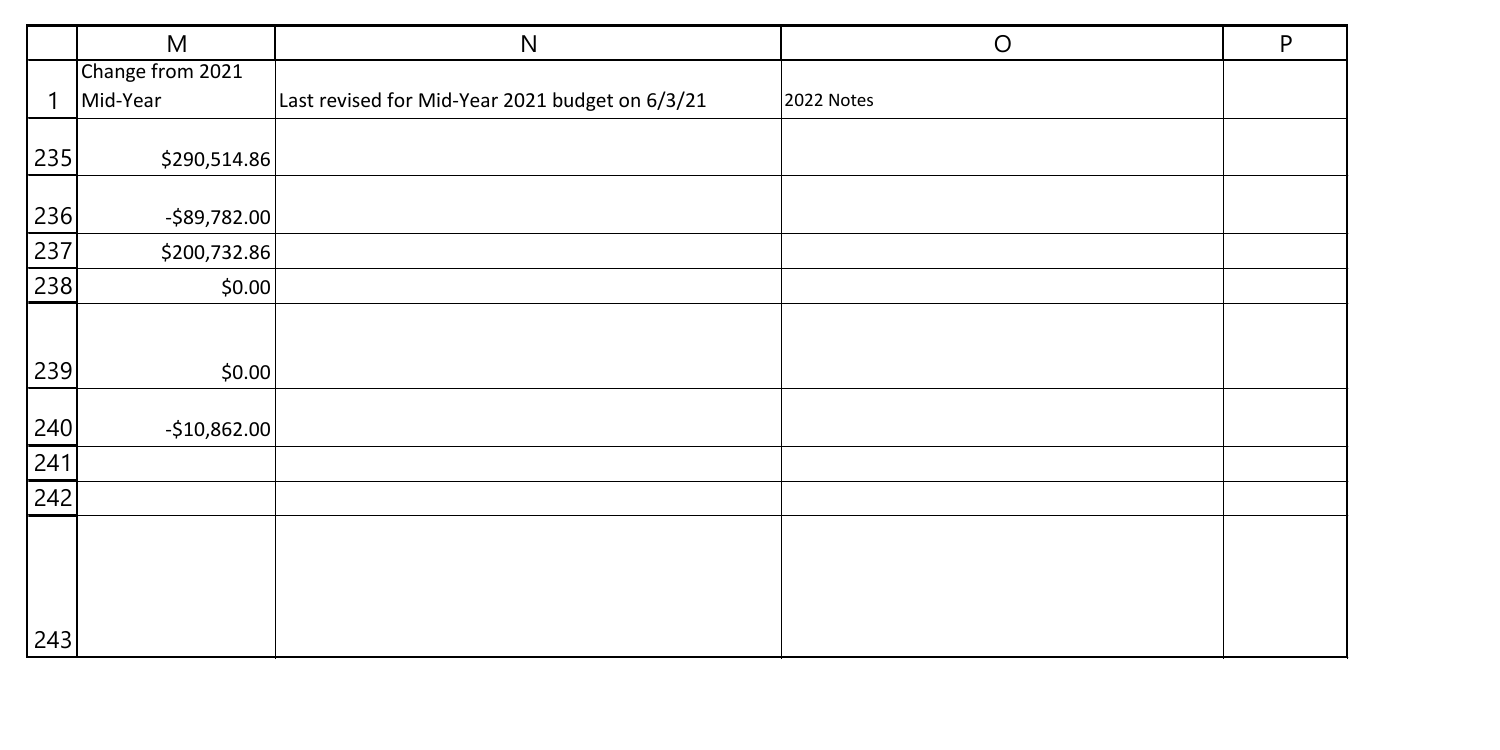|     | M                |                                                 |            |  |
|-----|------------------|-------------------------------------------------|------------|--|
|     | Change from 2021 |                                                 |            |  |
|     | Mid-Year         | Last revised for Mid-Year 2021 budget on 6/3/21 | 2022 Notes |  |
|     |                  |                                                 |            |  |
|     |                  |                                                 |            |  |
|     |                  |                                                 |            |  |
| 244 |                  |                                                 |            |  |